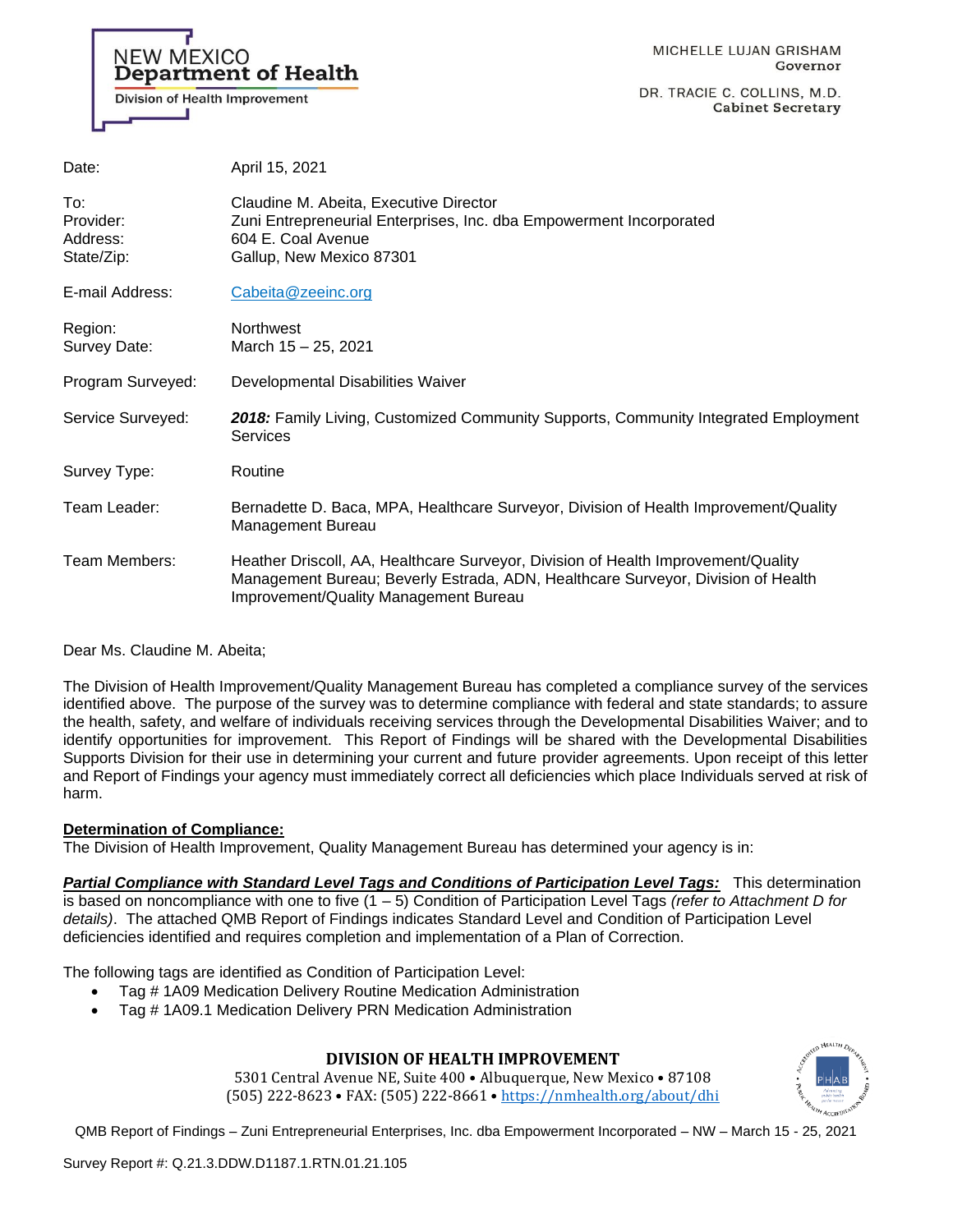- Tag # 1A15 Healthcare Coordination Nurse Availability / Knowledge
- Tag # 1A15.2 Administrative Case File: Healthcare Documentation (Therap and Required Plans)

The following tags are identified as Standard Level:

- Tag # 1A08 Administrative Case File (Other Required Documents)
- Tag # 1A32 Administrative Case File: Individual Service Plan Implementation
- Tag # 1A32.1 Administrative Case File: Individual Service Plan Implementation *(Not Completed at Frequency)*
- Tag # 1A22 Agency Personnel Competency
- Tag # 1A43.1 General Events Reporting: Individual Reporting
- Tag # 1A08.2 Administrative Case File: Healthcare Requirements & Follow-up

## **Plan of Correction:**

The attached Report of Findings identifies the deficiencies found during your agency's on-site compliance review. You are required to complete and implement a Plan of Correction. Your agency has a total of 45 business days (10 business days to submit your POC for approval and 35 days to implement your *approved* Plan of Correction) from the receipt of this letter.

You were provided information during the exit meeting portion of your on-site survey. Please refer to this information (Attachment A) for specific instruction on completing your Plan of Correction. At a minimum your Plan of Correction should address the following for each Tag cited:

## **Corrective Action for Current Citation**:

• How is the deficiency going to be corrected? (i.e. obtained documents, retrain staff, individuals and/or staff no longer in service, void/adjusts completed, etc.) This can be specific to each deficiency cited or if possible an overall correction, i.e. all documents will be requested and filed as appropriate.

## **On-going Quality Assurance/Quality Improvement Processes:**

- What is going to be done on an ongoing basis? (i.e. file reviews, etc.)
- How many individuals is this going to effect? (i.e. percentage of individuals reviewed, number of files reviewed, etc.)
- How often will this be completed? (i.e. weekly, monthly, quarterly, etc.)
- Who is responsible? (responsible position within your agency)
- What steps will be taken if issues are found? (i.e. retraining, requesting documents, filing RORA, etc.)
- How is this integrated in your agency's QIS, QI Committee reviews and annual report?

#### **Submission of your Plan of Correction:**

Please submit your agency's Plan of Correction in the available space on the two right-hand columns of the Report of Findings. *(See attachment "A" for additional guidance in completing the Plan of Correction)*.

Within 10 business days of receipt of this letter your agency Plan of Correction must be submitted to the parties below:

- **1. Quality Management Bureau, Attention: Monica Valdez, Plan of Correction Coordinator in any of the following ways:**
	- a. Electronically at [MonicaE.Valdez@state.nm.us](mailto:MonicaE.Valdez@state.nm.us) *(preferred method)*
	- b. Fax to 505-222-8661, or
	- c. Mail to POC Coordinator, 5301 Central Ave NE Suite 400, Albuquerque, New Mexico 87108

## **2. Developmental Disabilities Supports Division Regional Office for region of service surveyed**

Upon notification from QMB that your *Plan of Correction has been approved*, you must implement all remedies and corrective actions to come into compliance. If your Plan of Correction is denied, you must resubmit a revised plan as soon as possible for approval, as your POC approval and all remedies must be completed within 45 business days of the receipt of this letter.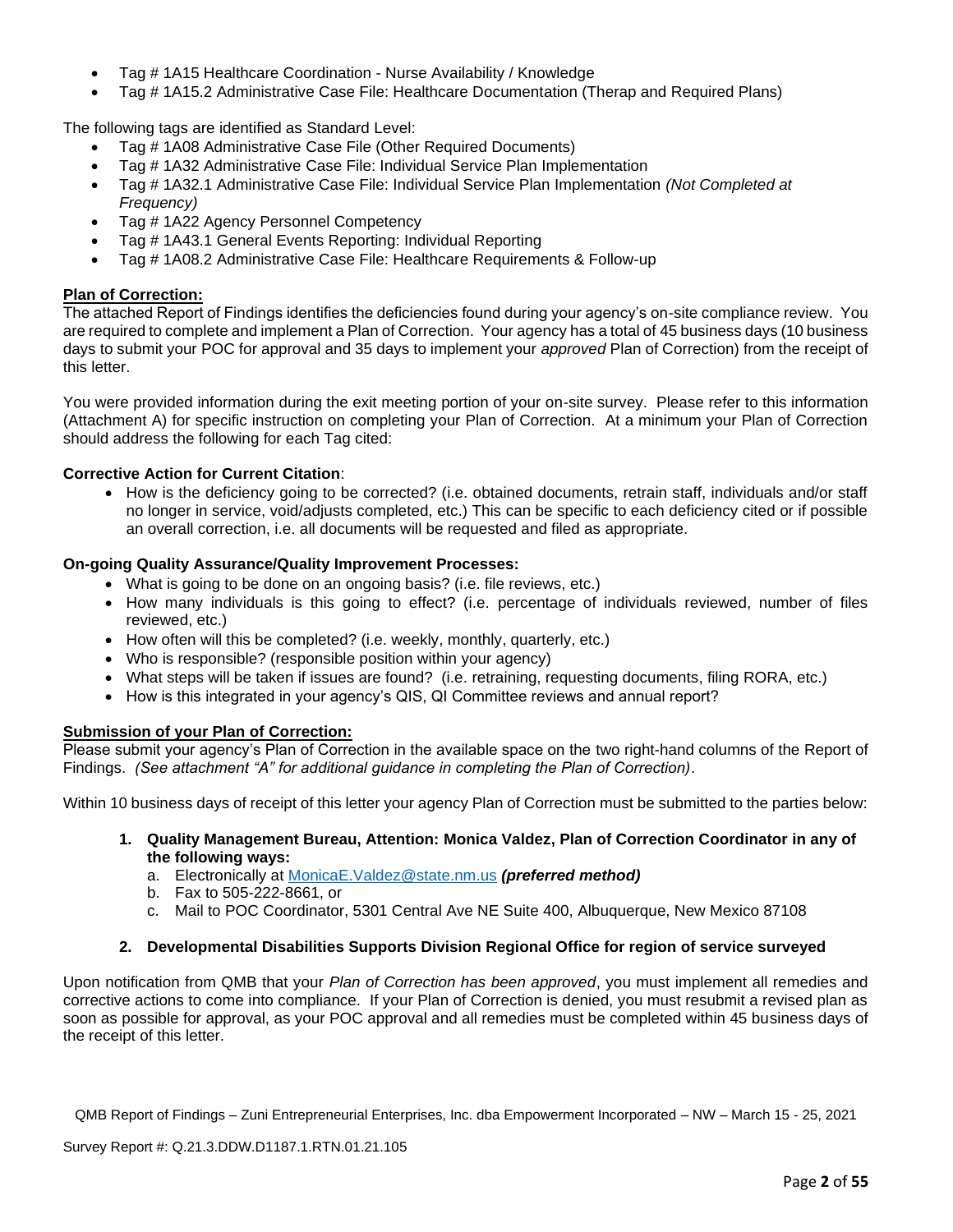Failure to submit your POC within the allotted 10 business days or complete and implement your Plan of Correction within the total 45 business days allowed may result in the imposition of a \$200 per day Civil Monetary Penalty until it is received, completed and/or implemented.

#### **Billing Deficiencies:**

If you have deficiencies noted in this report of findings under the *Service Domain: Medicaid Billing/Reimbursement*, you must complete a "Void/Adjust" claim or remit the identified overpayment via a check within 30 calendar days of the date of this letter to HSD/OIG/PIU, *though this is not the preferred method of payment*. If you choose to pay via check, please include a copy of this letter with the payment. Make the check payable to the New Mexico Human Services Department and mail to:

> Attention: *Lisa Medina-Lujan* HSD/OIG/Program Integrity Unit 1474 Rodeo Road Santa Fe, New Mexico 87505

If you have questions and would like to speak with someone at HSD/OIG/PIU, please contact:

## *Lisa Medina-Lujan [\(Lisa.medina-lujan@state.nm.us\)](mailto:Lisa.medina-lujan@state.nm.us)*

Please be advised that there is a one-week lag period for applying payments received by check to Void/Adjust claims. During this lag period, your other claim payments may be applied to the amount you owe even though you have sent a refund, reducing your payment amount. For this reason, we recommend that you allow the system to recover the overpayment instead of sending in a check.

## **Request for Informal Reconsideration of Findings (IRF):**

If you disagree with a finding of deficient practice, you have 10 business days upon receipt of this notice to request an IRF. Submit your request for an IRF in writing to:

> ATTN: QMB Bureau Chief Request for Informal Reconsideration of Findings 5301 Central Ave NE Suite #400 Albuquerque, NM 87108 Attention: IRF request/QMB

See Attachment "C" for additional guidance in completing the request for Informal Reconsideration of Findings. The request for an IRF will not delay the implementation of your Plan of Correction which must be completed within 45 total business days (10 business days to submit your POC for approval and 35 days to implement your *approved* Plan of Correction). Providers may not appeal the nature or interpretation of the standard or regulation, the team composition or sampling methodology. If the IRF approves the modification or removal of a finding, you will be advised of any changes.

Please contact the Plan of Correction Coordinator, Monica Valdez at 505-273-1930 or email at: [MonicaE.Valdez@state.nm.us](mailto:MonicaE.Valdez@state.nm.us) if you have questions about the Report of Findings or Plan of Correction. Thank you for your cooperation and for the work you perform.

Sincerely,

Bernadette D. Baca. MPA

Bernadette D. Baca, MPA Team Lead/Healthcare Surveyor Division of Health Improvement Quality Management Bureau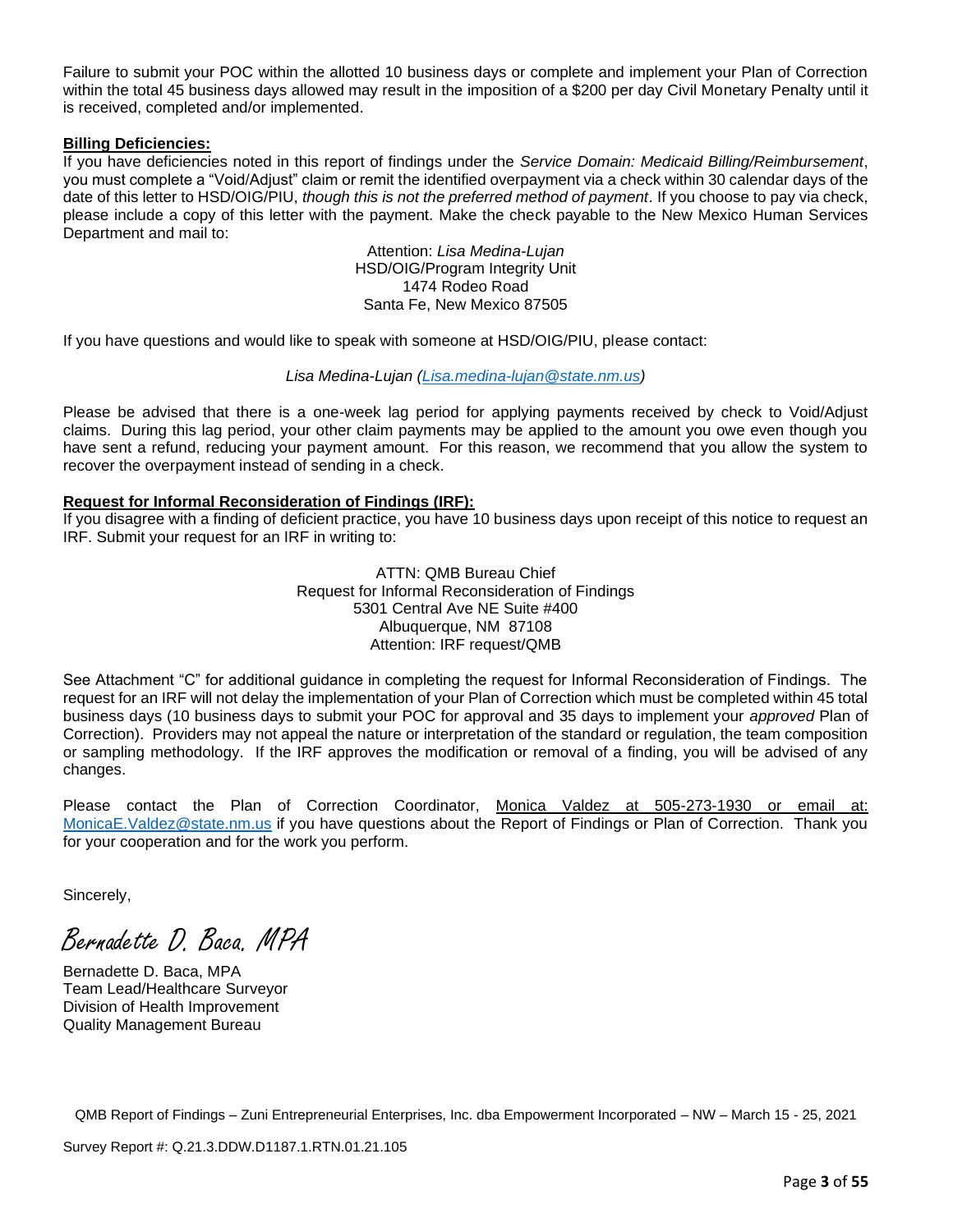#### **Survey Process Employed:**

Administrative Review Start Date: March 15, 2021 Contact: **Zuni Entrepreneurial Enterprises, Inc. dba Empowerment Incorporated** Claudine M. Abeita, Executive Director **DOH/DHI/QMB** Bernadette D Baca, MPA, Team Lead/Healthcare Surveyor On-site Entrance Conference Date: March 16, 2021 Present: **Zuni Entrepreneurial Enterprises, Inc. dba Empowerment Incorporated** Claudine M. Abeita, Executive Director Carla Naktewa, Director of DD Waiver Services Heather Iule, Director of Administrative Services Trilisia Boone, Fiscal Administrative Assistant Vonda Bert, DSP / Healthcare Coordinator **DOH/DHI/QMB** Bernadette D Baca, MPA, Team Lead/Healthcare Surveyor Beverly Estrada, ADN, Healthcare Surveyor Exit Conference Date: March 25, 2021 Present: **Zuni Entrepreneurial Enterprises, Inc. dba Empowerment Incorporated** Claudine M. Abeita, Executive Director Carla Naktewa, Director of DD Waiver Services Heather Iule, Director of Administrative Services Trilisia Boone, Fiscal Administrative Assistant Vonda Bert, DSP / Healthcare Coordinator **DOH/DHI/QMB** Bernadette D Baca, MPA, Team Lead/Healthcare Surveyor Amanda Castañeda-Holguin, MPA, Healthcare Surveyor Supervisor Heather Driscoll, AA, Healthcare Surveyor Beverly Estrada, ADN, Healthcare Surveyor **DDSD – Northwest Regional Office**  Dennis O'Keefe, Generalist Administrative Locations Visited: 0 (*Note: No administrative locations visited due to COVID-19 Public Health Emergency*) Total Sample Size: 7 1 - *Jackson* Class Members 6 - Non-*Jackson* Class Members 5 - Family Living 5 - Customized Community Supports 2 - Community Integrated Employment Total Homes Observed by Video 5 *(Note: No home visits conducted due to COVID- 19*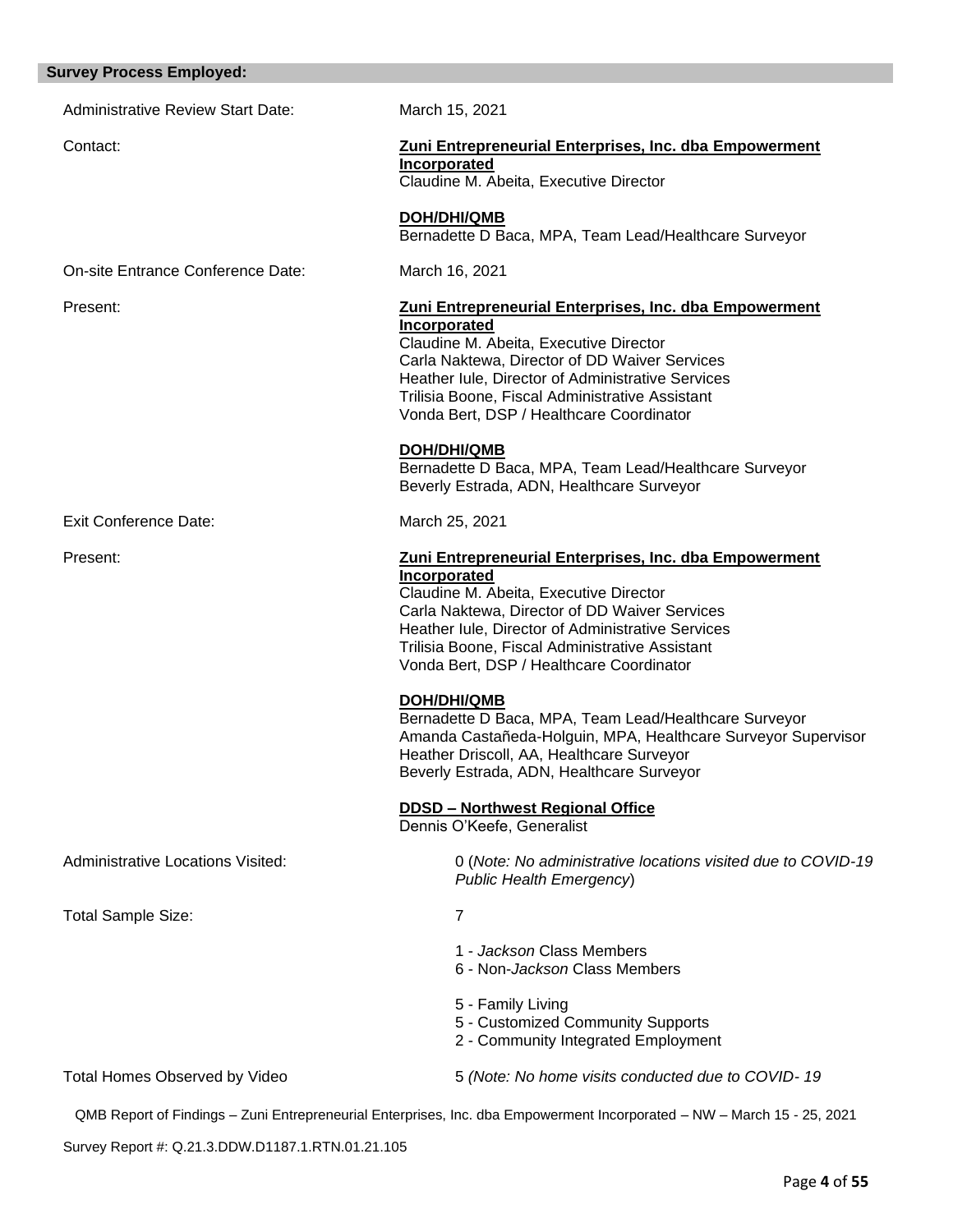*Public Health Emergency, however, Video Observations were conducted)* ❖ Family Living Observed by Video 5 Persons Served Records Reviewed 7 Persons Served Interviewed 5 *(Note: Interviews conducted by video / phone due to COVID-19 Public Health Emergency)* Persons Served Observed 1 Persons Served Not Seen and/or Not Available 1 *(Note: One Individual was not available during the on-site survey.)*  Direct Support Personnel Records Reviewed 12 (*Note: One DSP performs dual roles as a Service) Coordinator)* Direct Support Personnel Interviewed 9 *(Note: Interviews conducted by video / phone due to COVID-19 Public Health Emergency)* Substitute Care/Respite Personnel Records Reviewed 3 Service Coordinator Records Reviewed 3 (*Note: One Service Coordinator performs dual roles as a DSP)* Nurse Interview 1

Administrative Processes and Records Reviewed:

- Medicaid Billing/Reimbursement Records for all Services Provided
- Accreditation Records
- Oversight of Individual Funds
- Individual Medical and Program Case Files, including, but not limited to: *<sup>o</sup>Individual Service Plans* 
	- **Progress on Identified Outcomes**
	- **<sup>o</sup>Healthcare Plans**
	- Medication Administration Records
	- Medical Emergency Response Plans
	- Therapy Evaluations and Plans
	- Healthcare Documentation Regarding Appointments and Required Follow-Up Other Required Health Information
- Internal Incident Management Reports and System Process / General Events Reports
- Personnel Files, including nursing and subcontracted staff
- Staff Training Records, Including Competency Interviews with Staff
- Agency Policy and Procedure Manual
- Caregiver Criminal History Screening Records
- Consolidated Online Registry/Employee Abuse Registry
- Human Rights Committee Notes and Meeting Minutes
- Evacuation Drills of Residences and Service Locations
- Quality Assurance / Improvement Plan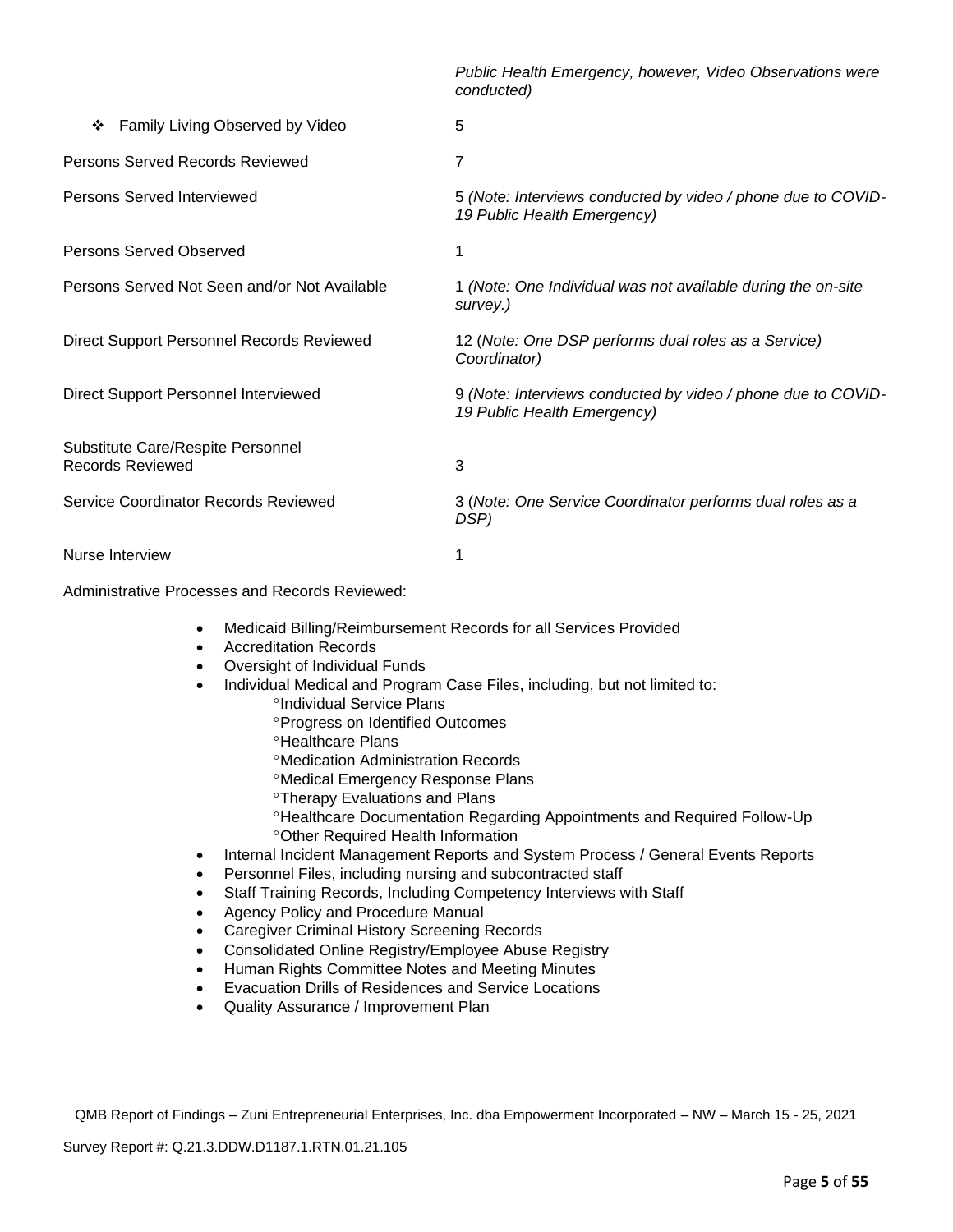- 
- CC: Distribution List: DOH Division of Health Improvement
	- DOH Developmental Disabilities Supports Division
	- DOH Office of Internal Audit
	- HSD Medical Assistance Division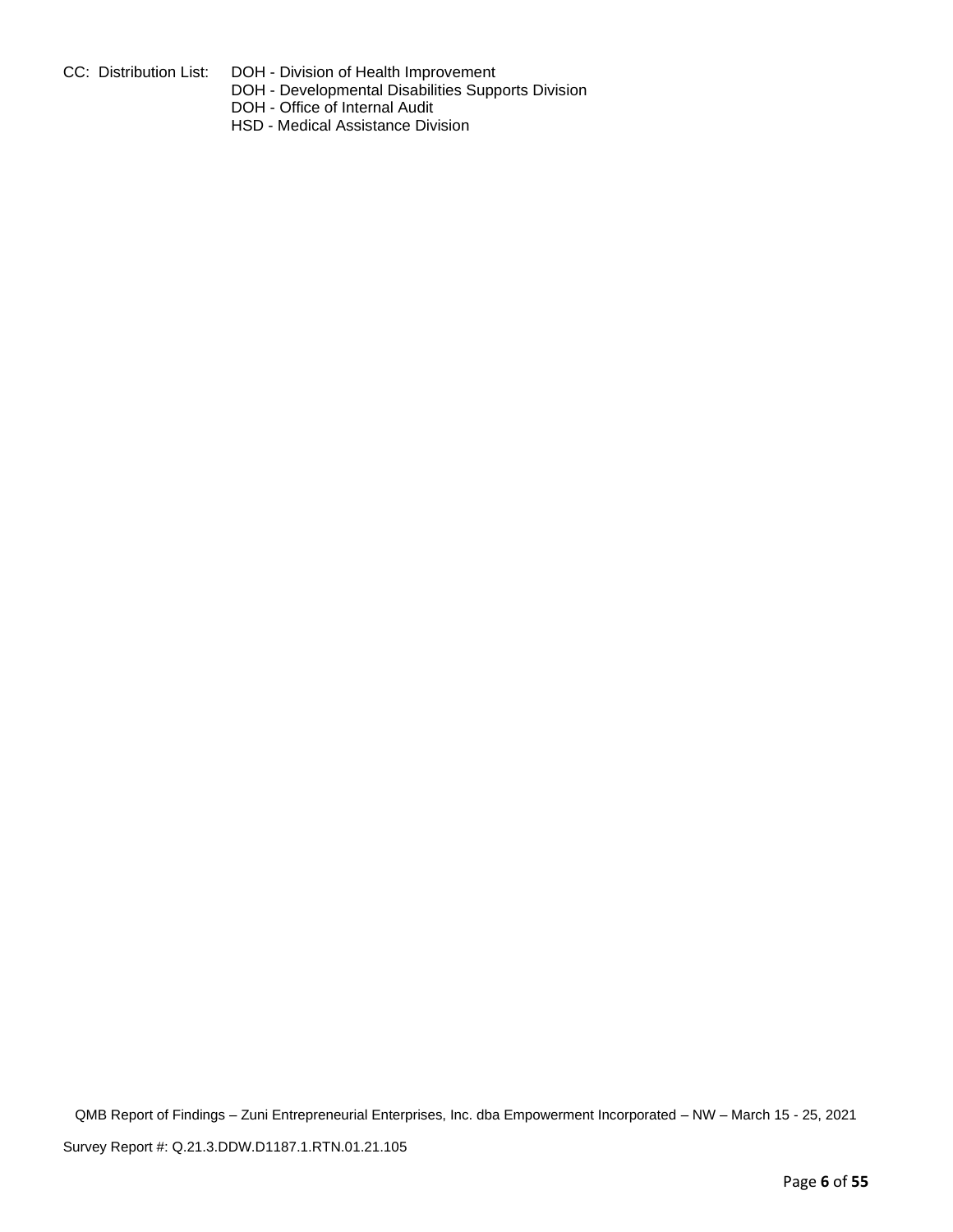## **Attachment A**

## **Provider Instructions for Completing the QMB Plan of Correction (POC) Process**

#### *Introduction:*

After a QMB Compliance Survey, your QMB Report of Findings will be sent to you via e-mail.

Each provider must develop and implement a Plan of Correction (POC) that identifies specific quality assurance and quality improvement activities the agency will implement to correct deficiencies and prevent continued deficiencies and non-compliance.

Agencies must submit their Plan of Correction within ten (10) business days from the date you receive the QMB Report of Findings. (Providers who do not submit a POC within 10 business days may be referred to the DDSD Regional Office for purposes of contract management or the Internal Review Committee [IRC] for possible actions or sanctions).

Agencies must fully implement their approved Plan of Correction within 45 business days (10 business days to submit your POC for approval and 35 days to implement your approved Plan of Correction) from the date they receive the QMB Report of Findings. Providers who fail to complete a POC within the 45-business days allowed will be referred to the IRC for possible actions or sanctions.

If you have questions about the Plan of Correction process, call the Plan of Correction Coordinator at 505-273-1930 or email at [MonicaE.Valdez@state.nm.us.](mailto:MonicaE.Valdez@state.nm.us) Requests for technical assistance must be requested through your Regional DDSD Office.

The POC process cannot resolve disputes regarding findings. If you wish to dispute a finding on the official Report of Findings, you must file an Informal Reconsideration of Findings (IRF) request within ten (10) business days of receiving your report. Please note that you must still submit a POC for findings that are in question (see Attachment C).

#### *Instructions for Completing Agency POC:*

#### *Required Content*

Your Plan of Correction should provide a step-by-step description of the methods to correct each deficient practice cited to prevent recurrence and information that ensures the regulation cited comes into and remains in compliance. The remedies noted in your POC are expected to be added to your Agency's required, annual Quality Assurance (QA) Plan.

If a deficiency has already been corrected since the on-site survey, the plan should state how it was corrected, the completion date (date the correction was accomplished), and how possible recurrence of the deficiency will be prevented.

*The following details should be considered when developing your Plan of Correction:*

#### *The Plan of Correction must address each deficiency cited in the Report of Findings unless otherwise noted with a "No Plan of Correction Required statement." The Plan of Correction must address the five (5) areas listed below:*

- 1. How the specific and realistic corrective action will be accomplished for individuals found to have been affected by the deficient practice.
- 2. How the agency will identify other individuals who have the potential to be affected by the same deficient practice, and how the agency will act to protect those individuals in similar situations.
- 3. What Quality Assurance measures will be put into place and what systemic changes made to ensure the deficient practice will not recur.
- 4. Indicate how the agency plans to monitor its performance to make certain solutions are sustained. The agency must develop a QA plan for ensuring correction is achieved and sustained. This QA plan must be implemented, and the corrective action is evaluated for its effectiveness. The plan of correction is integrated into the agency quality assurance system; and
- 5. Include dates when corrective actions will be completed. The corrective action completion dates must be acceptable to the State.

QMB Report of Findings – Zuni Entrepreneurial Enterprises, Inc. dba Empowerment Incorporated – NW – March 15 - 25, 2021

Survey Report #: Q.21.3.DDW.D1187.1.RTN.01.21.105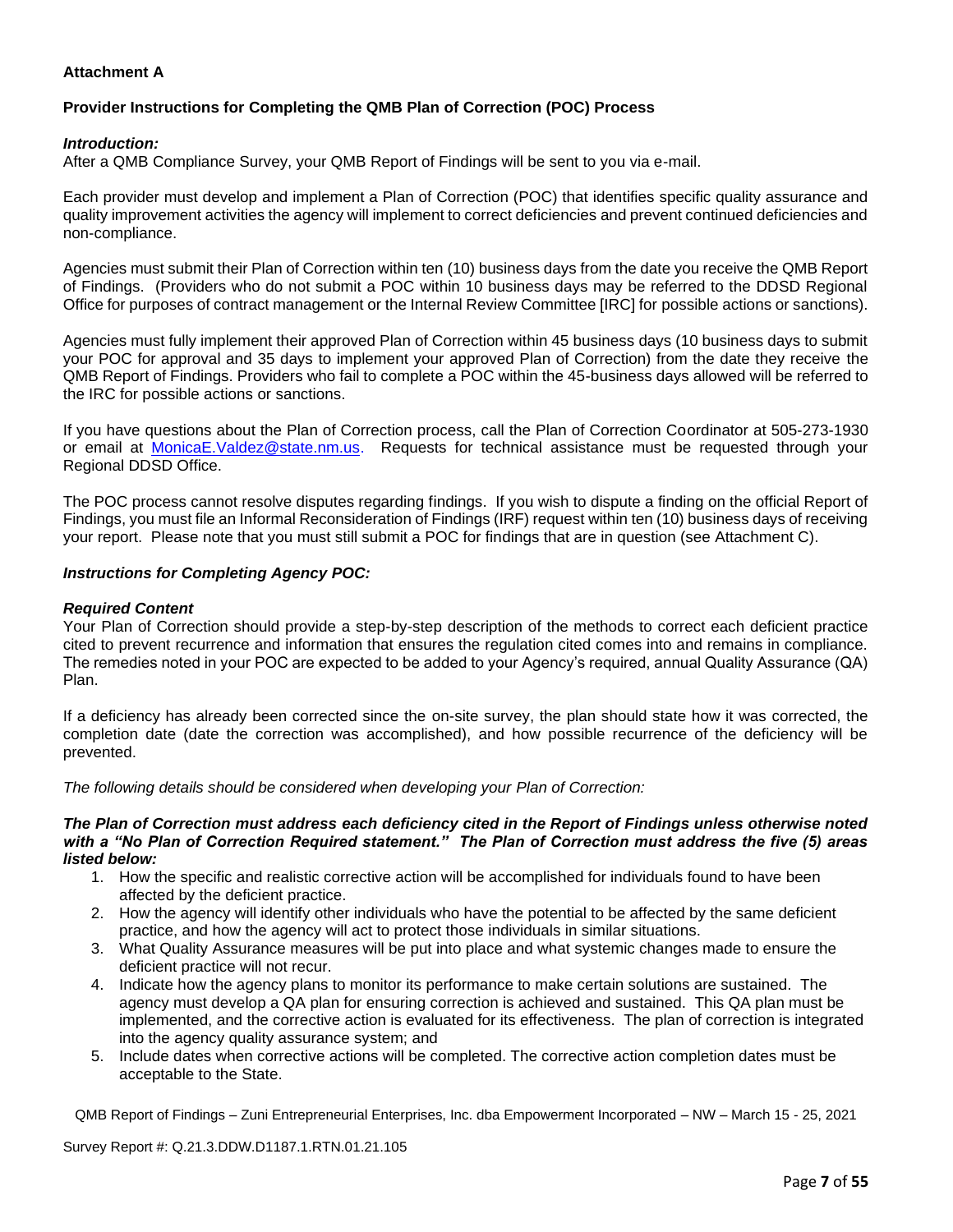*The following details should be considered when developing your Plan of Correction:*

- Details about how and when Individual Served, agency personnel and administrative and service delivery site files are audited by agency personnel to ensure they contain required documents;
- Information about how medication administration records are reviewed to verify they contain all required information before they are distributed to service sites, as they are being used, and after they are completed;
- Your processes for ensuring that all required agency personnel are trained on required DDSD required trainings;
- How accuracy in billing/reimbursement documentation is assured;
- How health, safety is assured;
- For Case Management providers, how Individual Service Plans are reviewed to verify they meet requirements, how the timeliness of level of care (LOC) packet submissions and consumer visits are tracked;
- Your process for gathering, analyzing and responding to quality data indicators; and,
- Details about Quality Targets in various areas, current status, analyses about why targets were not met, and remedies implemented.

*Note:* **Instruction or in-service of staff alone may not be a sufficient plan of correction.** This is a good first step toward correction, but additional steps must be taken to ensure the deficiency is corrected and will not recur.

#### *Completion Dates*

- The plan of correction must include a **completion date** (entered in the far right-hand column) for each finding. Be sure the date is **realistic** in the amount of time your Agency will need to correct the deficiency; not to exceed 45 total business days.
- Direct care issues should be corrected immediately and monitored appropriately.
- Some deficiencies may require a staged plan to accomplish total correction.
- Deficiencies requiring replacement of equipment, etc., may require more time to accomplish correction but should show reasonable time frames.

#### *Initial Submission of the Plan of Correction Requirements*

- 1. The Plan of Correction must be completed on the official QMB Survey Report of Findings/Plan of Correction Form and received by QMB within ten (10) business days from the date you received the report of findings.
- 2. For questions about the POC process, call the POC Coordinator, Monica Valdez at 505-273-1930 or email at [MonicaE.Valdez@state.nm.us](mailto:MonicaE.Valdez@state.nm.us) for assistance.
- 3. For Technical Assistance (TA) in developing or implementing your POC, contact your Regional DDSD Office.
- 4. Submit your POC to Monica Valdez, POC Coordinator in any of the following ways:
	- a. Electronically at [MonicaE.Valdez@state.nm.us](mailto:MonicaE.Valdez@state.nm.us) *(preferred method)*
	- b. Fax to 505-222-8661, or
	- c. Mail to POC Coordinator, 5301 Central Ave NE Suite 400, Albuquerque, New Mexico 87108
- 5. *Do not submit supporting documentation* (evidence of compliance) to QMB *until after* your POC has been approved by the QMB.
- 6. QMB will notify you when your POC has been "approved" or "denied."
	- a. During this time, whether your POC is "approved," or "denied," you will have a maximum of 45-business days from the date of receipt of your Report of Findings to correct all survey deficiencies.
	- b. If your POC is denied, it must be revised and resubmitted as soon as possible, as the 45-business day limit is in effect.
	- c. If your POC is denied a second time your agency may be referred to the Internal Review Committee.
	- d. You will receive written confirmation when your POC has been approved by QMB and a final deadline for completion of your POC.
	- e. Please note that all POC correspondence will be sent electronically unless otherwise requested.
- 7. Failure to submit your POC within 10 business days without prior approval of an extension by QMB will result in a referral to the Internal Review Committee and the possible implementation of monetary penalties and/or sanctions.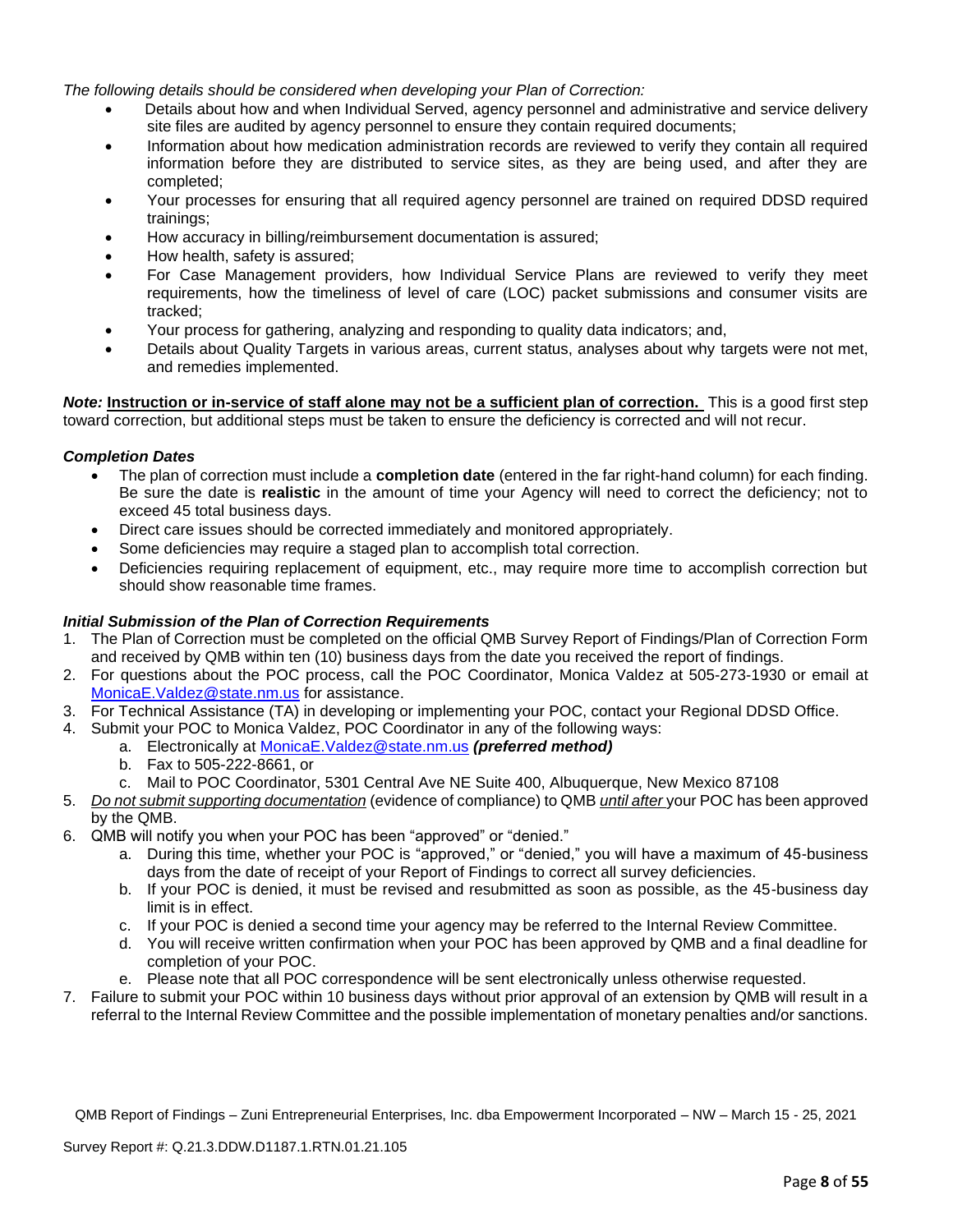## *POC Document Submission Requirements*

Once your POC has been approved by the QMB Plan of Correction Coordinator you must submit copies of documents as evidence that all deficiencies have been corrected, as follows.

- 1. Your internal documents are due within a *maximum* of 45-business days of receipt of your Report of Findings.
- 2. It is preferred that you submit your documents via USPS or other carrier (scanned and saved to CD/DVD disc, flash drive, etc.). If documents containing HIPAA Protected Health Information (PHI) documents must be submitted through S-Comm (Therap), Fax or Postal System, do not send PHI directly to NMDOH email accounts. If the documents do not contain protected Health information (PHI) then you may submit your documents electronically scanned and attached to e-mails.
- 3. All submitted documents *must be annotated*; please be sure the tag numbers and Identification numbers are indicated on each document submitted. Documents which are not annotated with the Tag number and Identification number may not be accepted.
- 4. Do not submit original documents; Please provide copies or scanned electronic files for evidence. Originals must be maintained in the agency file(s) per DDSD Standards.
- 5. In lieu of some documents, you may submit copies of file or home audit forms that clearly indicate cited deficiencies have been corrected, other attestations of correction must be approved by the Plan of Correction Coordinator prior to their submission.
- 6. When billing deficiencies are cited, you must provide documentation to justify billing and/or void and adjust forms submitted to Xerox State Healthcare, LLC for the deficiencies cited in the Report of Findings.

**Revisions, Modifications or Extensions to your Plan of Correction (post QMB approval) must be made in writing and submitted to the Plan of Correction Coordinator, prior to the completion date and are approved on a case-by-case basis. No changes may be made to your POC or the timeframes for implementation without written approval of the POC Coordinator.**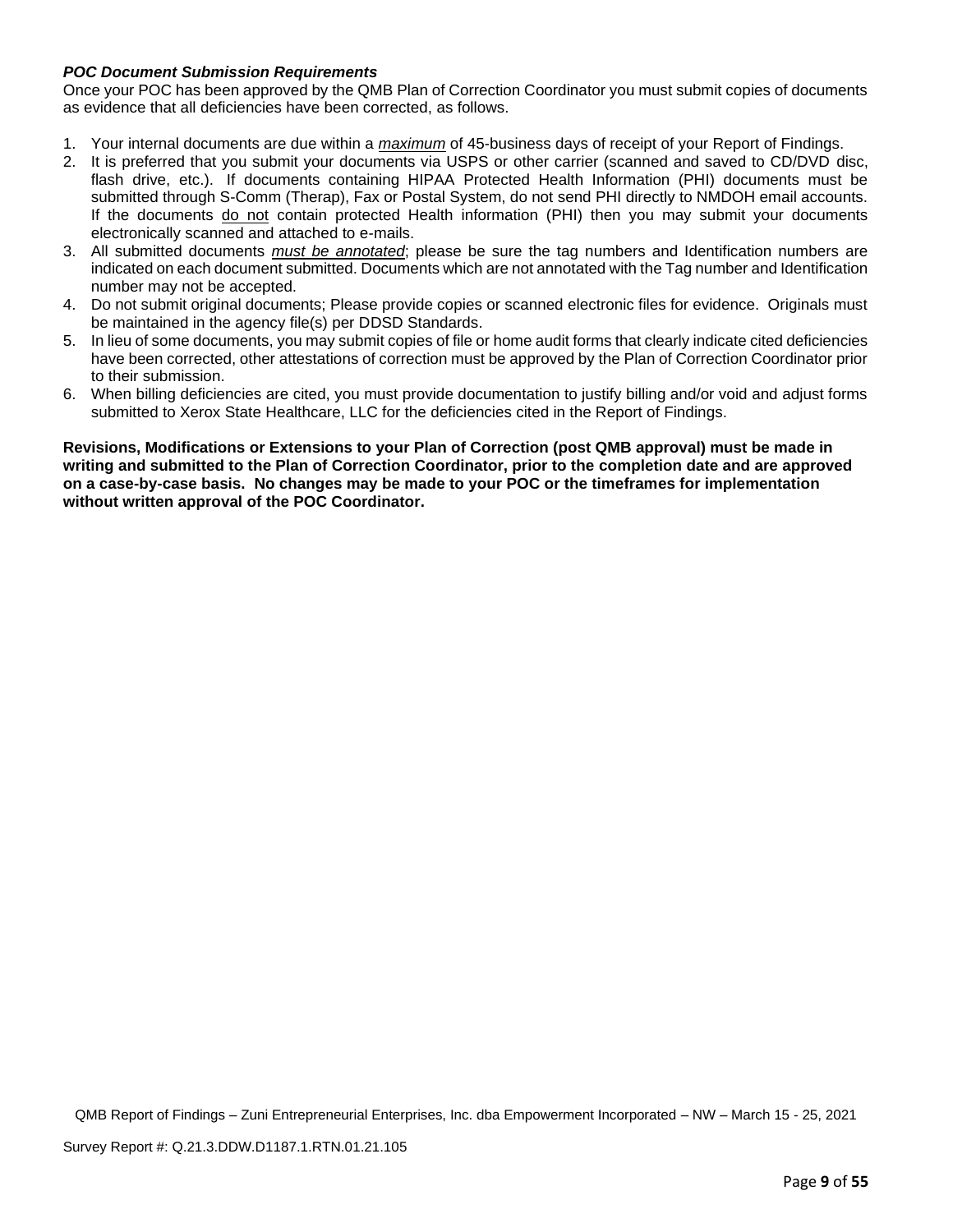#### **Department of Health, Division of Health Improvement QMB Determination of Compliance Process**

The Division of Health Improvement, Quality Management Bureau (QMB) surveys compliance of the Developmental Disabilities Waiver (DDW) standards and other state and federal regulations. For the purpose of the LCA / CI survey the CMS waiver assurances have been grouped into four (4) Service Domains: Plan of Care (ISP Implementation); Qualified Providers; Health, Welfare and Safety; and Administrative Oversight (note that Administrative Oversight listed in this document is not the same as the CMS assurance of Administrative Authority. Used in this context it is related to the agency's operational policies and procedures, Quality Assurance system and Medicaid billing and reimbursement processes.)

The QMB Determination of Compliance process is based on provider compliance or non-compliance with standards and regulations identified during the on-site survey process and as reported in the QMB Report of Findings. All areas reviewed by QMB have been agreed to by DDSD and DHI/QMB and are reflective of CMS requirements. All deficiencies (non-compliance with standards and regulations) are identified and cited as either a Standard level deficiency or a Condition of Participation level deficiency in the QMB Reports of Findings. All deficiencies require corrective action when non-compliance is identified.

Each deficiency in your Report of Findings has been predetermined to be a Standard Level Deficiency, a Condition of Participation Level Deficiency, if below 85% compliance or a non-negotiable Condition of Participation Level Deficiency. Your Agency's overall Compliance Determination is based on a Scope and Severity Scale which takes into account the number of Standard and Condition Level Tags cited as well as the percentage of Individuals affected in the sample.

## **Conditions of Participation (CoPs)**

CoPs are based on the Centers for Medicare and Medicaid Services, Home and Community-Based Waiver required assurances, in addition to the New Mexico Developmental Disability Waiver (DDW) Service Standards. The Division of Health Improvement (DHI), in conjunction with the Developmental Disability Support Division (DDSD), has identified certain deficiencies that have the potential to be a Condition of Participation Level, if the tag falls below 85% compliance based on the number of people affected. Additionally, there are what are called nonnegotiable Conditions of Participation, regardless if one person or multiple people are affected. In this context, a CoP is defined as an essential / fundamental regulation or standard, which when out of compliance directly affects the health and welfare of the Individuals served. If no deficiencies within a Tag are at the level of a CoP, it is cited as a Standard Level Deficiency.

## *Service Domains and CoPs for Living Care Arrangements and Community Inclusion are as follows:*

**Service Domain: Service Plan: ISP Implementation -** *Services are delivered in accordance with the service plan, including type, scope, amount, duration and frequency specified in the service plan.*

#### **Potential Condition of Participation Level Tags, if compliance is below 85%:**

- **1A08.3 –** Administrative Case File: Individual Service Plan / ISP Components
- **1A32 –** Administrative Case File: Individual Service Plan Implementation
- **LS14 –** Residential Service Delivery Site Case File (ISP and Healthcare Requirements)
- **IS14 –** CCS / CIES Service Delivery Site Case File (ISP and Healthcare Requirements)

**Service Domain: Qualified Providers -** *The State monitors non-licensed/non-certified providers to assure adherence to waiver requirements. The State implements its policies and procedures for verifying that provider training is conducted in accordance with State requirements and the approved waiver.*

#### **Potential Condition of Participation Level Tags, if compliance is below 85%:**

QMB Report of Findings – Zuni Entrepreneurial Enterprises, Inc. dba Empowerment Incorporated – NW – March 15 - 25, 2021

Survey Report #: Q.21.3.DDW.D1187.1.RTN.01.21.105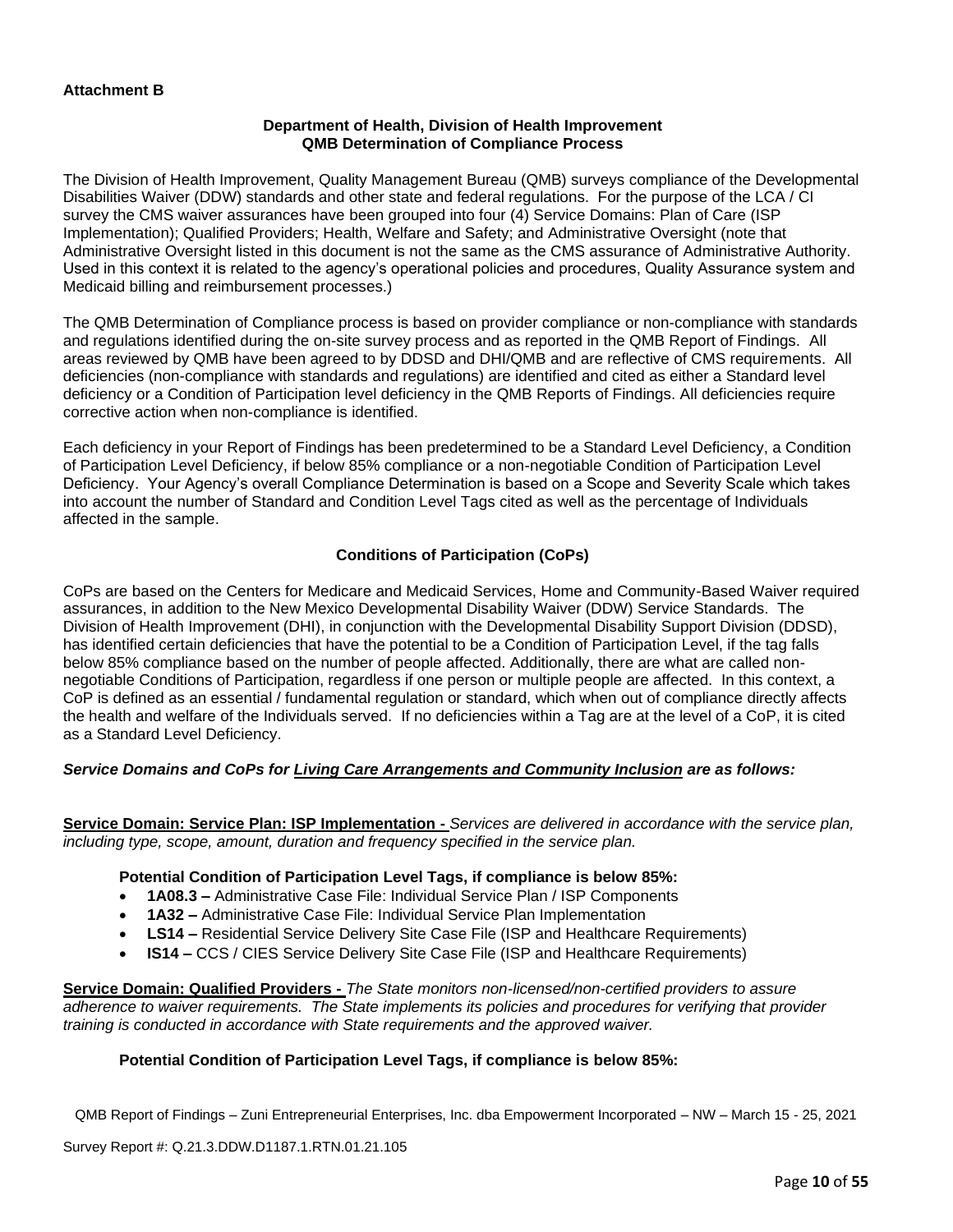- **1A20 -** Direct Support Personnel Training
- **1A22 -** Agency Personnel Competency
- **1A37 –** Individual Specific Training

## **Non-Negotiable Condition of Participation Level Tags (one or more Individuals are cited):**

- **1A25.1 –** Caregiver Criminal History Screening
- **1A26.1 –** Consolidated On-line Registry Employee Abuse Registry

**Service Domain: Health, Welfare and Safety -** *The State, on an ongoing basis, identifies, addresses and seeks to prevent occurrences of abuse, neglect and exploitation. Individuals shall be afforded their basic human rights. The provider supports individuals to access needed healthcare services in a timely manner.*

## **Potential Condition of Participation Level Tags, if compliance is below 85%:**

- **1A08.2 –** Administrative Case File: Healthcare Requirements & Follow-up
- **1A09 –** Medication Delivery Routine Medication Administration
- **1A09.1 –** Medication Delivery PRN Medication Administration
- **1A15.2 –** Administrative Case File: Healthcare Documentation (Therap and Required Plans)

## **Non-Negotiable Condition of Participation Level Tags (one or more Individuals are cited):**

- **1A05 –** General Requirements / Agency Policy and Procedure Requirements
- **1A07 –** Social Security Income (SSI) Payments
- **1A09.2 –** Medication Delivery Nurse Approval for PRN Medication
- **1A15 –** Healthcare Coordination Nurse Availability / Knowledge
- **1A31 –** Client Rights/Human Rights
- **LS25.1 –** Residential Reqts. (Physical Environment Supported Living / Family Living / Intensive Medical Living)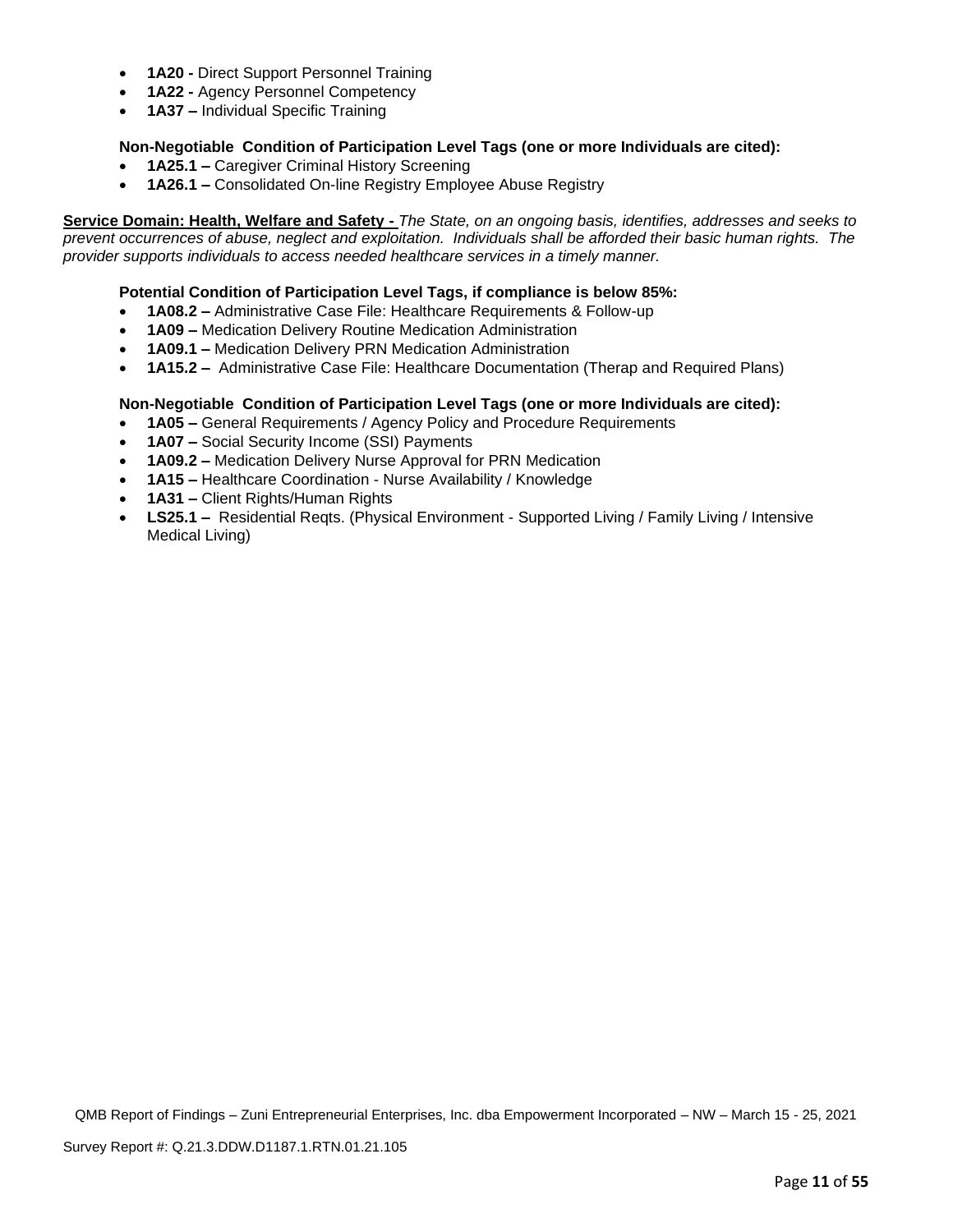## **Attachment C**

## **Guidelines for the Provider Informal Reconsideration of Finding (IRF) Process**

#### **Introduction:**

Throughout the QMB Survey process, surveyors are openly communicating with providers. Open communication means surveyors have clarified issues and/or requested missing information before completing the review through the use of the signed/dated "Document Request," or "Administrative Needs," etc. forms. Regardless, there may still be instances where the provider disagrees with a specific finding. Providers may use the following process to informally dispute a finding.

#### **Instructions:**

- 1. The Informal Reconsideration of the Finding (IRF) request must be received in writing to the QMB Bureau Chief **within 10 business days** of receipt of the final Report of Findings **(***Note: No extensions are granted for the IRF)***.**
- 2. The written request for an IRF *must* be completed on the QMB Request for Informal Reconsideration of Finding form available on the QMB website: <https://nmhealth.org/about/dhi/cbp/irf/>
- 3. The written request for an IRF must specify in detail the request for reconsideration and why the finding is inaccurate.
- 4. The IRF request must include all supporting documentation or evidence.
- 5. If you have questions about the IRF process, email the IRF Chairperson, Valerie V. Valdez at [valerie.valdez@state.nm.us](mailto:valerie.valdez@state.nm.us) for assistance.

#### **The following limitations apply to the IRF process:**

- The written request for an IRF and all supporting evidence must be received within 10 business days.
- Findings based on evidence requested during the survey and not provided may not be subject to reconsideration.
- The supporting documentation must be new evidence not previously reviewed or requested by the survey team.
- Providers must continue to complete their Plan of Correction during the IRF process
- Providers may not request an IRF to challenge the sampling methodology.
- Providers may not request an IRF based on disagreement with the nature of the standard or regulation.
- Providers may not request an IRF to challenge the team composition.
- Providers may not request an IRF to challenge the DHI/QMB determination of compliance or the length of their DDSD provider contract.

A Provider forfeits the right to an IRF if the request is not received within 10 business days of receiving the report and/or does not include all supporting documentation or evidence to show compliance with the standards and regulations.

The IRF Committee will review the request; the Provider will be notified in writing of the ruling; no face-to-face meeting will be conducted.

When a Provider requests that a finding be reconsidered, it does not stop or delay the Plan of Correction process. **Providers must continue to complete the Plan of Correction, including the finding in dispute regardless of the IRF status.** If a finding is removed or modified, it will be noted and removed or modified from the Report of Findings. It should be noted that in some cases a Plan of Correction may be completed prior to the IRF process being completed. The provider will be notified in writing on the decisions of the IRF committee.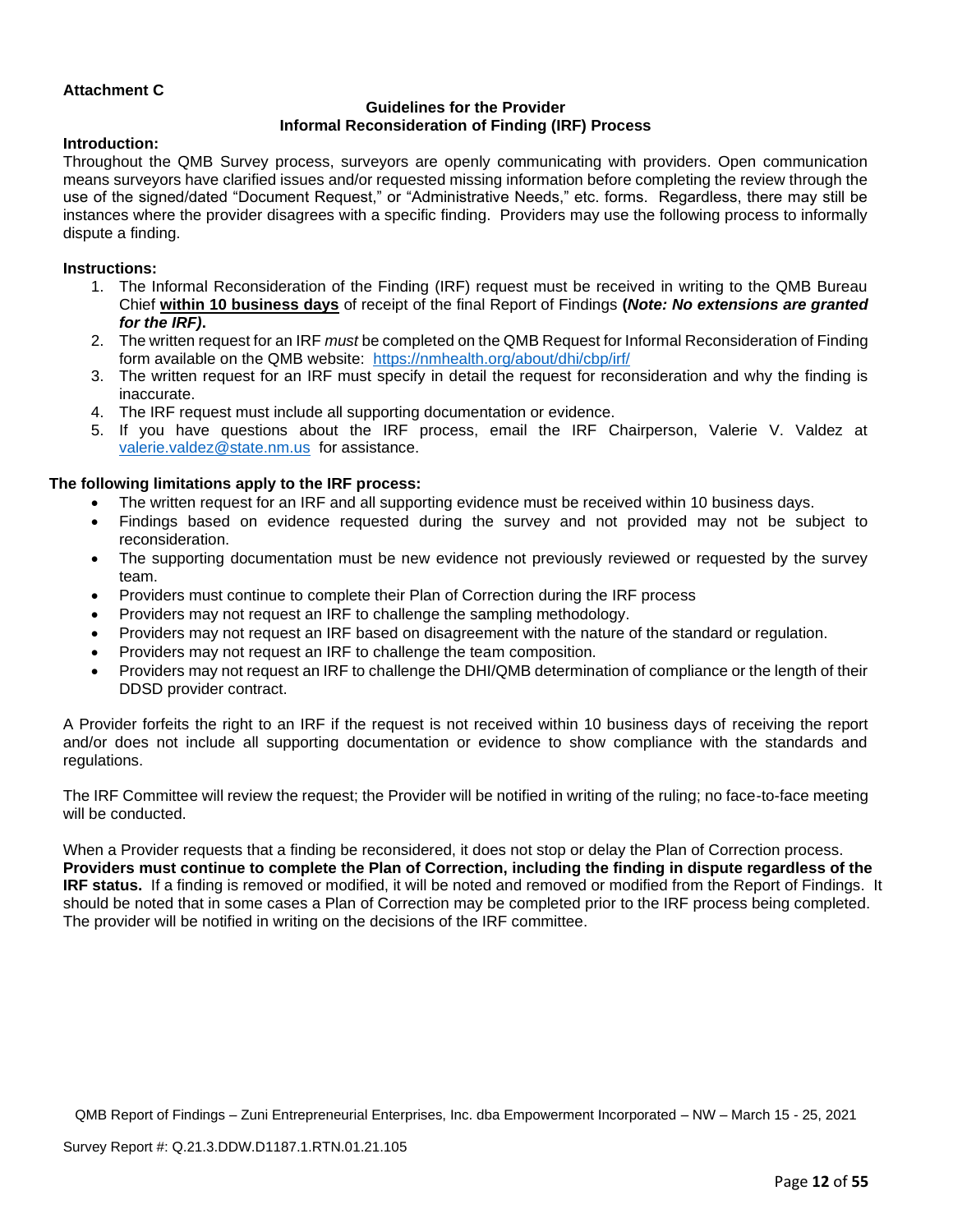## **Attachment D**

#### **QMB Determinations of Compliance**

#### **Compliance:**

The QMB determination of *Compliance* indicates that a provider has either no deficiencies found during a survey or that no deficiencies at the Condition of Participation Level were found. The agency has obtained a level of compliance such that there is a minimal potential for harm to individuals' health and safety. To qualify for a determination of *Compliance*, the provider must have received no Conditions of Participation Level Deficiencies and have a minimal number of Individuals on the sample affected by the findings indicated in the Standards Level Tags.

#### **Partial-Compliance with Standard Level Tags:**

The QMB determination of *Partial-Compliance with Standard Level Tags* indicates that a provider is in compliance with all Condition of Participation Level deficiencies but is out of compliance with a certain percentage of Standard Level deficiencies. This partial-compliance, if not corrected, may result in a negative outcome or the potential for more than minimal harm to individuals' health and safety. There are two ways to receive a determination of Partial Compliance with Standard Level Tags:

- 1. Your Report of Findings includes 16 or fewer Standards Level Tags with between 75% and 100% of the survey sample affected in any tag.
- 2. Your Report of Findings includes 17 or more Standard Level Tags with between 50% to 74% of the survey sample affected in any tag.

## **Partial-Compliance with Standard Level Tags and Condition of Participation Level Tags:**

The QMB determination of *Partial-Compliance with Standard Level Tags and Condition of Participation Level Tags*  indicates that a provider is out of compliance with one to five  $(1 - 5)$  Condition of Participation Level Tags. This partial-compliance, if not corrected, may result in a serious negative outcome or the potential for more than minimal harm to individuals' health and safety.

#### **Non-Compliance:**

The QMB determination of *Non-Compliance* indicates a provider is significantly out of compliance with both Standard Level deficiencies and Conditions of Participation level deficiencies. This non-compliance, if not corrected, may result in a serious negative outcome or the potential for more than minimal harm to individuals' health and safety. There are three ways an agency can receive a determination of Non-Compliance:

- 1. Your Report of Findings includes 17 or more total Tags with 0 to 5 Condition of Participation Level Tags with 75% to 100% of the survey sample affected in any Condition of Participation Level tag.
- 2. Your Report of Findings includes any amount of Standard Level Tags with 6 or more Condition of Participation Level Tags.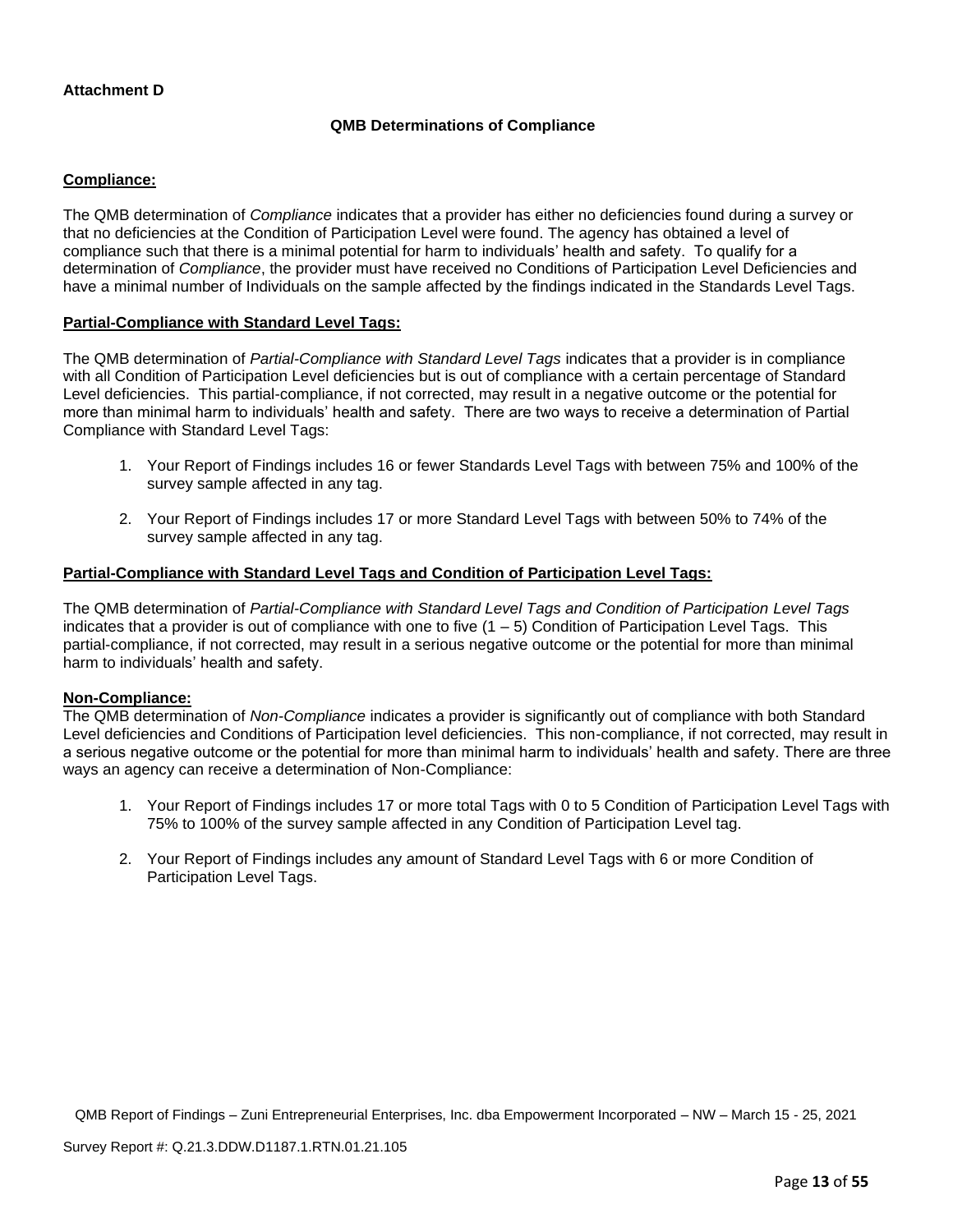| Compliance                                                                                                 |                                                                                                                               |                                                                                                                                 |                                                                                                                          | <b>Weighting</b>                                                                                                              |                                                                                                                                |                                                                                                                             |                                                                                                               |
|------------------------------------------------------------------------------------------------------------|-------------------------------------------------------------------------------------------------------------------------------|---------------------------------------------------------------------------------------------------------------------------------|--------------------------------------------------------------------------------------------------------------------------|-------------------------------------------------------------------------------------------------------------------------------|--------------------------------------------------------------------------------------------------------------------------------|-----------------------------------------------------------------------------------------------------------------------------|---------------------------------------------------------------------------------------------------------------|
| <b>Determination</b>                                                                                       |                                                                                                                               | LOW                                                                                                                             |                                                                                                                          | <b>MEDIUM</b>                                                                                                                 |                                                                                                                                |                                                                                                                             | <b>HIGH</b>                                                                                                   |
| <b>Total Tags:</b>                                                                                         | up to 16                                                                                                                      | 17 or more                                                                                                                      | up to 16                                                                                                                 | 17 or more                                                                                                                    | <b>Any Amount</b>                                                                                                              | 17 or more                                                                                                                  | <b>Any Amount</b>                                                                                             |
|                                                                                                            | and                                                                                                                           | and                                                                                                                             | and                                                                                                                      | and                                                                                                                           | And/or                                                                                                                         | and                                                                                                                         | And/or                                                                                                        |
| <b>COP Level Tags:</b>                                                                                     | 0 COP                                                                                                                         | 0 COP                                                                                                                           | 0 COP                                                                                                                    | 0 COP                                                                                                                         | 1 to 5 COP                                                                                                                     | 0 to 5 CoPs                                                                                                                 | 6 or more COP                                                                                                 |
|                                                                                                            | and                                                                                                                           | and                                                                                                                             | and                                                                                                                      | and                                                                                                                           |                                                                                                                                | and                                                                                                                         |                                                                                                               |
| Sample Affected:                                                                                           | 0 to 74%                                                                                                                      | 0 to 49%                                                                                                                        | 75 to 100%                                                                                                               | 50 to 74%                                                                                                                     |                                                                                                                                | 75 to 100%                                                                                                                  |                                                                                                               |
| "Non-Compliance"                                                                                           |                                                                                                                               |                                                                                                                                 |                                                                                                                          |                                                                                                                               |                                                                                                                                | 17 or more<br><b>Total Tags with</b><br>75 to 100% of<br>the Individuals<br>in the sample<br>cited in any CoP<br>Level tag. | Any Amount of<br><b>Standard Level</b><br>Tags and 6 or<br>more Conditions<br>of Participation<br>Level Tags. |
| "Partial Compliance<br>with Standard Level<br>tags and Condition of<br><b>Participation Level</b><br>Tags" |                                                                                                                               |                                                                                                                                 |                                                                                                                          |                                                                                                                               | <b>Any Amount</b><br><b>Standard Level</b><br>Tags, plus 1 to 5<br><b>Conditions of</b><br><b>Participation Level</b><br>tags. |                                                                                                                             |                                                                                                               |
| "Partial Compliance<br>with Standard Level<br>tags"                                                        |                                                                                                                               |                                                                                                                                 | up to 16<br><b>Standard Level</b><br>Tags with 75 to<br>100% of the<br>individuals in<br>the sample cited<br>in any tag. | 17 or more<br><b>Standard Level</b><br>Tags with 50 to<br><b>74%</b> of the<br>individuals in<br>the sample cited<br>any tag. |                                                                                                                                |                                                                                                                             |                                                                                                               |
| "Compliance"                                                                                               | Up to 16<br><b>Standard Level</b><br>Tags with 0 to<br><b>74% of the</b><br>individuals in<br>the sample<br>cited in any tag. | 17 or more<br><b>Standard Level</b><br>Tags with 0 to<br><b>49% of the</b><br>individuals in<br>the sample cited<br>in any tag. |                                                                                                                          |                                                                                                                               |                                                                                                                                |                                                                                                                             |                                                                                                               |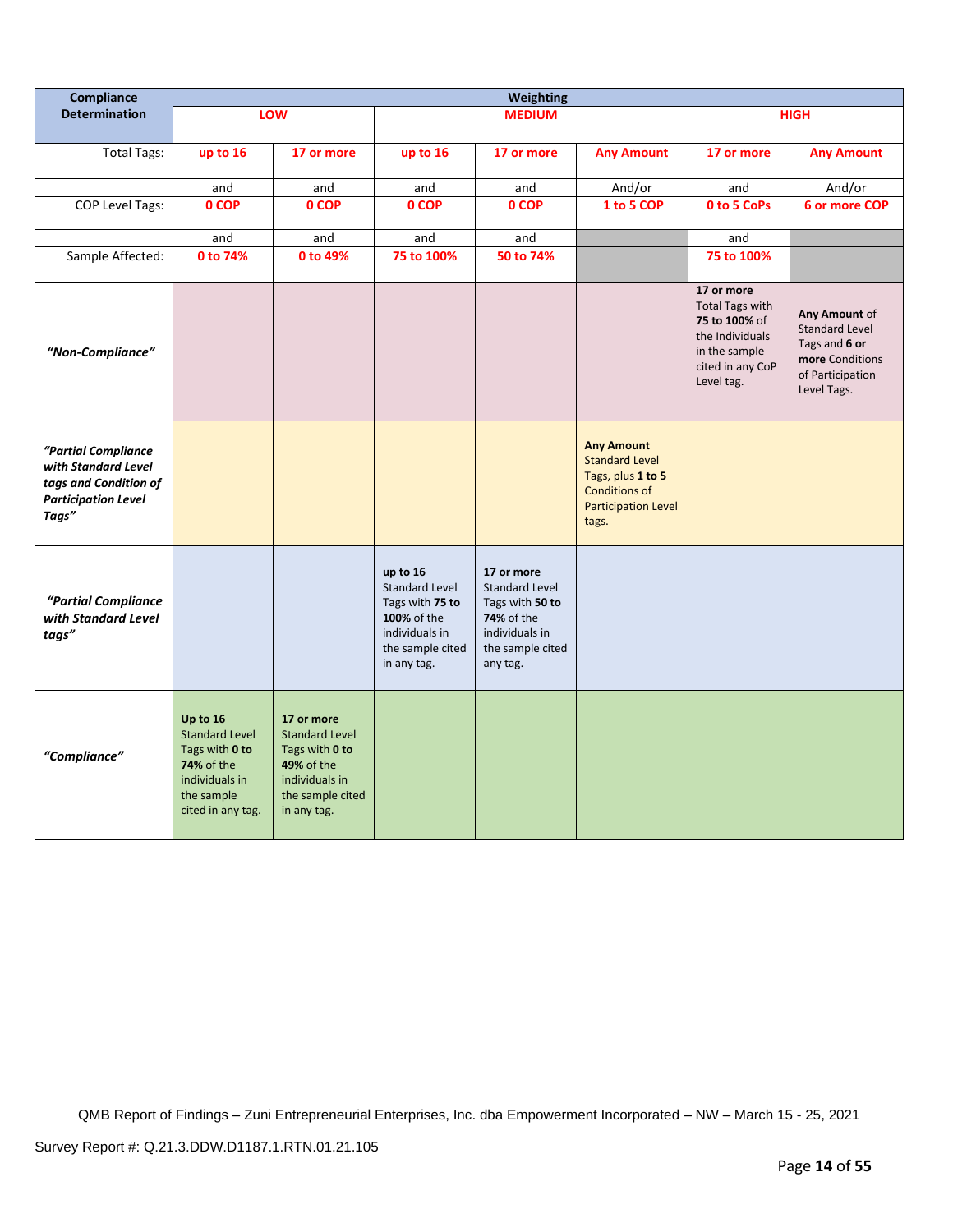## **Agency: Zuni Entrepreneurial Enterprises, Inc. dba Empowerment Incorporated - Northwest Region**

Program: Developmental Disabilities Waiver<br>Service: 2018: Family Living, Customized C

2018: Family Living, Customized Community Supports, Community Integrated Employment Services<br>Routine

Survey Type:<br>Survey Date: **Survey Date: March 15 – 25, 2021**

| <b>Standard of Care</b>                                                                                                                                     | <b>Deficiencies</b>                              | Agency Plan of Correction, On-going QA/QI<br>and Responsible Party | <b>Completion</b><br><b>Date</b> |  |  |  |
|-------------------------------------------------------------------------------------------------------------------------------------------------------------|--------------------------------------------------|--------------------------------------------------------------------|----------------------------------|--|--|--|
| Service Domain: Service Plans: ISP Implementation - Services are delivered in accordance with the service plan, including type, scope, amount, duration and |                                                  |                                                                    |                                  |  |  |  |
| frequency specified in the service plan.                                                                                                                    |                                                  |                                                                    |                                  |  |  |  |
| Tag #1A08 Administrative Case File (Other                                                                                                                   | <b>Standard Level Deficiency</b>                 |                                                                    |                                  |  |  |  |
| <b>Required Documents)</b>                                                                                                                                  |                                                  |                                                                    |                                  |  |  |  |
| Developmental Disabilities (DD) Waiver                                                                                                                      | Based on record review, the Agency did not       | Provider:                                                          |                                  |  |  |  |
| Service Standards 2/26/2018; Re-Issue:                                                                                                                      | maintain a complete and confidential case file   | <b>State your Plan of Correction for the</b>                       |                                  |  |  |  |
| 12/28/2018; Eff 1/1/2019                                                                                                                                    | at the administrative office for 1 of 7          | deficiencies cited in this tag here (How is the                    |                                  |  |  |  |
| <b>Chapter 20: Provider Documentation and</b>                                                                                                               | individuals.                                     | deficiency going to be corrected? This can be                      |                                  |  |  |  |
| <b>Client Records: 20.2 Client Records</b>                                                                                                                  |                                                  | specific to each deficiency cited or if possible an                |                                  |  |  |  |
| Requirements: All DD Waiver Provider                                                                                                                        | Review of the Agency administrative individual   | overall correction?): $\rightarrow$                                |                                  |  |  |  |
| Agencies are required to create and maintain                                                                                                                | case files revealed the following items were not |                                                                    |                                  |  |  |  |
| individual client records. The contents of client                                                                                                           | found, incomplete, and/or not current:           |                                                                    |                                  |  |  |  |
| records vary depending on the unique needs                                                                                                                  |                                                  |                                                                    |                                  |  |  |  |
| of the person receiving services and the                                                                                                                    | <b>Positive Behavioral Support Plan:</b>         |                                                                    |                                  |  |  |  |
| resultant information produced. The extent of                                                                                                               | • Not Found $(\#7)$                              |                                                                    |                                  |  |  |  |
| documentation required for individual client                                                                                                                |                                                  |                                                                    |                                  |  |  |  |
| records per service type depends on the                                                                                                                     | Documentation of Guardianship/Power of           | <b>Provider:</b>                                                   |                                  |  |  |  |
| location of the file, the type of service being                                                                                                             | Attorney:                                        | <b>Enter your ongoing Quality</b>                                  |                                  |  |  |  |
| provided, and the information necessary.                                                                                                                    | • Not Found $(H7)$                               | <b>Assurance/Quality Improvement</b>                               |                                  |  |  |  |
| DD Waiver Provider Agencies are required to                                                                                                                 |                                                  | processes as it related to this tag number                         |                                  |  |  |  |
| adhere to the following:                                                                                                                                    |                                                  | here (What is going to be done? How many                           |                                  |  |  |  |
| Client records must contain all documents                                                                                                                   |                                                  | individuals is this going to affect? How often will                |                                  |  |  |  |
| essential to the service being provided and                                                                                                                 |                                                  | this be completed? Who is responsible? What                        |                                  |  |  |  |
| essential to ensuring the health and safety of<br>the person during the provision of the service.                                                           |                                                  | steps will be taken if issues are found?): $\rightarrow$           |                                  |  |  |  |
| Provider Agencies must have readily<br>2.                                                                                                                   |                                                  |                                                                    |                                  |  |  |  |
| accessible records in home and community                                                                                                                    |                                                  |                                                                    |                                  |  |  |  |
| settings in paper or electronic form. Secure                                                                                                                |                                                  |                                                                    |                                  |  |  |  |
| access to electronic records through the                                                                                                                    |                                                  |                                                                    |                                  |  |  |  |
| Therap web-based system using computers or                                                                                                                  |                                                  |                                                                    |                                  |  |  |  |
| mobile devices is acceptable.                                                                                                                               |                                                  |                                                                    |                                  |  |  |  |
| Provider Agencies are responsible for<br>3.                                                                                                                 |                                                  |                                                                    |                                  |  |  |  |
| ensuring that all plans created by nurses, RDs,                                                                                                             |                                                  |                                                                    |                                  |  |  |  |
| therapists or BSCs are present in all needed                                                                                                                |                                                  |                                                                    |                                  |  |  |  |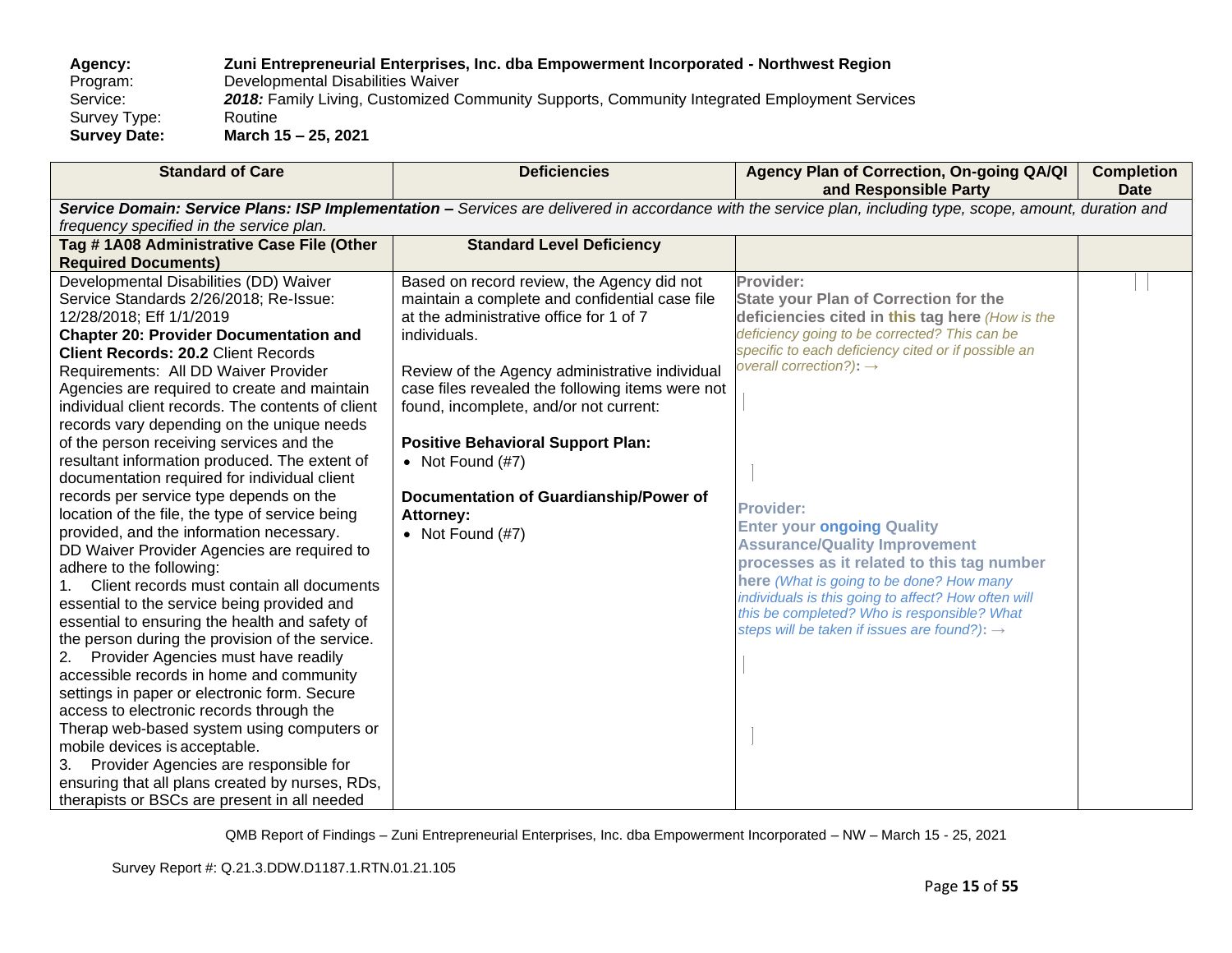| settings.                                          |  |  |
|----------------------------------------------------|--|--|
| 4. Provider Agencies must maintain records         |  |  |
| of all documents produced by agency                |  |  |
| personnel or contractors on behalf of each         |  |  |
| person, including any routine notes or data,       |  |  |
| annual assessments, semi-annual reports,           |  |  |
| evidence of training provided/received,            |  |  |
|                                                    |  |  |
| progress notes, and any other interactions for     |  |  |
| which billing is generated.                        |  |  |
| Each Provider Agency is responsible for<br>5.      |  |  |
| maintaining the daily or other contact notes       |  |  |
| documenting the nature and frequency of            |  |  |
| service delivery, as well as data tracking only    |  |  |
| for the services provided by their agency.         |  |  |
| The current Client File Matrix found in<br>6.      |  |  |
| Appendix A Client File Matrix details the          |  |  |
| minimum requirements for records to be             |  |  |
| stored in agency office files, the delivery site,  |  |  |
| or with DSP while providing services in the        |  |  |
| community.                                         |  |  |
| 7. All records pertaining to JCMs must be          |  |  |
| retained permanently and must be made              |  |  |
| available to DDSD upon request, upon the           |  |  |
| termination or expiration of a provider            |  |  |
| agreement, or upon provider withdrawal from        |  |  |
| services.                                          |  |  |
|                                                    |  |  |
| 20.5.1 Individual Data Form (IDF): The             |  |  |
| Individual Data Form provides an overview of       |  |  |
| demographic information as well as other key       |  |  |
| personal, programmatic, insurance, and health      |  |  |
| related information. It lists medical information; |  |  |
| assistive technology or adaptive equipment;        |  |  |
| diagnoses; allergies; information about            |  |  |
| whether a guardian or advance directives are       |  |  |
| in place; information about behavioral and         |  |  |
| health related needs; contacts of Provider         |  |  |
| Agencies and team members and other critical       |  |  |
| information. The IDF automatically loads           |  |  |
| information into other fields and forms and        |  |  |
| must be complete and kept current. This form       |  |  |
| is initiated by the CM. It must be opened and      |  |  |
| continuously updated by Living Supports,           |  |  |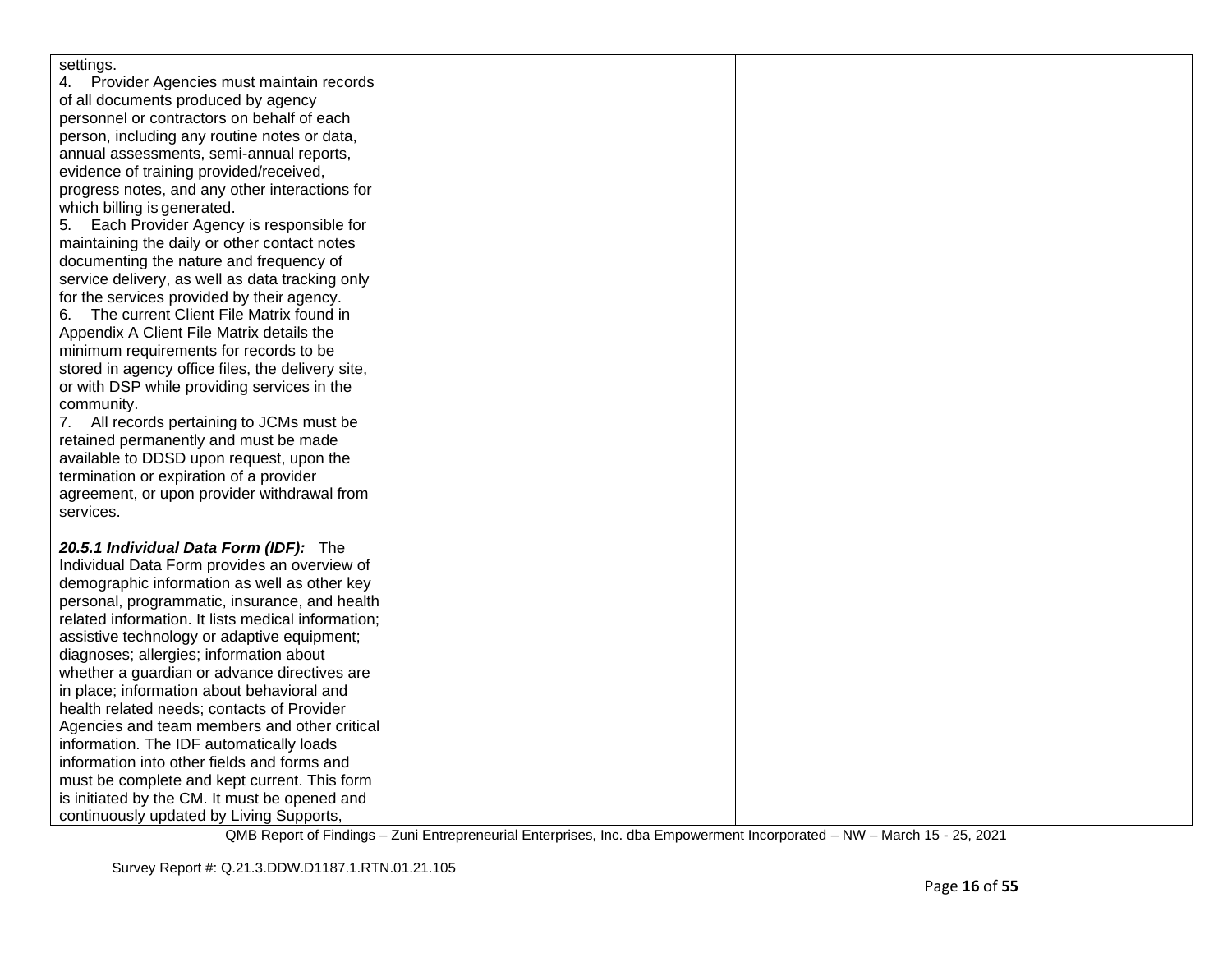| CCS- Group, ANS, CIHS and case                  |  |  |
|-------------------------------------------------|--|--|
| management when applicable to the person in     |  |  |
| order for accurate data to auto populate other  |  |  |
| documents like the Health Passport and          |  |  |
| Physician Consultation Form. Although the       |  |  |
| Primary Provider Agency is ultimately           |  |  |
| responsible for keeping this form current, each |  |  |
| provider collaborates and communicates          |  |  |
| critical information to update this form.       |  |  |
|                                                 |  |  |
| Chapter 3: Safeguards 3.1.2 Team                |  |  |
| <b>Justification Process: DD Waiver</b>         |  |  |
| participants may receive evaluations or         |  |  |
| reviews conducted by a variety of               |  |  |
| professionals or clinicians. These evaluations  |  |  |
|                                                 |  |  |
| or reviews typically include recommendations    |  |  |
| or suggestions for the person/guardian or the   |  |  |
| team to consider. The team justification        |  |  |
| process includes:                               |  |  |
| Discussion and decisions about non-<br>1.       |  |  |
| health related recommendations are              |  |  |
| documented on the Team Justification form.      |  |  |
| The Team Justification form documents<br>2.     |  |  |
| that the person/guardian or team has            |  |  |
| considered the recommendations and has          |  |  |
| decided:                                        |  |  |
| a. to implement the recommendation;             |  |  |
| b. to create an action plan and revise the      |  |  |
| ISP, if necessary; or                           |  |  |
| c. not to implement the recommendation          |  |  |
| currently.                                      |  |  |
| 3. All DD Waiver Provider Agencies              |  |  |
| participate in information gathering, IDT       |  |  |
| meeting attendance, and accessing               |  |  |
| supplemental resources if needed and desired.   |  |  |
| 4. The CM ensures that the Team                 |  |  |
| Justification Process is followed and complete. |  |  |
|                                                 |  |  |
|                                                 |  |  |
|                                                 |  |  |
|                                                 |  |  |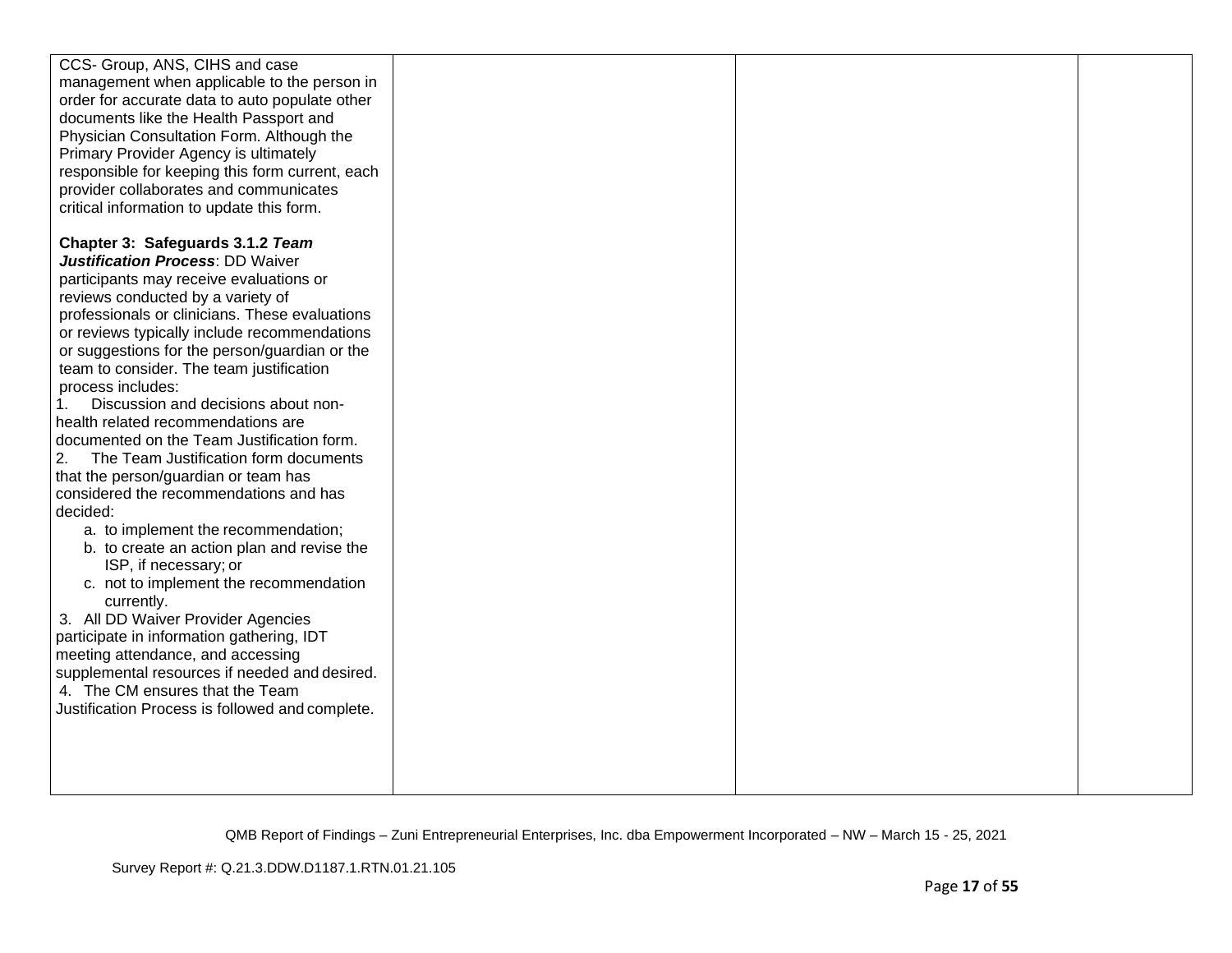| Tag #1A32 Administrative Case File:                | <b>Standard Level Deficiency</b>                   |                                                          |  |
|----------------------------------------------------|----------------------------------------------------|----------------------------------------------------------|--|
| <b>Individual Service Plan Implementation</b>      |                                                    |                                                          |  |
| NMAC 7.26.5.16.C and D Development of              | Based on administrative record review, the         | Provider:                                                |  |
| the ISP. Implementation of the ISP. The ISP        | Agency did not implement the ISP according to      | <b>State your Plan of Correction for the</b>             |  |
| shall be implemented according to the              | the timelines determined by the IDT and as         | deficiencies cited in this tag here (How is the          |  |
| timelines determined by the IDT and as             | specified in the ISP for each stated desired       | deficiency going to be corrected? This can be            |  |
| specified in the ISP for each stated desired       | outcomes and action plan for 1 of 7 individuals.   | specific to each deficiency cited or if possible an      |  |
| outcomes and action plan.                          |                                                    | overall correction?): $\rightarrow$                      |  |
|                                                    | As indicated by Individuals ISP the following      |                                                          |  |
| C. The IDT shall review and discuss                | was found with regards to the implementation       |                                                          |  |
| information and recommendations with the           | of ISP Outcomes:                                   |                                                          |  |
| individual, with the goal of supporting the        |                                                    |                                                          |  |
| individual in attaining desired outcomes. The      | <b>Customized Community Supports Data</b>          |                                                          |  |
| IDT develops an ISP based upon the                 | <b>Collection / Data Tracking/Progress with</b>    |                                                          |  |
| individual's personal vision statement,            | regards to ISP Outcomes:                           |                                                          |  |
| strengths, needs, interests and preferences.       |                                                    | <b>Provider:</b>                                         |  |
| The ISP is a dynamic document, revised             | Individual #7                                      | <b>Enter your ongoing Quality</b>                        |  |
| periodically, as needed, and amended to            | • None found regarding: Work/learn                 | <b>Assurance/Quality Improvement</b>                     |  |
| reflect progress towards personal goals and        | Outcome/Action Step: "will take part in virtual    | processes as it related to this tag number               |  |
| achievements consistent with the individual's      | community activities" for 2/2021. Action step      | here (What is going to be done? How many                 |  |
| future vision. This regulation is consistent with  | is to be completed 2 times per month.              | individuals is this going to affect? How often will      |  |
| standards established for individual plan          |                                                    | this be completed? Who is responsible? What              |  |
| development as set forth by the commission on      | • None found regarding: Fun Outcome/Action         | steps will be taken if issues are found?): $\rightarrow$ |  |
| the accreditation of rehabilitation facilities     | Step: "will be offered different activities in the |                                                          |  |
| (CARF) and/or other program accreditation          | home including walks, puzzles, arts, & crafts      |                                                          |  |
| approved and adopted by the developmental          | or other activities or other activities he         |                                                          |  |
| disabilities division and the department of        | enjoys" for 1/2021. Action step is to be           |                                                          |  |
| health. It is the policy of the developmental      | completed 2 times per month.                       |                                                          |  |
| disabilities division (DDD), that to the extent    |                                                    |                                                          |  |
| permitted by funding, each individual receive      |                                                    |                                                          |  |
| supports and services that will assist and         |                                                    |                                                          |  |
| encourage independence and productivity in         |                                                    |                                                          |  |
| the community and attempt to prevent               |                                                    |                                                          |  |
| regression or loss of current capabilities.        |                                                    |                                                          |  |
| Services and supports include specialized          |                                                    |                                                          |  |
| and/or generic services, training, education       |                                                    |                                                          |  |
| and/or treatment as determined by the IDT and      |                                                    |                                                          |  |
| documented in the ISP.                             |                                                    |                                                          |  |
|                                                    |                                                    |                                                          |  |
| D. The intent is to provide choice and obtain      |                                                    |                                                          |  |
| opportunities for individuals to live, work and    |                                                    |                                                          |  |
| play with full participation in their communities. |                                                    |                                                          |  |
| The following principles provide direction and     |                                                    |                                                          |  |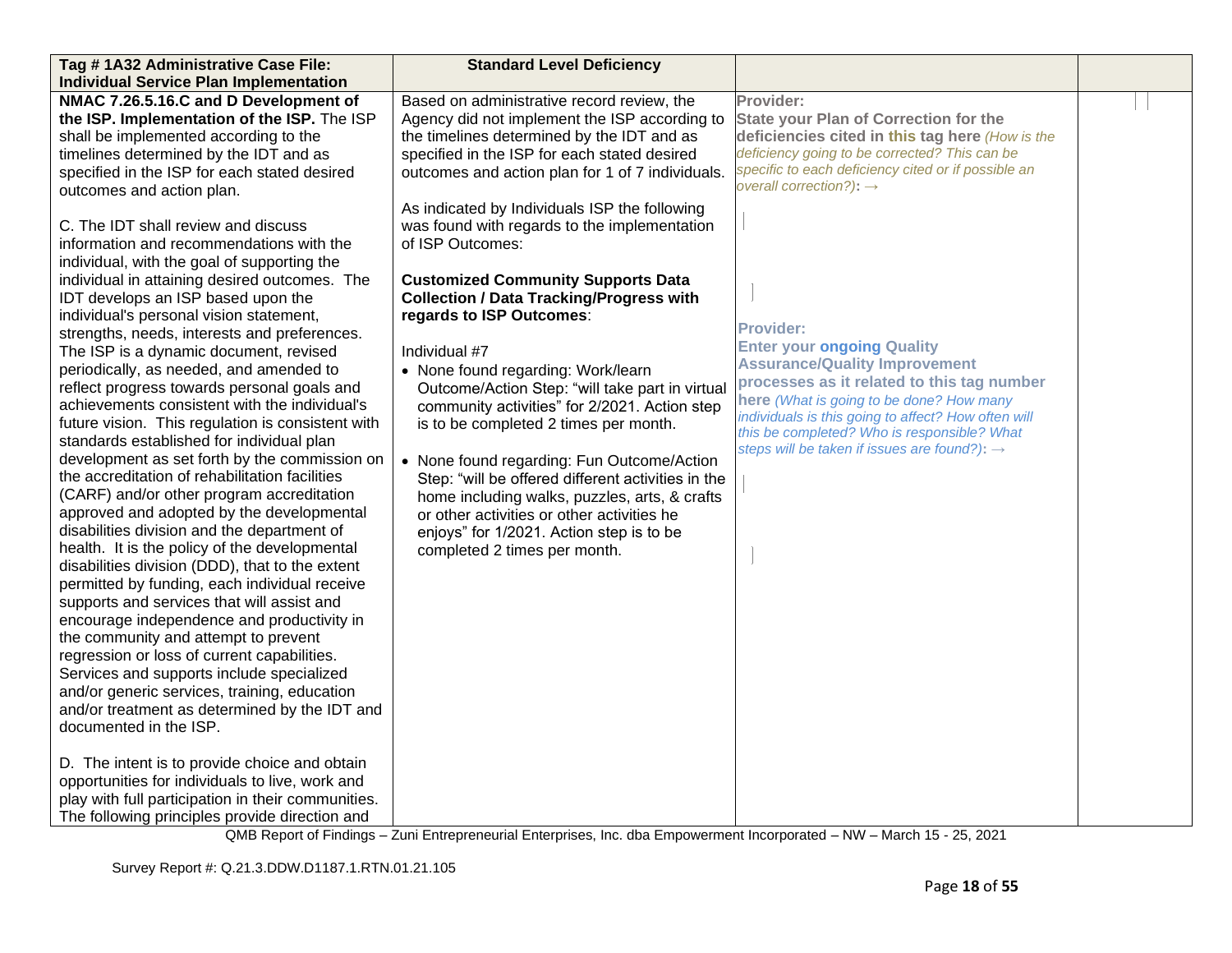| purpose in planning for individuals with          |  |  |
|---------------------------------------------------|--|--|
| developmental disabilities. [05/03/94; 01/15/97;  |  |  |
| Recompiled 10/31/01]                              |  |  |
|                                                   |  |  |
| Developmental Disabilities (DD) Waiver            |  |  |
| Service Standards 2/26/2018; Re-Issue:            |  |  |
| 12/28/2018; Eff 1/1/2019                          |  |  |
| Chapter 6: Individual Service Plan (ISP)          |  |  |
| 6.8 ISP Implementation and Monitoring: All        |  |  |
| DD Waiver Provider Agencies with a signed         |  |  |
| SFOC are required to provide services as          |  |  |
| detailed in the ISP. The ISP must be readily      |  |  |
| accessible to Provider Agencies on the            |  |  |
| approved budget. (See Chapter 20: Provider        |  |  |
| Documentation and Client Records.) CMs            |  |  |
| facilitate and maintain communication with the    |  |  |
| person, his/her representative, other IDT         |  |  |
| members, Provider Agencies, and relevant          |  |  |
| parties to ensure that the person receives the    |  |  |
| maximum benefit of his/her services and that      |  |  |
| revisions to the ISP are made as needed. All      |  |  |
| DD Waiver Provider Agencies are required to       |  |  |
| cooperate with monitoring activities conducted    |  |  |
| by the CM and the DOH. Provider Agencies          |  |  |
| are required to respond to issues at the          |  |  |
| individual level and agency level as described    |  |  |
| in Chapter 16: Qualified Provider Agencies.       |  |  |
|                                                   |  |  |
| <b>Chapter 20: Provider Documentation and</b>     |  |  |
| <b>Client Records 20.2 Client Records</b>         |  |  |
| Requirements: All DD Waiver Provider              |  |  |
| Agencies are required to create and maintain      |  |  |
| individual client records. The contents of client |  |  |
| records vary depending on the unique needs of     |  |  |
| the person receiving services and the resultant   |  |  |
| information produced. The extent of               |  |  |
| documentation required for individual client      |  |  |
| records per service type depends on the           |  |  |
| location of the file, the type of service being   |  |  |
| provided, and the information necessary.          |  |  |
| DD Waiver Provider Agencies are required to       |  |  |
| adhere to the following:                          |  |  |
| 1.<br>Client records must contain all documents   |  |  |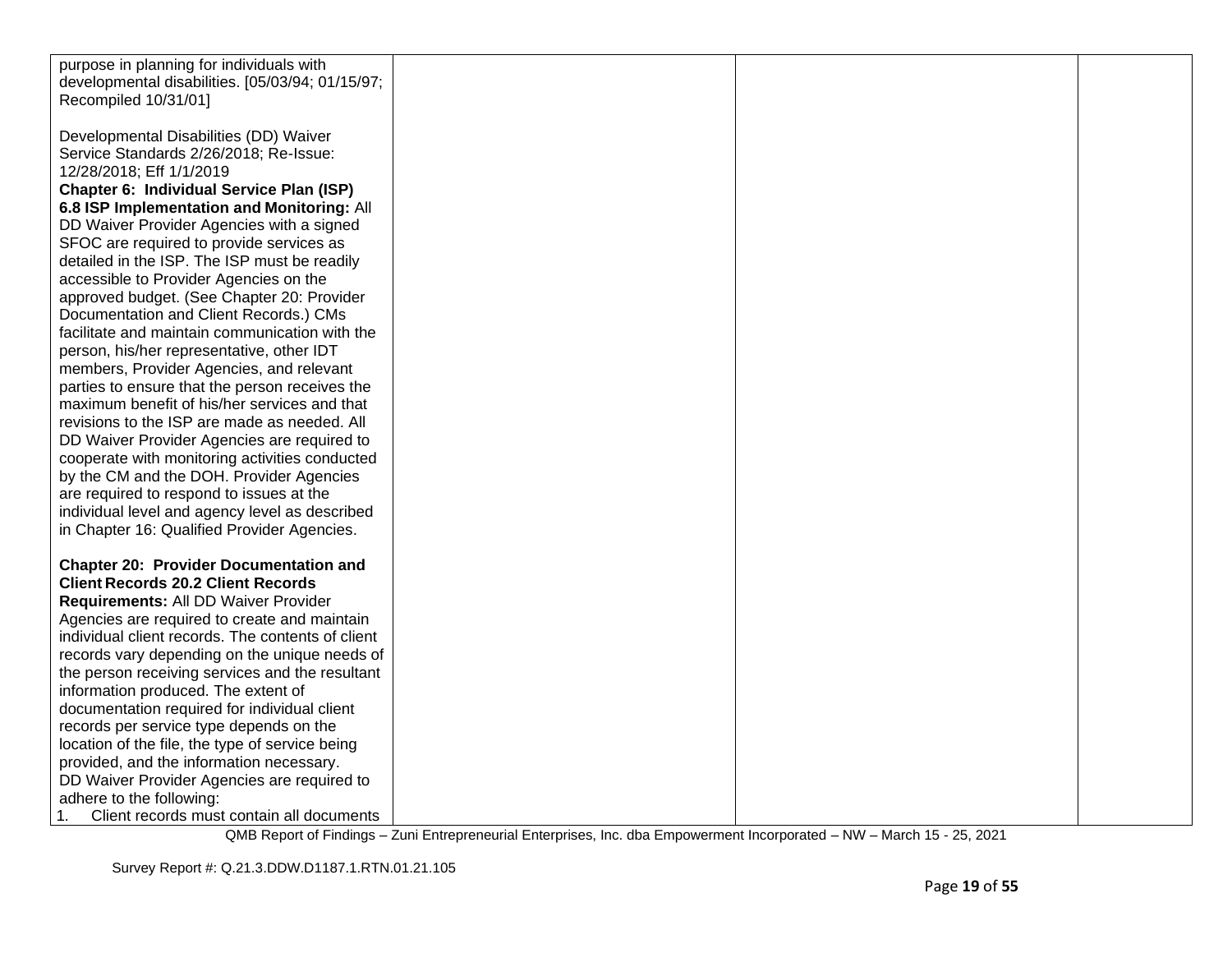| essential to the service being provided and       |  |  |
|---------------------------------------------------|--|--|
| essential to ensuring the health and safety of    |  |  |
| the person during the provision of the service.   |  |  |
| Provider Agencies must have readily<br>2.         |  |  |
| accessible records in home and community          |  |  |
| settings in paper or electronic form. Secure      |  |  |
| access to electronic records through the          |  |  |
| Therap web-based system using computers or        |  |  |
| mobile devices is acceptable.                     |  |  |
| Provider Agencies are responsible for<br>3.       |  |  |
| ensuring that all plans created by nurses, RDs,   |  |  |
| therapists or BSCs are present in all needed      |  |  |
| settings.                                         |  |  |
| Provider Agencies must maintain records<br>4.     |  |  |
| of all documents produced by agency               |  |  |
| personnel or contractors on behalf of each        |  |  |
| person, including any routine notes or data,      |  |  |
| annual assessments, semi-annual reports,          |  |  |
| evidence of training provided/received,           |  |  |
| progress notes, and any other interactions for    |  |  |
| which billing is generated.                       |  |  |
| Each Provider Agency is responsible for<br>5.     |  |  |
| maintaining the daily or other contact notes      |  |  |
| documenting the nature and frequency of           |  |  |
| service delivery, as well as data tracking only   |  |  |
| for the services provided by their agency.        |  |  |
| The current Client File Matrix found in<br>6.     |  |  |
| Appendix A Client File Matrix details the         |  |  |
| minimum requirements for records to be            |  |  |
| stored in agency office files, the delivery site, |  |  |
| or with DSP while providing services in the       |  |  |
| community.                                        |  |  |
| All records pertaining to JCMs must be<br>7.      |  |  |
| retained permanently and must be made             |  |  |
| available to DDSD upon request, upon the          |  |  |
| termination or expiration of a provider           |  |  |
| agreement, or upon provider withdrawal from       |  |  |
| services.                                         |  |  |
|                                                   |  |  |
|                                                   |  |  |
|                                                   |  |  |
|                                                   |  |  |
|                                                   |  |  |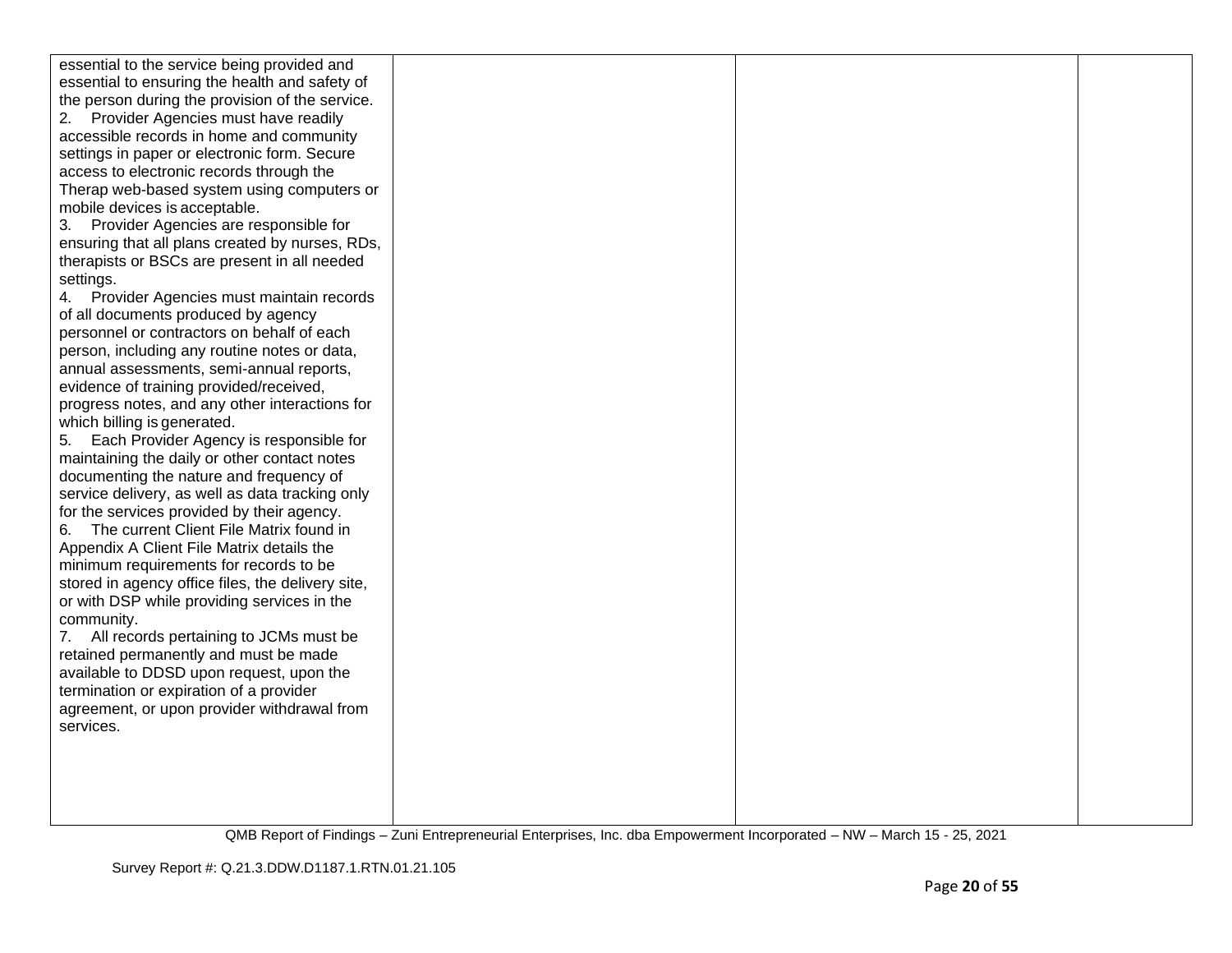| Tag #1A32.1 Administrative Case File:              | <b>Standard Level Deficiency</b>                 |                                                          |  |
|----------------------------------------------------|--------------------------------------------------|----------------------------------------------------------|--|
| <b>Individual Service Plan Implementation (Not</b> |                                                  |                                                          |  |
| <b>Completed at Frequency)</b>                     |                                                  |                                                          |  |
| NMAC 7.26.5.16.C and D Development of              | Based on administrative record review, the       | Provider:                                                |  |
| the ISP. Implementation of the ISP. The ISP        | Agency did not implement the ISP according to    | <b>State your Plan of Correction for the</b>             |  |
| shall be implemented according to the              | the timelines determined by the IDT and as       | deficiencies cited in this tag here (How is the          |  |
| timelines determined by the IDT and as             | specified in the ISP for each stated desired     | deficiency going to be corrected? This can be            |  |
| specified in the ISP for each stated desired       | outcomes and action plan for 2 of 7 individuals. | specific to each deficiency cited or if possible an      |  |
| outcomes and action plan.                          |                                                  | overall correction?): $\rightarrow$                      |  |
|                                                    | As indicated by Individuals ISP the following    |                                                          |  |
| C. The IDT shall review and discuss                | was found with regards to the implementation     |                                                          |  |
| information and recommendations with the           | of ISP Outcomes:                                 |                                                          |  |
| individual, with the goal of supporting the        |                                                  |                                                          |  |
| individual in attaining desired outcomes. The      | <b>Family Living Data Collection / Data</b>      |                                                          |  |
| IDT develops an ISP based upon the                 | Tracking/Progress with regards to ISP            |                                                          |  |
| individual's personal vision statement,            | <b>Outcomes:</b>                                 |                                                          |  |
| strengths, needs, interests and preferences.       |                                                  | <b>Provider:</b>                                         |  |
| The ISP is a dynamic document, revised             | Individual #2                                    | <b>Enter your ongoing Quality</b>                        |  |
| periodically, as needed, and amended to            | • According to the Live Outcome; Action Step     | <b>Assurance/Quality Improvement</b>                     |  |
| reflect progress towards personal goals and        | for "research and choose meal to cook" is to     | processes as it related to this tag number               |  |
| achievements consistent with the individual's      | be completed 1 time per month. Evidence          | here (What is going to be done? How many                 |  |
| future vision. This regulation is consistent with  | found indicated it was not being completed       | individuals is this going to affect? How often will      |  |
| standards established for individual plan          | at the required frequency as indicated in the    | this be completed? Who is responsible? What              |  |
| development as set forth by the commission on      | ISP for 1/2021 - 2/2021.                         | steps will be taken if issues are found?): $\rightarrow$ |  |
| the accreditation of rehabilitation facilities     |                                                  |                                                          |  |
| (CARF) and/or other program accreditation          | <b>Customized Community Supports Data</b>        |                                                          |  |
| approved and adopted by the developmental          | <b>Collection/Data Tracking/Progress with</b>    |                                                          |  |
| disabilities division and the department of        | regards to ISP Outcomes:                         |                                                          |  |
| health. It is the policy of the developmental      |                                                  |                                                          |  |
| disabilities division (DDD), that to the extent    | Individual #1                                    |                                                          |  |
| permitted by funding, each individual receive      | • According to the Fun Outcome; Action Step      |                                                          |  |
| supports and services that will assist and         | for "will be offered different activities that   |                                                          |  |
| encourage independence and productivity in         | correspond to his interests" is to be            |                                                          |  |
| the community and attempt to prevent               | completed 4 times per week. Evidence             |                                                          |  |
| regression or loss of current capabilities.        | found indicated it was not being completed       |                                                          |  |
| Services and supports include specialized          | at the required frequency as indicated in the    |                                                          |  |
| and/or generic services, training, education       | ISP for 1/2021 - 2/2021.                         |                                                          |  |
| and/or treatment as determined by the IDT and      |                                                  |                                                          |  |
| documented in the ISP.                             |                                                  |                                                          |  |
|                                                    |                                                  |                                                          |  |
| D. The intent is to provide choice and obtain      |                                                  |                                                          |  |
| opportunities for individuals to live, work and    |                                                  |                                                          |  |
| play with full participation in their communities. |                                                  |                                                          |  |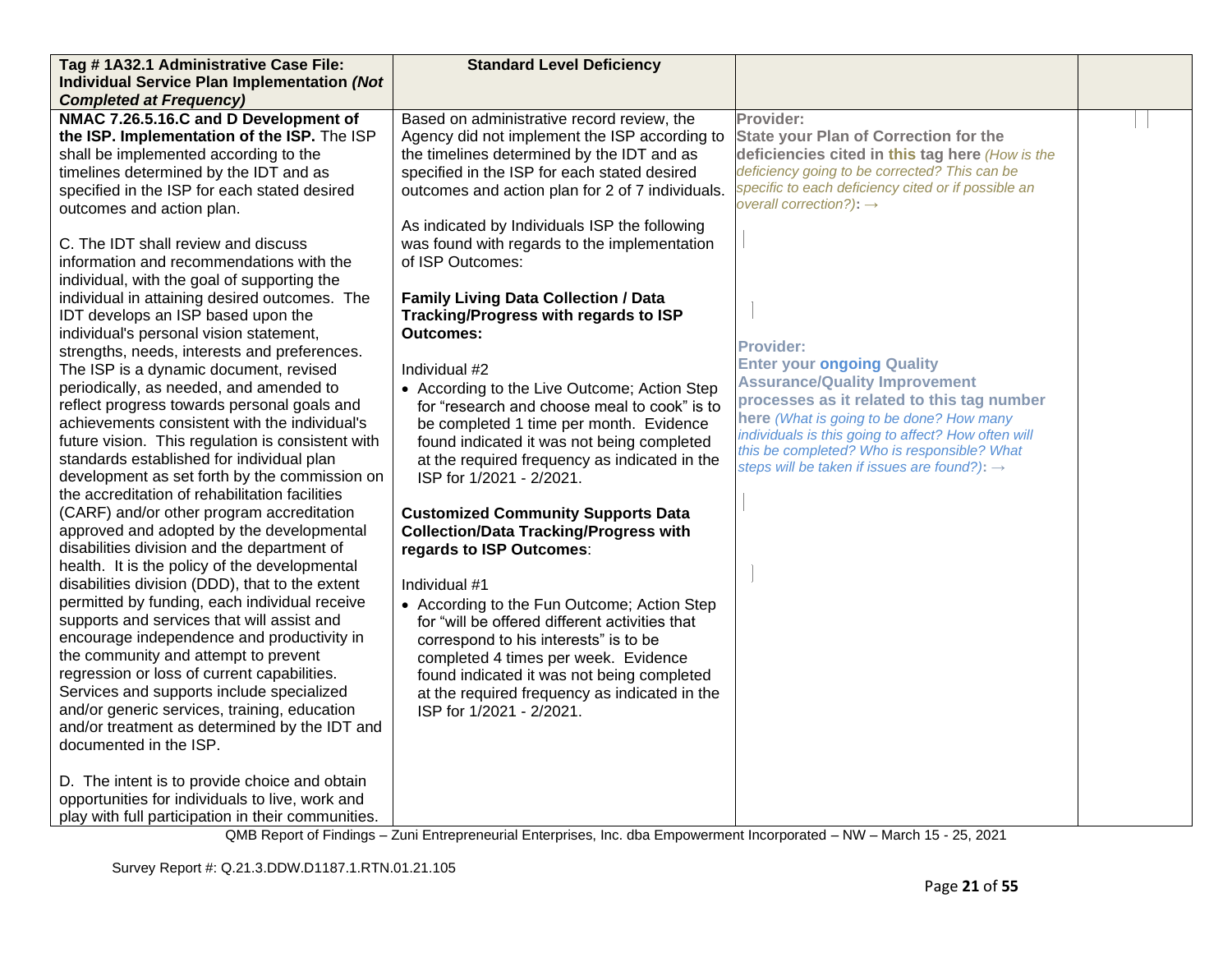| The following principles provide direction and    |  |  |
|---------------------------------------------------|--|--|
| purpose in planning for individuals with          |  |  |
| developmental disabilities. [05/03/94; 01/15/97;  |  |  |
| Recompiled 10/31/01]                              |  |  |
|                                                   |  |  |
| Developmental Disabilities (DD) Waiver            |  |  |
| Service Standards 2/26/2018; Re-Issue:            |  |  |
| 12/28/2018; Eff 1/1/2019                          |  |  |
|                                                   |  |  |
| Chapter 6: Individual Service Plan (ISP)          |  |  |
| 6.8 ISP Implementation and Monitoring: All        |  |  |
| DD Waiver Provider Agencies with a signed         |  |  |
| SFOC are required to provide services as          |  |  |
| detailed in the ISP. The ISP must be readily      |  |  |
| accessible to Provider Agencies on the            |  |  |
| approved budget. (See Chapter 20: Provider        |  |  |
| Documentation and Client Records.) CMs            |  |  |
| facilitate and maintain communication with the    |  |  |
| person, his/her representative, other IDT         |  |  |
| members, Provider Agencies, and relevant          |  |  |
| parties to ensure that the person receives the    |  |  |
| maximum benefit of his/her services and that      |  |  |
| revisions to the ISP are made as needed. All      |  |  |
| DD Waiver Provider Agencies are required to       |  |  |
| cooperate with monitoring activities conducted    |  |  |
| by the CM and the DOH. Provider Agencies          |  |  |
| are required to respond to issues at the          |  |  |
| individual level and agency level as described    |  |  |
| in Chapter 16: Qualified Provider Agencies.       |  |  |
|                                                   |  |  |
| <b>Chapter 20: Provider Documentation and</b>     |  |  |
| <b>Client Records 20.2 Client Records</b>         |  |  |
| Requirements: All DD Waiver Provider              |  |  |
| Agencies are required to create and maintain      |  |  |
| individual client records. The contents of client |  |  |
| records vary depending on the unique needs of     |  |  |
| the person receiving services and the resultant   |  |  |
| information produced. The extent of               |  |  |
| documentation required for individual client      |  |  |
| records per service type depends on the           |  |  |
| location of the file, the type of service being   |  |  |
| provided, and the information necessary.          |  |  |
| DD Waiver Provider Agencies are required to       |  |  |
| adhere to the following:                          |  |  |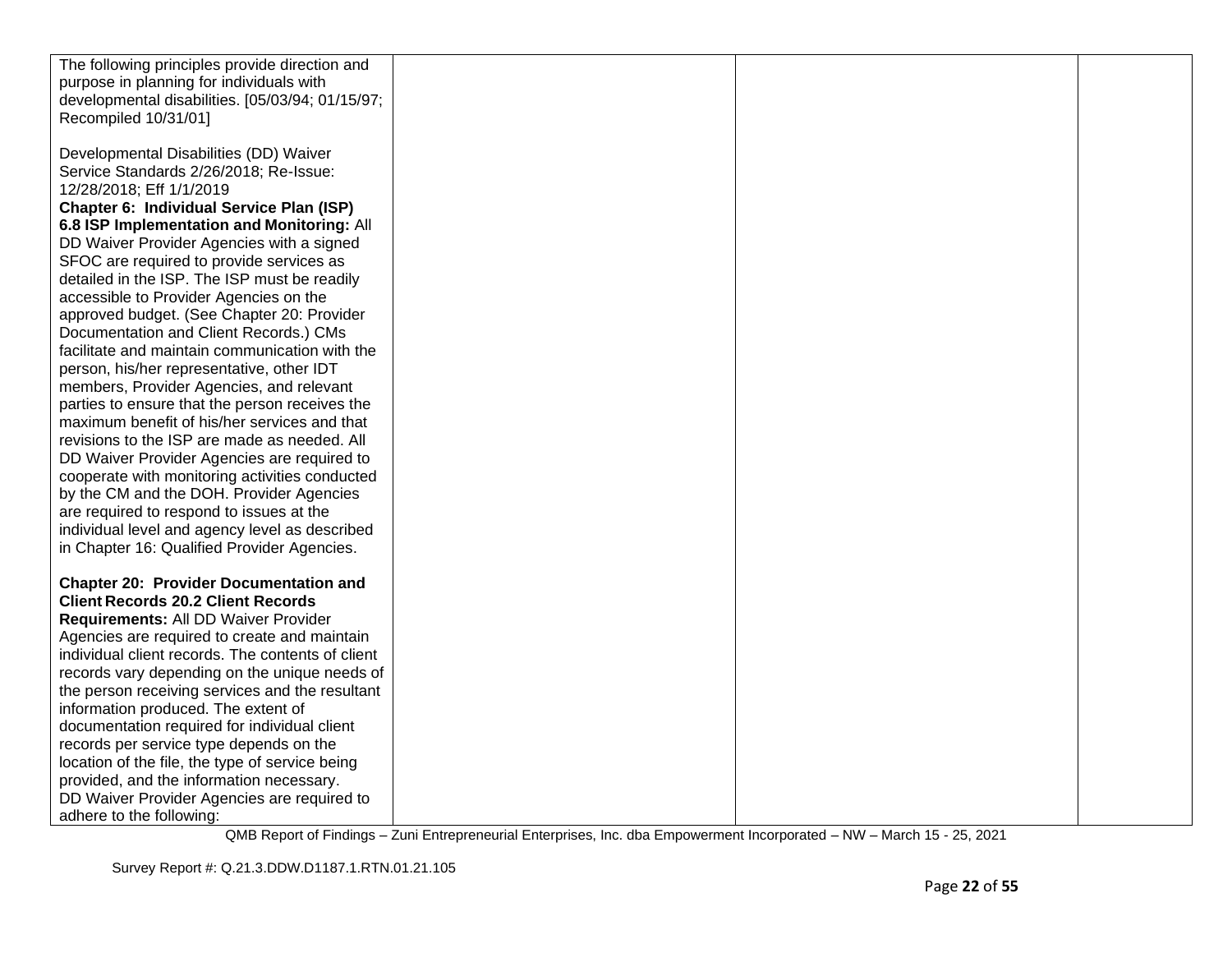| 8.<br>Client records must contain all documents   |  |  |
|---------------------------------------------------|--|--|
| essential to the service being provided and       |  |  |
| essential to ensuring the health and safety of    |  |  |
| the person during the provision of the service.   |  |  |
| 9. Provider Agencies must have readily            |  |  |
| accessible records in home and community          |  |  |
| settings in paper or electronic form. Secure      |  |  |
| access to electronic records through the          |  |  |
| Therap web-based system using computers or        |  |  |
| mobile devices is acceptable.                     |  |  |
| 10. Provider Agencies are responsible for         |  |  |
| ensuring that all plans created by nurses, RDs,   |  |  |
| therapists or BSCs are present in all needed      |  |  |
| settings.                                         |  |  |
| 11. Provider Agencies must maintain records       |  |  |
| of all documents produced by agency               |  |  |
| personnel or contractors on behalf of each        |  |  |
| person, including any routine notes or data,      |  |  |
| annual assessments, semi-annual reports,          |  |  |
| evidence of training provided/received,           |  |  |
| progress notes, and any other interactions for    |  |  |
| which billing is generated.                       |  |  |
| 12. Each Provider Agency is responsible for       |  |  |
| maintaining the daily or other contact notes      |  |  |
| documenting the nature and frequency of           |  |  |
| service delivery, as well as data tracking only   |  |  |
| for the services provided by their agency.        |  |  |
| 13. The current Client File Matrix found in       |  |  |
| Appendix A Client File Matrix details the         |  |  |
| minimum requirements for records to be            |  |  |
| stored in agency office files, the delivery site, |  |  |
| or with DSP while providing services in the       |  |  |
| community.                                        |  |  |
| 14. All records pertaining to JCMs must be        |  |  |
| retained permanently and must be made             |  |  |
| available to DDSD upon request, upon the          |  |  |
| termination or expiration of a provider           |  |  |
| agreement, or upon provider withdrawal from       |  |  |
| services.                                         |  |  |
|                                                   |  |  |
|                                                   |  |  |
|                                                   |  |  |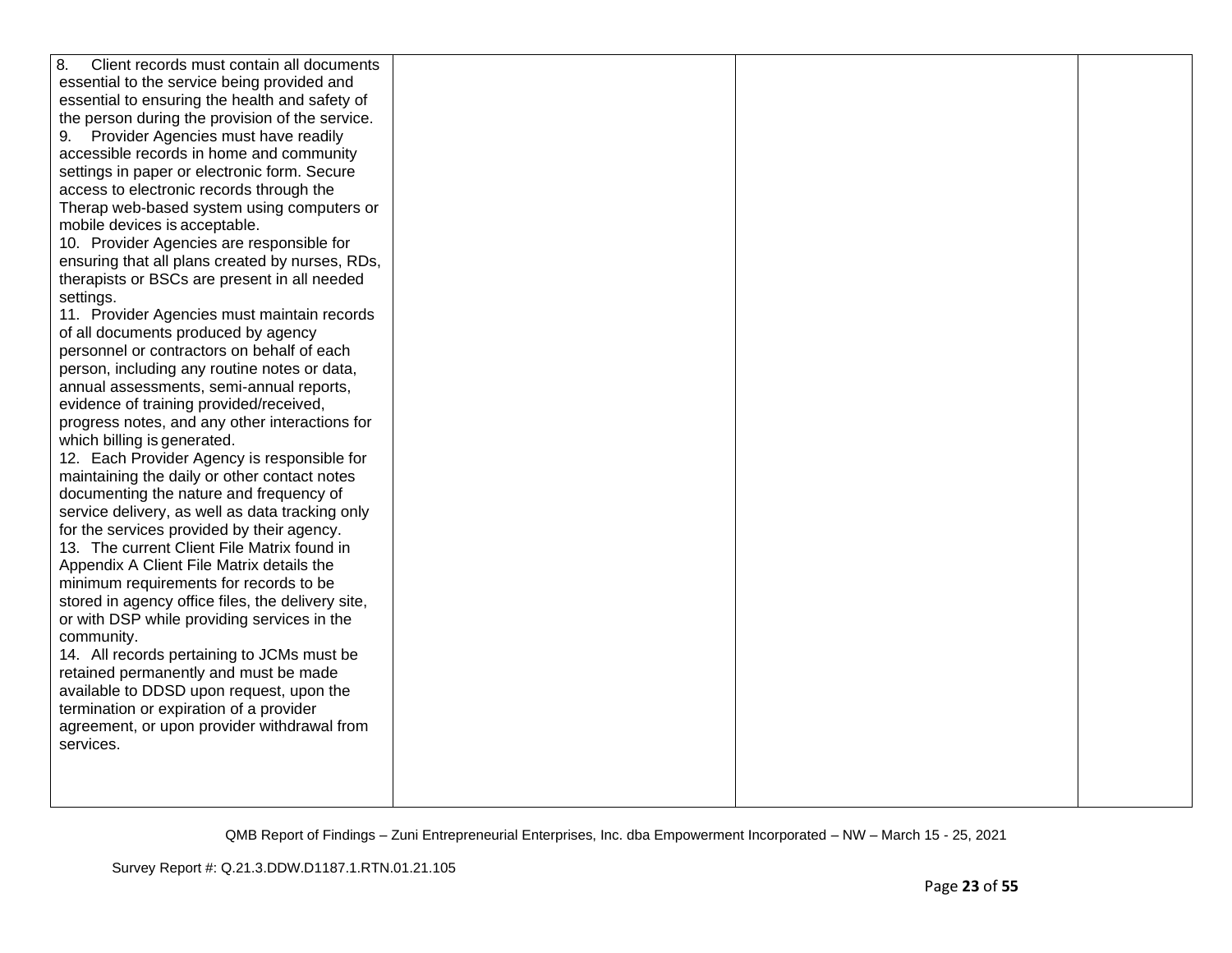| <b>Standard of Care</b>                                                                                                                                                                                                                                                                                                                                                                                                                                                                                                                                                                                                                                                                                                                                                                                                                                                                                                                                                                                                                                                                                                                                                                                                                                                                                                                                                                                                                                                                                                                                  | <b>Deficiencies</b>                                                                                                                                                                                                                                                                                                                                                                                                                                                                                                                                                                                                                                   | Agency Plan of Correction, On-going QA/QI<br>and Responsible Party                                                                                                                                                                                                                                                                                                                                                                                                                                                                                                                                                       | <b>Completion</b><br><b>Date</b> |  |
|----------------------------------------------------------------------------------------------------------------------------------------------------------------------------------------------------------------------------------------------------------------------------------------------------------------------------------------------------------------------------------------------------------------------------------------------------------------------------------------------------------------------------------------------------------------------------------------------------------------------------------------------------------------------------------------------------------------------------------------------------------------------------------------------------------------------------------------------------------------------------------------------------------------------------------------------------------------------------------------------------------------------------------------------------------------------------------------------------------------------------------------------------------------------------------------------------------------------------------------------------------------------------------------------------------------------------------------------------------------------------------------------------------------------------------------------------------------------------------------------------------------------------------------------------------|-------------------------------------------------------------------------------------------------------------------------------------------------------------------------------------------------------------------------------------------------------------------------------------------------------------------------------------------------------------------------------------------------------------------------------------------------------------------------------------------------------------------------------------------------------------------------------------------------------------------------------------------------------|--------------------------------------------------------------------------------------------------------------------------------------------------------------------------------------------------------------------------------------------------------------------------------------------------------------------------------------------------------------------------------------------------------------------------------------------------------------------------------------------------------------------------------------------------------------------------------------------------------------------------|----------------------------------|--|
|                                                                                                                                                                                                                                                                                                                                                                                                                                                                                                                                                                                                                                                                                                                                                                                                                                                                                                                                                                                                                                                                                                                                                                                                                                                                                                                                                                                                                                                                                                                                                          |                                                                                                                                                                                                                                                                                                                                                                                                                                                                                                                                                                                                                                                       |                                                                                                                                                                                                                                                                                                                                                                                                                                                                                                                                                                                                                          |                                  |  |
| Service Domain: Qualified Providers - The State monitors non-licensed/non-certified providers to assure adherence to waiver requirements. The State<br>implements its policies and procedures for verifying that provider training is conducted in accordance with State requirements and the approved waiver.                                                                                                                                                                                                                                                                                                                                                                                                                                                                                                                                                                                                                                                                                                                                                                                                                                                                                                                                                                                                                                                                                                                                                                                                                                           |                                                                                                                                                                                                                                                                                                                                                                                                                                                                                                                                                                                                                                                       |                                                                                                                                                                                                                                                                                                                                                                                                                                                                                                                                                                                                                          |                                  |  |
| Tag #1A22 Agency Personnel Competency                                                                                                                                                                                                                                                                                                                                                                                                                                                                                                                                                                                                                                                                                                                                                                                                                                                                                                                                                                                                                                                                                                                                                                                                                                                                                                                                                                                                                                                                                                                    | <b>Standard Level Deficiency</b>                                                                                                                                                                                                                                                                                                                                                                                                                                                                                                                                                                                                                      |                                                                                                                                                                                                                                                                                                                                                                                                                                                                                                                                                                                                                          |                                  |  |
| Developmental Disabilities (DD) Waiver<br>Service Standards 2/26/2018; Re-Issue:<br>12/28/2018; Eff 1/1/2019<br>Chapter 13: Nursing Services 13.2.11<br>Training and Implementation of Plans:<br>1. RNs and LPNs are required to provide<br>Individual Specific Training (IST) regarding<br><b>HCPs and MERPs.</b><br>2. The agency nurse is required to deliver and<br>document training for DSP/DSS regarding the<br>healthcare interventions/strategies and MERPs<br>that the DSP are responsible to implement,<br>clearly indicating level of competency achieved<br>by each trainee as described in Chapter 17.10<br>Individual-Specific Training.<br><b>Chapter 17: Training Requirement</b><br>17.10 Individual-Specific Training: The<br>following are elements of IST: defined<br>standards of performance, curriculum tailored<br>to teach skills and knowledge necessary to<br>meet those standards of performance, and<br>formal examination or demonstration to verify<br>standards of performance, using the<br>established DDSD training levels of<br>awareness, knowledge, and skill.<br>Reaching an awareness level may be<br>accomplished by reading plans or other<br>information. The trainee is cognizant of<br>information related to a person's specific<br>condition. Verbal or written recall of basic<br>information or knowing where to access the<br>information can verify awareness.<br>Reaching a knowledge level may take the<br>form of observing a plan in action, reading a<br>plan more thoroughly, or having a plan | After an analysis of the evidence it has been<br>determined there is a significant potential for a<br>negative outcome to occur.<br>Based on interview, the Agency did not ensure<br>training competencies were met for 1 of 9<br>Direct Support Personnel.<br>When DSP were asked, if the Individual's<br>had Medical Emergency Response Plans<br>and where could they be located, the<br>following was reported, the following was<br>reported:<br>• DSP #503 stated, "No." As indicated by the<br>Electronic Comprehensive Health<br>Assessment Tool, the Individual requires<br>Medical Emergency Response Plans for<br>Seizures. (Individual #1) | Provider:<br><b>State your Plan of Correction for the</b><br>deficiencies cited in this tag here (How is the<br>deficiency going to be corrected? This can be<br>specific to each deficiency cited or if possible an<br>overall correction?): $\rightarrow$<br><b>Provider:</b><br><b>Enter your ongoing Quality</b><br><b>Assurance/Quality Improvement</b><br>processes as it related to this tag number<br>here (What is going to be done? How many<br>individuals is this going to affect? How often will<br>this be completed? Who is responsible? What<br>steps will be taken if issues are found?): $\rightarrow$ |                                  |  |
|                                                                                                                                                                                                                                                                                                                                                                                                                                                                                                                                                                                                                                                                                                                                                                                                                                                                                                                                                                                                                                                                                                                                                                                                                                                                                                                                                                                                                                                                                                                                                          |                                                                                                                                                                                                                                                                                                                                                                                                                                                                                                                                                                                                                                                       |                                                                                                                                                                                                                                                                                                                                                                                                                                                                                                                                                                                                                          |                                  |  |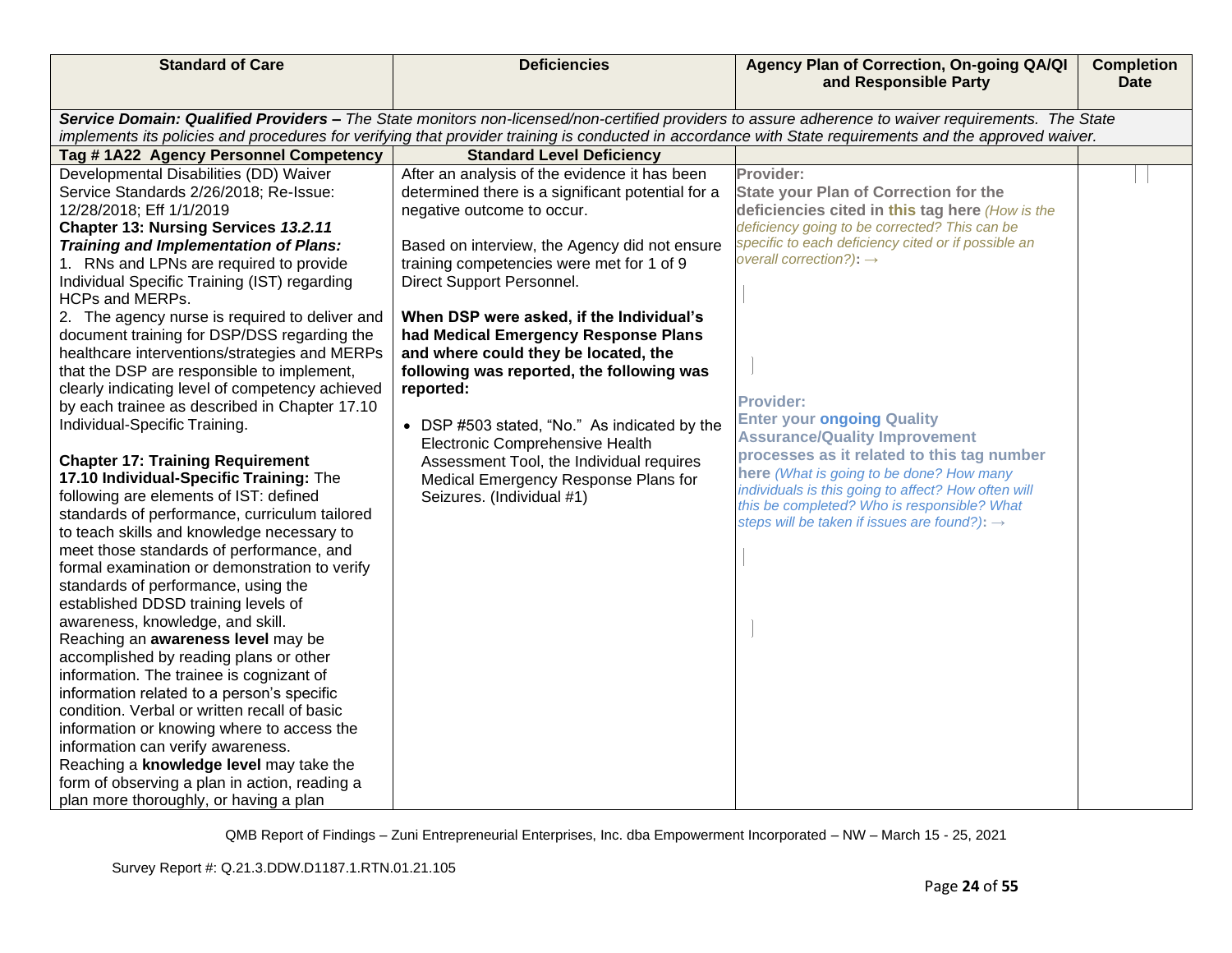| described by the author or their designee.       |  |  |
|--------------------------------------------------|--|--|
| Verbal or written recall or demonstration may    |  |  |
| verify this level of competence.                 |  |  |
| Reaching a skill level involves being trained    |  |  |
| by a therapist, nurse, designated or             |  |  |
| experienced designated trainer. The trainer      |  |  |
| shall demonstrate the techniques according to    |  |  |
| the plan. Then they observe and provide          |  |  |
| feedback to the trainee as they implement the    |  |  |
| techniques. This should be repeated until        |  |  |
| competence is demonstrated. Demonstration        |  |  |
| of skill or observed implementation of the       |  |  |
| techniques or strategies verifies skill level    |  |  |
| competence. Trainees should be observed on       |  |  |
| more than one occasion to ensure appropriate     |  |  |
| techniques are maintained and to provide         |  |  |
| additional coaching/feedback.                    |  |  |
| Individuals shall receive services from          |  |  |
| competent and qualified Provider Agency          |  |  |
| personnel who must successfully complete IST     |  |  |
| requirements in accordance with the              |  |  |
| specifications described in the ISP of each      |  |  |
| person supported.                                |  |  |
| IST must be arranged and conducted at<br>1.      |  |  |
| least annually. IST includes training on the ISP |  |  |
| Desired Outcomes, Action Plans, strategies,      |  |  |
| and information about the person's preferences   |  |  |
| regarding privacy, communication style, and      |  |  |
| routines. More frequent training may be          |  |  |
| necessary if the annual ISP changes before the   |  |  |
| year ends.                                       |  |  |
| IST for therapy-related WDSI, HCPs,<br>2.        |  |  |
| MERPs, CARMPs, PBSA, PBSP, and BCIP,             |  |  |
| must occur at least annually and more often if   |  |  |
| plans change, or if monitoring by the plan       |  |  |
| author or agency finds incorrect                 |  |  |
| implementation, when new DSP or CM are           |  |  |
| assigned to work with a person, or when an       |  |  |
| existing DSP or CM requires a refresher.         |  |  |
| 3. The competency level of the training is       |  |  |
| based on the IST section of the ISP.             |  |  |
| 4. The person should be present for and          |  |  |
| involved in IST whenever possible.               |  |  |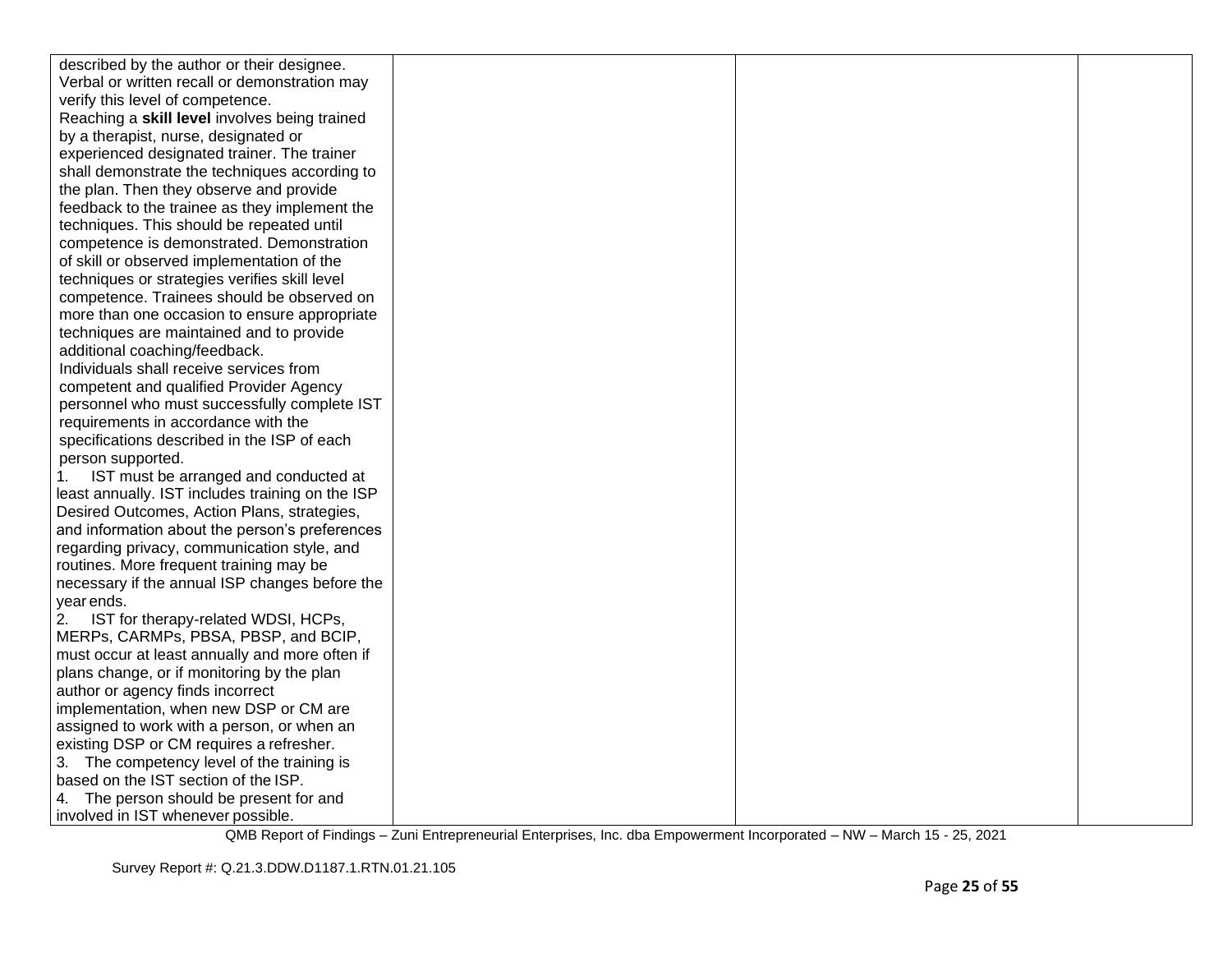| 5. Provider Agencies are responsible for<br>tracking of IST requirements.<br>6. Provider Agencies must arrange and<br>ensure that DSP's are trained on the contents<br>of the plans in accordance with timelines<br>indicated in the Individual-Specific Training<br>Requirements: Support Plans section of the<br>ISP and notify the plan authors when new DSP<br>are hired to arrange for trainings.<br>7. If a therapist, BSC, nurse, or other author of<br>a plan, healthcare or otherwise, chooses to<br>designate a trainer, that person is still<br>responsible for providing the curriculum to the<br>designated trainer. The author of the plan is<br>also responsible for ensuring the designated<br>trainer is verifying competency in alignment<br>with their curriculum, doing periodic quality<br>assurance checks with their designated trainer, |  |  |
|-----------------------------------------------------------------------------------------------------------------------------------------------------------------------------------------------------------------------------------------------------------------------------------------------------------------------------------------------------------------------------------------------------------------------------------------------------------------------------------------------------------------------------------------------------------------------------------------------------------------------------------------------------------------------------------------------------------------------------------------------------------------------------------------------------------------------------------------------------------------|--|--|
| and re-certifying the designated trainer at least<br>annually and/or when there is a change to a<br>person's plan.                                                                                                                                                                                                                                                                                                                                                                                                                                                                                                                                                                                                                                                                                                                                              |  |  |
|                                                                                                                                                                                                                                                                                                                                                                                                                                                                                                                                                                                                                                                                                                                                                                                                                                                                 |  |  |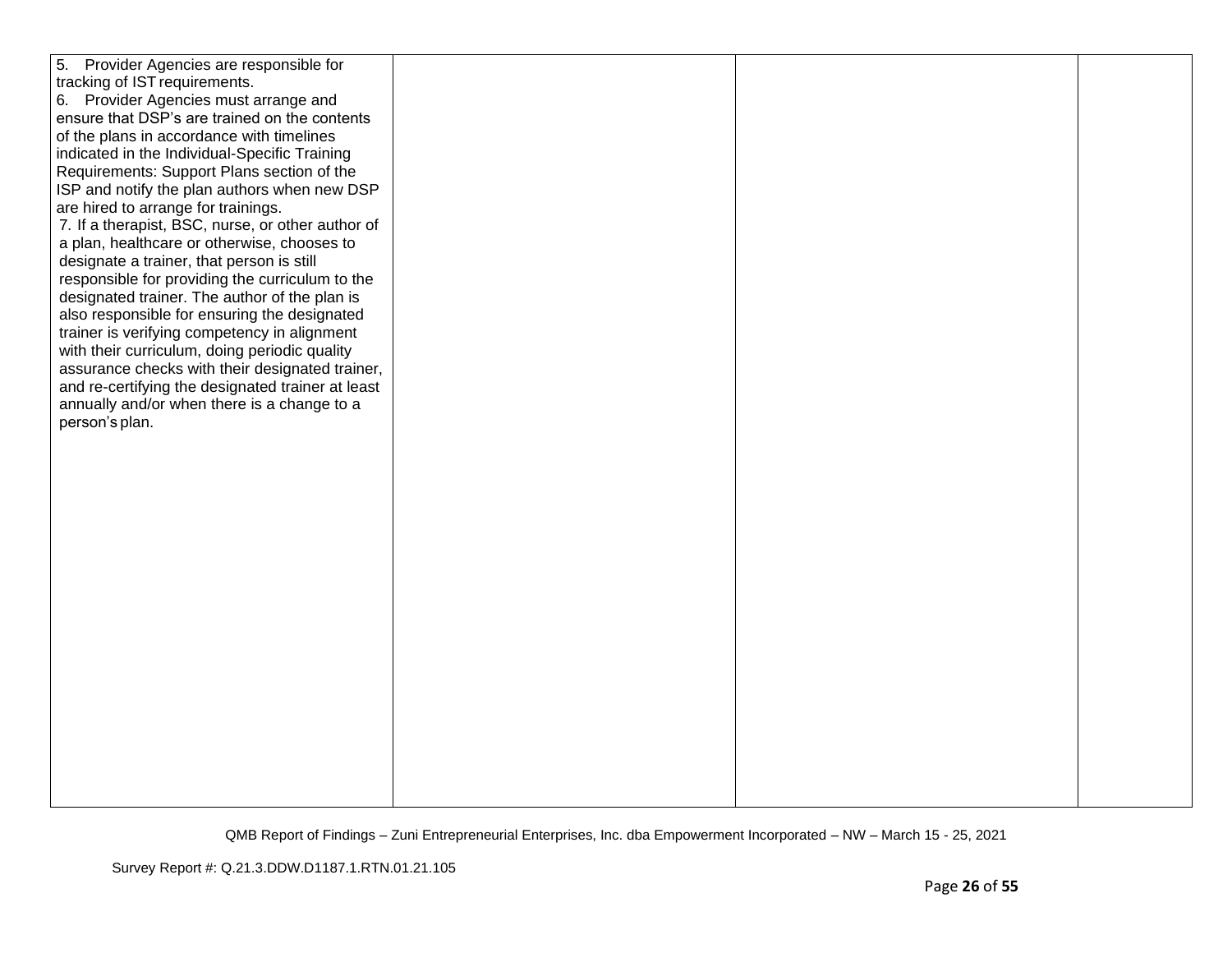| Tag # 1A43.1 General Events Reporting:                                                                                                                                                                                                                                                                                                                                                                                                                                                                                                                                                                                                                                                                                                                                                                                                                                                                                                                                                                                                                                                                                                                                                                                                                                                                                                                                            | <b>Standard Level Deficiency</b>                                                                                                                                                                                                                                                            |                                                                                                                                                                                                                                                                                                                                                           |  |
|-----------------------------------------------------------------------------------------------------------------------------------------------------------------------------------------------------------------------------------------------------------------------------------------------------------------------------------------------------------------------------------------------------------------------------------------------------------------------------------------------------------------------------------------------------------------------------------------------------------------------------------------------------------------------------------------------------------------------------------------------------------------------------------------------------------------------------------------------------------------------------------------------------------------------------------------------------------------------------------------------------------------------------------------------------------------------------------------------------------------------------------------------------------------------------------------------------------------------------------------------------------------------------------------------------------------------------------------------------------------------------------|---------------------------------------------------------------------------------------------------------------------------------------------------------------------------------------------------------------------------------------------------------------------------------------------|-----------------------------------------------------------------------------------------------------------------------------------------------------------------------------------------------------------------------------------------------------------------------------------------------------------------------------------------------------------|--|
| <b>Individual Reporting</b>                                                                                                                                                                                                                                                                                                                                                                                                                                                                                                                                                                                                                                                                                                                                                                                                                                                                                                                                                                                                                                                                                                                                                                                                                                                                                                                                                       |                                                                                                                                                                                                                                                                                             |                                                                                                                                                                                                                                                                                                                                                           |  |
| Developmental Disabilities (DD) Waiver<br>Service Standards 2/26/2018; Re-Issue:<br>12/28/2018; Eff 1/1/2019<br><b>Chapter 19: Provider Reporting</b><br><b>Requirements: 19.2 General Events</b><br>Reporting (GER): The purpose of General<br>Events Reporting (GER) is to report, track and<br>analyze events, which pose a risk to adults in                                                                                                                                                                                                                                                                                                                                                                                                                                                                                                                                                                                                                                                                                                                                                                                                                                                                                                                                                                                                                                  | Based on record review, the Agency did not<br>follow the General Events Reporting<br>requirements as indicated by the policy for 1 of<br>7 individuals.<br>The following General Events Reporting<br>records contained evidence that indicated<br>the General Events Report was not entered | Provider:<br><b>State your Plan of Correction for the</b><br>deficiencies cited in this tag here (How is the<br>deficiency going to be corrected? This can be<br>specific to each deficiency cited or if possible an<br>overall correction?): $\rightarrow$                                                                                               |  |
| the DD Waiver program, but do not meet<br>criteria for ANE or other reportable incidents as<br>defined by the IMB. Analysis of GER is<br>intended to identify emerging patterns so that<br>preventative action can be taken at the<br>individual, Provider Agency, regional and<br>statewide level. On a quarterly and annual<br>basis, DDSD analyzes GER data at the<br>provider, regional and statewide levels to<br>identify any patterns that warrant intervention.<br>Provider Agency use of GER in Therap is<br>required as follows:<br>1. DD Waiver Provider Agencies<br>approved to provide Customized In-<br>Home Supports, Family Living, IMLS,<br>Supported Living, Customized<br><b>Community Supports, Community</b><br>Integrated Employment, Adult Nursing<br>and Case Management must use GER in<br>the Therap system.<br>DD Waiver Provider Agencies<br>2.<br>referenced above are responsible for entering<br>specified information into the GER section of<br>the secure website operated under contract by<br>Therap according to the GER Reporting<br>Requirements in Appendix B GER<br>Requirements.<br>At the Provider Agency's discretion<br>3.<br>additional events, which are not required by<br>DDSD, may also be tracked within the GER<br>section of Therap.<br>GER does not replace a Provider<br>4.<br>Agency's obligations to report ANE or other | and / or approved within 2 business days<br>Individual #3<br>• General Events Report (GER) indicates on<br>1/5/2021 the Individual had a cut to his<br>upper right eye. (Injury). GER was approved<br>1/11/2021.                                                                            | <b>Provider:</b><br><b>Enter your ongoing Quality</b><br><b>Assurance/Quality Improvement</b><br>processes as it related to this tag number<br>here (What is going to be done? How many<br>individuals is this going to affect? How often will<br>this be completed? Who is responsible? What<br>steps will be taken if issues are found?): $\rightarrow$ |  |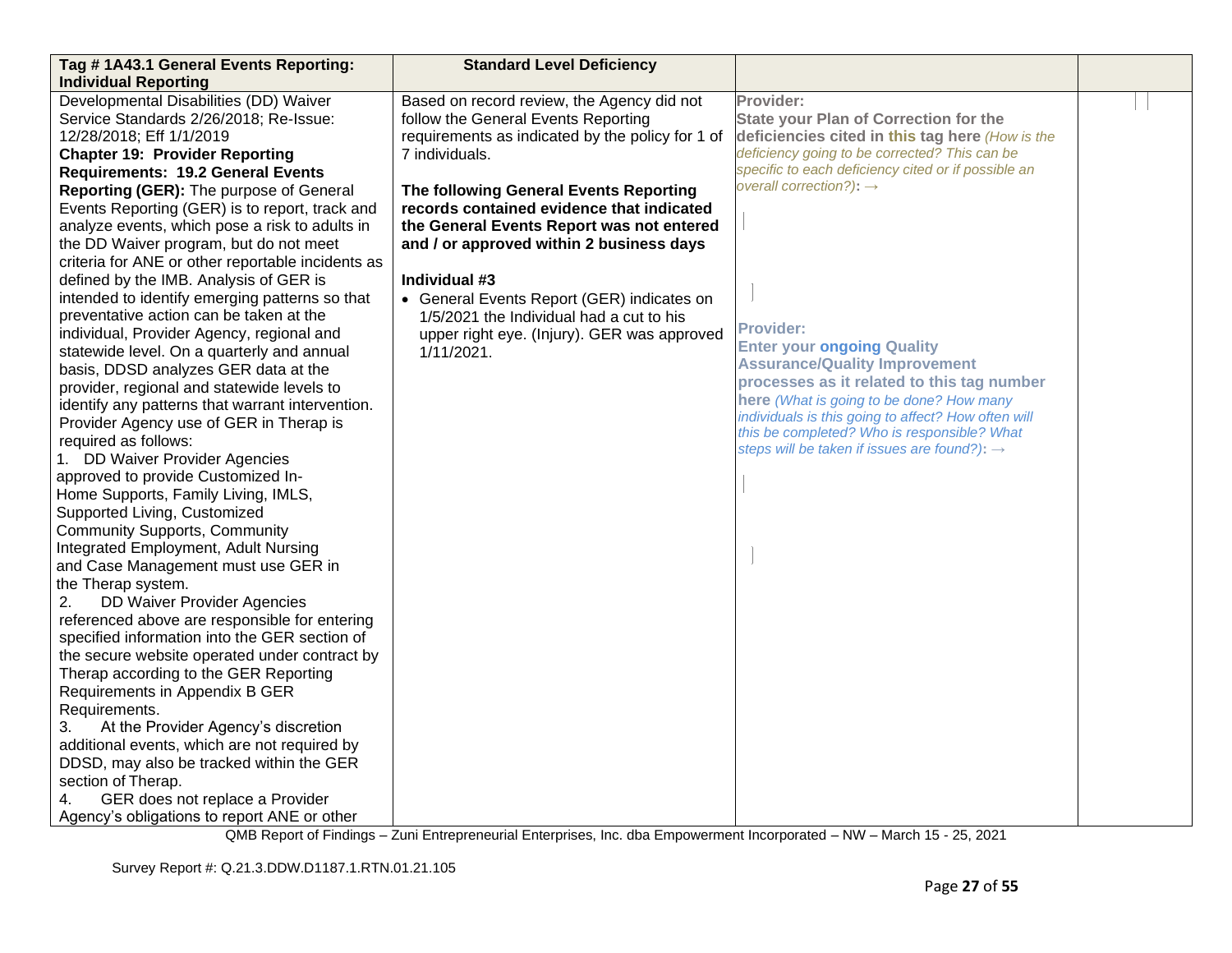| reportable incidents as described in Chapter<br>18: Incident Management System.<br>5.<br>GER does not replace a Provider<br>Agency's obligations related to healthcare         |  |  |
|--------------------------------------------------------------------------------------------------------------------------------------------------------------------------------|--|--|
| coordination, modifications to the ISP, or any<br>other risk management and QI activities.                                                                                     |  |  |
| <b>Appendix B GER Requirements: DDSD is</b><br>pleased to introduce the revised General<br>Events Reporting (GER), requirements. There<br>are two important changes related to |  |  |
| medication error reporting:<br>1. Effective immediately, DDSD requires ALL                                                                                                     |  |  |
| medication errors be entered into Therap<br>GER with the exception of those required to<br>be reported to Division of Health                                                   |  |  |
| Improvement-Incident Management Bureau.<br>2. No alternative methods for reporting are                                                                                         |  |  |
| permitted.<br>The following events need to be reported in<br>the Therap GER:                                                                                                   |  |  |
| • Emergency Room/Urgent Care/Emergency<br><b>Medical Services</b>                                                                                                              |  |  |
| • Falls Without Injury                                                                                                                                                         |  |  |
| • Injury (including Falls, Choking, Skin<br>Breakdown and Infection)                                                                                                           |  |  |
| • Law Enforcement Use                                                                                                                                                          |  |  |
| • Medication Errors                                                                                                                                                            |  |  |
| • Medication Documentation Errors                                                                                                                                              |  |  |
| • Missing Person/Elopement                                                                                                                                                     |  |  |
| • Out of Home Placement- Medical:<br>Hospitalization, Long Term Care, Skilled<br>Nursing or Rehabilitation Facility Admission                                                  |  |  |
| • PRN Psychotropic Medication                                                                                                                                                  |  |  |
| • Restraint Related to Behavior                                                                                                                                                |  |  |
| • Suicide Attempt or Threat                                                                                                                                                    |  |  |
| <b>Entry Guidance: Provider Agencies must</b>                                                                                                                                  |  |  |
| complete the following sections of the GER                                                                                                                                     |  |  |
| with detailed information: profile information,<br>event information, other event information,                                                                                 |  |  |
|                                                                                                                                                                                |  |  |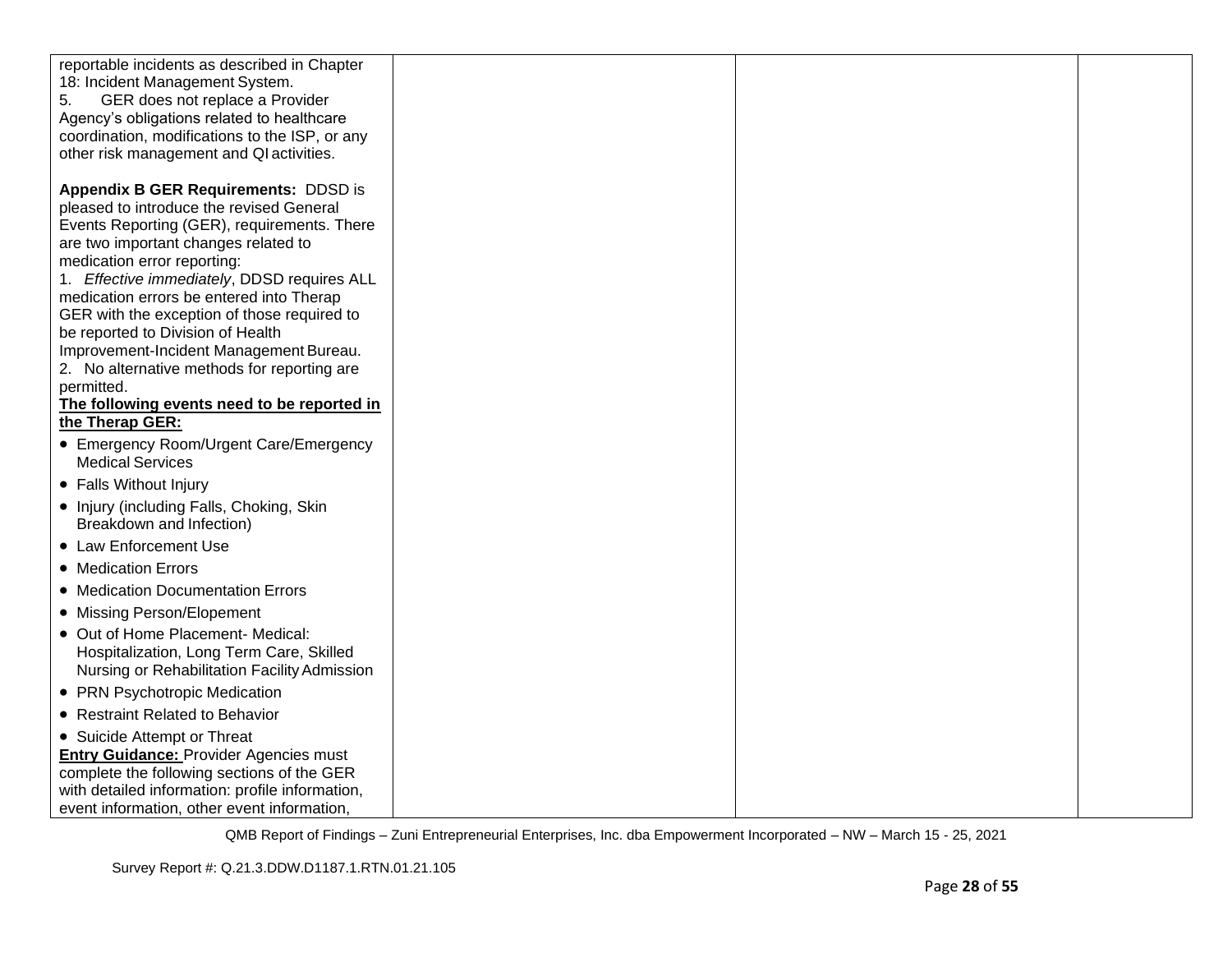| general information, notification, actions  |  |  |
|---------------------------------------------|--|--|
| taken or planned, and the review follow up  |  |  |
| comments section. Please attach any         |  |  |
| pertinent external documents such as        |  |  |
| discharge summary, medical consultation     |  |  |
| form, etc. Provider Agencies must enter and |  |  |
| approve GERs within 2 business days with    |  |  |
| the exception of Medication Errors which    |  |  |
|                                             |  |  |
| must be entered into GER on at least a      |  |  |
| monthly basis.                              |  |  |
|                                             |  |  |
|                                             |  |  |
|                                             |  |  |
|                                             |  |  |
|                                             |  |  |
|                                             |  |  |
|                                             |  |  |
|                                             |  |  |
|                                             |  |  |
|                                             |  |  |
|                                             |  |  |
|                                             |  |  |
|                                             |  |  |
|                                             |  |  |
|                                             |  |  |
|                                             |  |  |
|                                             |  |  |
|                                             |  |  |
|                                             |  |  |
|                                             |  |  |
|                                             |  |  |
|                                             |  |  |
|                                             |  |  |
|                                             |  |  |
|                                             |  |  |
|                                             |  |  |
|                                             |  |  |
|                                             |  |  |
|                                             |  |  |
|                                             |  |  |
|                                             |  |  |
|                                             |  |  |
|                                             |  |  |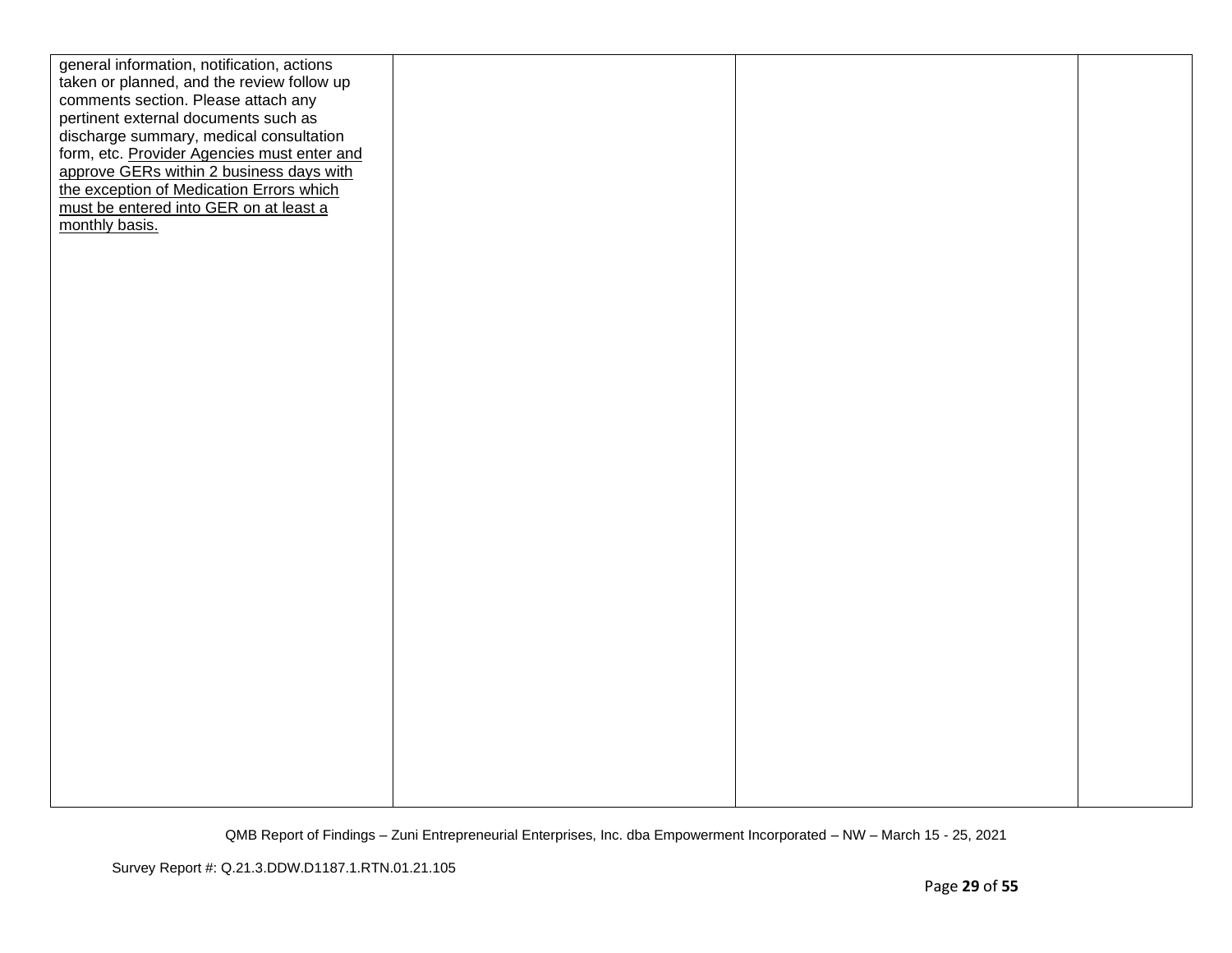| <b>Standard of Care</b>                                                                                                                                                                                                                                                                                                                                                                                                                                                                                                                                                                                                                                                                                                                                                                                                                                                                                                                                                                                                                                                                                                                                                                                                                                                                                                                                                                                                                                                                                                   | <b>Deficiencies</b>                                                                                                                                                                                                                                                                                                                                                                                                                                                                                                                                                                                                                                                                                                                                        | Agency Plan of Correction, On-going QA/QI<br>and Responsible Party                                                                                                                                                                                                                                                                                                                                                                                                                                                                                                                                                       | <b>Completion</b><br><b>Date</b> |  |
|---------------------------------------------------------------------------------------------------------------------------------------------------------------------------------------------------------------------------------------------------------------------------------------------------------------------------------------------------------------------------------------------------------------------------------------------------------------------------------------------------------------------------------------------------------------------------------------------------------------------------------------------------------------------------------------------------------------------------------------------------------------------------------------------------------------------------------------------------------------------------------------------------------------------------------------------------------------------------------------------------------------------------------------------------------------------------------------------------------------------------------------------------------------------------------------------------------------------------------------------------------------------------------------------------------------------------------------------------------------------------------------------------------------------------------------------------------------------------------------------------------------------------|------------------------------------------------------------------------------------------------------------------------------------------------------------------------------------------------------------------------------------------------------------------------------------------------------------------------------------------------------------------------------------------------------------------------------------------------------------------------------------------------------------------------------------------------------------------------------------------------------------------------------------------------------------------------------------------------------------------------------------------------------------|--------------------------------------------------------------------------------------------------------------------------------------------------------------------------------------------------------------------------------------------------------------------------------------------------------------------------------------------------------------------------------------------------------------------------------------------------------------------------------------------------------------------------------------------------------------------------------------------------------------------------|----------------------------------|--|
|                                                                                                                                                                                                                                                                                                                                                                                                                                                                                                                                                                                                                                                                                                                                                                                                                                                                                                                                                                                                                                                                                                                                                                                                                                                                                                                                                                                                                                                                                                                           | Service Domain: Health and Welfare - The state, on an ongoing basis, identifies, addresses and seeks to prevent occurrences of abuse, neglect and<br>exploitation. Individuals shall be afforded their basic human rights. The provider supports individuals to access needed healthcare services in a timely manner.                                                                                                                                                                                                                                                                                                                                                                                                                                      |                                                                                                                                                                                                                                                                                                                                                                                                                                                                                                                                                                                                                          |                                  |  |
|                                                                                                                                                                                                                                                                                                                                                                                                                                                                                                                                                                                                                                                                                                                                                                                                                                                                                                                                                                                                                                                                                                                                                                                                                                                                                                                                                                                                                                                                                                                           |                                                                                                                                                                                                                                                                                                                                                                                                                                                                                                                                                                                                                                                                                                                                                            |                                                                                                                                                                                                                                                                                                                                                                                                                                                                                                                                                                                                                          |                                  |  |
|                                                                                                                                                                                                                                                                                                                                                                                                                                                                                                                                                                                                                                                                                                                                                                                                                                                                                                                                                                                                                                                                                                                                                                                                                                                                                                                                                                                                                                                                                                                           |                                                                                                                                                                                                                                                                                                                                                                                                                                                                                                                                                                                                                                                                                                                                                            |                                                                                                                                                                                                                                                                                                                                                                                                                                                                                                                                                                                                                          |                                  |  |
| Tag #1A08.2 Administrative Case File:<br><b>Healthcare Requirements &amp; Follow-up</b><br>Developmental Disabilities (DD) Waiver<br>Service Standards 2/26/2018; Re-Issue:<br>12/28/2018; Eff 1/1/2019<br><b>Chapter 3 Safeguards: 3.1.1 Decision</b><br><b>Consultation Process (DCP): Health</b><br>decisions are the sole domain of waiver<br>participants, their guardians or healthcare<br>decision makers. Participants and their<br>healthcare decision makers can confidently<br>make decisions that are compatible with their<br>personal and cultural values. Provider<br>Agencies are required to support the informed<br>decision making of waiver participants by<br>supporting access to medical consultation,<br>information, and other available resources<br>according to the following:<br>The DCP is used when a person or<br>his/her guardian/healthcare decision maker<br>has concerns, needs more information about<br>health-related issues, or has decided not to<br>follow all or part of an order, recommendation,<br>or suggestion. This includes, but is not limited<br>to:<br>a. medical orders or recommendations from<br>the Primary Care Practitioner, Specialists<br>or other licensed medical or healthcare<br>practitioners such as a Nurse Practitioner<br>(NP or CNP), Physician Assistant (PA) or<br>Dentist;<br>b. clinical recommendations made by<br>registered/licensed clinicians who are<br>either members of the IDT or clinicians<br>who have performed an evaluation such | <b>Standard Level Deficiency</b><br>Based on record review, the Agency did not<br>provide documentation of annual physical<br>examinations and/or other examinations as<br>specified by a licensed physician for 1 of 7<br>individuals receiving Living Care Arrangements<br>and Community Inclusion.<br>Review of the administrative individual case<br>files revealed the following items were not<br>found, incomplete, and/or not current:<br><b>Primary Care:</b><br>• Individual #1 - As indicated by collateral<br>documentation reviewed, exam was<br>completed on 1/22/2021. Exam was not<br>linked / attached in Therap.<br>(Note: Linked / attached in Therap during the<br>on-site survey. Provider please complete<br>POC for ongoing QA/QI.) | Provider:<br><b>State your Plan of Correction for the</b><br>deficiencies cited in this tag here (How is the<br>deficiency going to be corrected? This can be<br>specific to each deficiency cited or if possible an<br>overall correction?): $\rightarrow$<br><b>Provider:</b><br><b>Enter your ongoing Quality</b><br><b>Assurance/Quality Improvement</b><br>processes as it related to this tag number<br>here (What is going to be done? How many<br>individuals is this going to affect? How often will<br>this be completed? Who is responsible? What<br>steps will be taken if issues are found?): $\rightarrow$ |                                  |  |
| as a video-fluoroscopy;<br>health related recommendations or<br>C.                                                                                                                                                                                                                                                                                                                                                                                                                                                                                                                                                                                                                                                                                                                                                                                                                                                                                                                                                                                                                                                                                                                                                                                                                                                                                                                                                                                                                                                        |                                                                                                                                                                                                                                                                                                                                                                                                                                                                                                                                                                                                                                                                                                                                                            |                                                                                                                                                                                                                                                                                                                                                                                                                                                                                                                                                                                                                          |                                  |  |
| suggestions from oversight activities such                                                                                                                                                                                                                                                                                                                                                                                                                                                                                                                                                                                                                                                                                                                                                                                                                                                                                                                                                                                                                                                                                                                                                                                                                                                                                                                                                                                                                                                                                |                                                                                                                                                                                                                                                                                                                                                                                                                                                                                                                                                                                                                                                                                                                                                            |                                                                                                                                                                                                                                                                                                                                                                                                                                                                                                                                                                                                                          |                                  |  |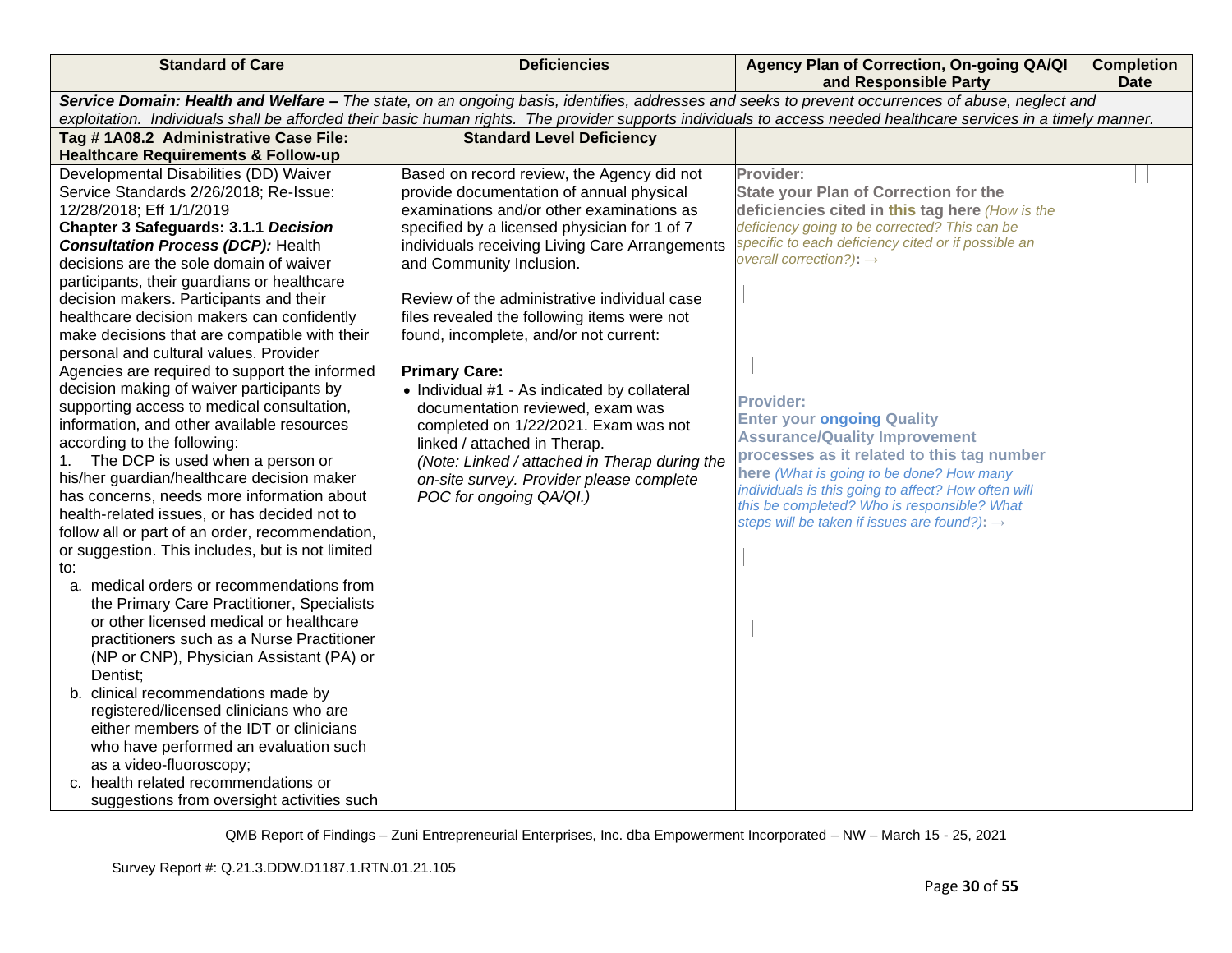| as the Individual Quality Review (IQR) or<br>other DOH review or oversight activities;<br>and<br>d. recommendations made through a<br>Healthcare Plan (HCP), including a<br><b>Comprehensive Aspiration Risk</b><br>Management Plan (CARMP), or another<br>plan.                                                                                                                                                                                                                                                                                                                                                                                                                                                                                                                                                                                                                                                                                                                                                                                                                                  |  |  |
|---------------------------------------------------------------------------------------------------------------------------------------------------------------------------------------------------------------------------------------------------------------------------------------------------------------------------------------------------------------------------------------------------------------------------------------------------------------------------------------------------------------------------------------------------------------------------------------------------------------------------------------------------------------------------------------------------------------------------------------------------------------------------------------------------------------------------------------------------------------------------------------------------------------------------------------------------------------------------------------------------------------------------------------------------------------------------------------------------|--|--|
| 2. When the person/guardian disagrees<br>with a recommendation or does not agree<br>with the implementation of that<br>recommendation, Provider Agencies<br>follow the DCP and attend the meeting<br>coordinated by the CM. During this<br>meeting:<br>a. Providers inform the person/guardian<br>of the rationale for that<br>recommendation, so that the benefit is<br>made clear. This will be done in<br>layman's terms and will include basic<br>sharing of information designed to<br>assist the person/guardian with<br>understanding the risks and benefits of<br>the recommendation.<br>b. The information will be focused on the<br>specific area of concern by the<br>person/guardian. Alternatives should be<br>presented, when available, if the<br>guardian is interested in considering<br>other options for implementation.<br>c. Providers support the person/guardian to<br>make an informed decision.<br>d. The decision made by the<br>person/guardian during the meeting is<br>accepted; plans are modified; and the<br>IDT honors this health decision in every<br>setting. |  |  |
| <b>Chapter 20: Provider Documentation and</b><br><b>Client Records: 20.2 Client Records</b><br>Requirements: All DD Waiver Provider<br>Agencies are required to create and maintain                                                                                                                                                                                                                                                                                                                                                                                                                                                                                                                                                                                                                                                                                                                                                                                                                                                                                                               |  |  |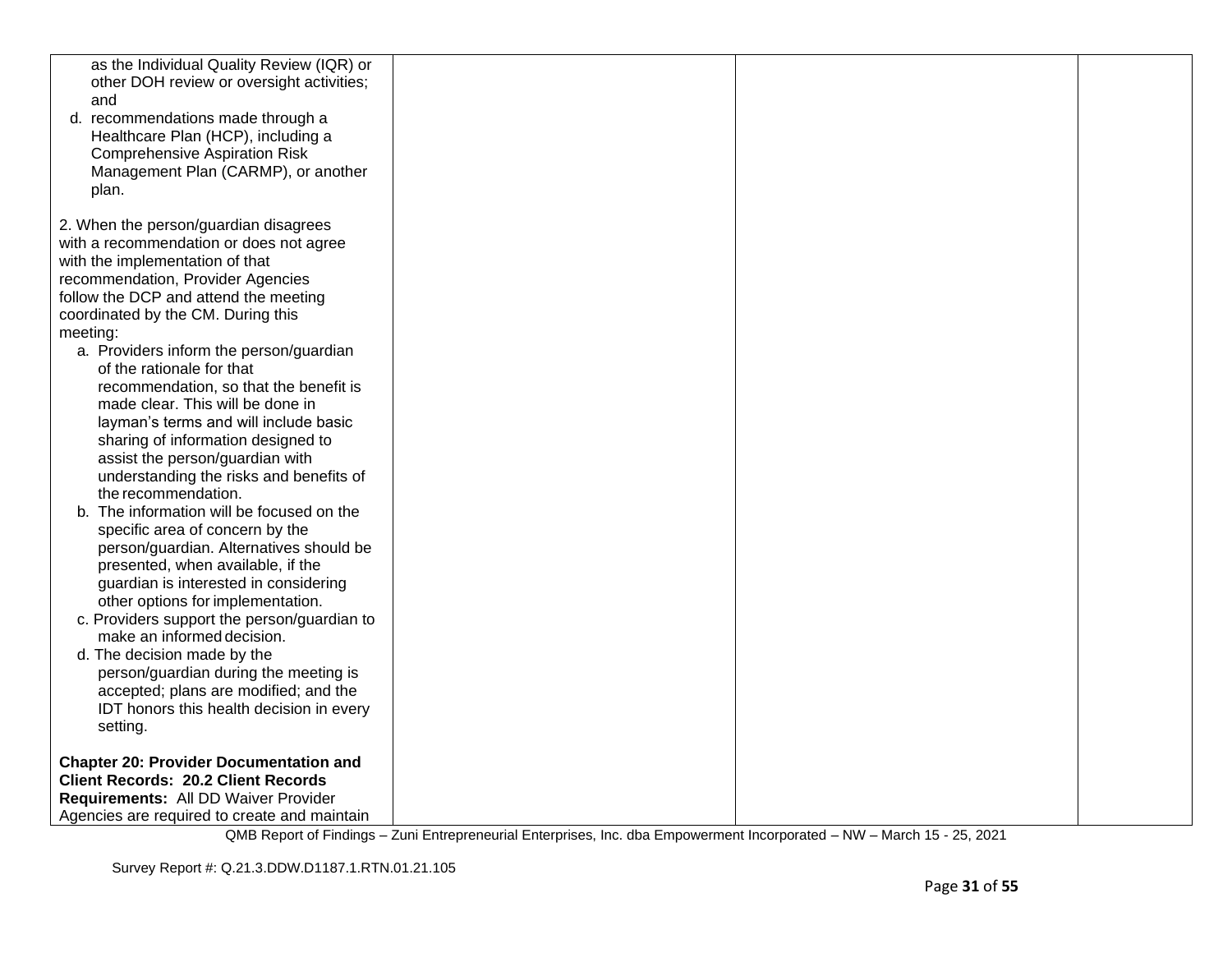| individual client records. The contents of client |  |  |
|---------------------------------------------------|--|--|
| records vary depending on the unique needs of     |  |  |
| the person receiving services and the resultant   |  |  |
| information produced. The extent of               |  |  |
| documentation required for individual client      |  |  |
| records per service type depends on the           |  |  |
| location of the file, the type of service being   |  |  |
| provided, and the information necessary.          |  |  |
| DD Waiver Provider Agencies are required to       |  |  |
| adhere to the following:                          |  |  |
| Client records must contain all documents         |  |  |
| essential to the service being provided and       |  |  |
| essential to ensuring the health and safety of    |  |  |
| the person during the provision of the service.   |  |  |
| 2. Provider Agencies must have readily            |  |  |
| accessible records in home and community          |  |  |
| settings in paper or electronic form. Secure      |  |  |
| access to electronic records through the          |  |  |
| Therap web-based system using computers or        |  |  |
| mobile devices is acceptable.                     |  |  |
| 3. Provider Agencies are responsible for          |  |  |
| ensuring that all plans created by nurses,        |  |  |
| RDs, therapists or BSCs are present in all        |  |  |
| needed settings.                                  |  |  |
| Provider Agencies must maintain records           |  |  |
| of all documents produced by agency               |  |  |
| personnel or contractors on behalf of each        |  |  |
| person, including any routine notes or data,      |  |  |
| annual assessments, semi-annual reports,          |  |  |
| evidence of training provided/received,           |  |  |
| progress notes, and any other interactions for    |  |  |
| which billing is generated.                       |  |  |
| Each Provider Agency is responsible for<br>5.     |  |  |
| maintaining the daily or other contact notes      |  |  |
| documenting the nature and frequency of           |  |  |
| service delivery, as well as data tracking only   |  |  |
| for the services provided by their agency.        |  |  |
| The current Client File Matrix found in<br>6.     |  |  |
| Appendix A Client File Matrix details the         |  |  |
| minimum requirements for records to be            |  |  |
| stored in agency office files, the delivery site, |  |  |
| or with DSP while providing services in the       |  |  |
| community.                                        |  |  |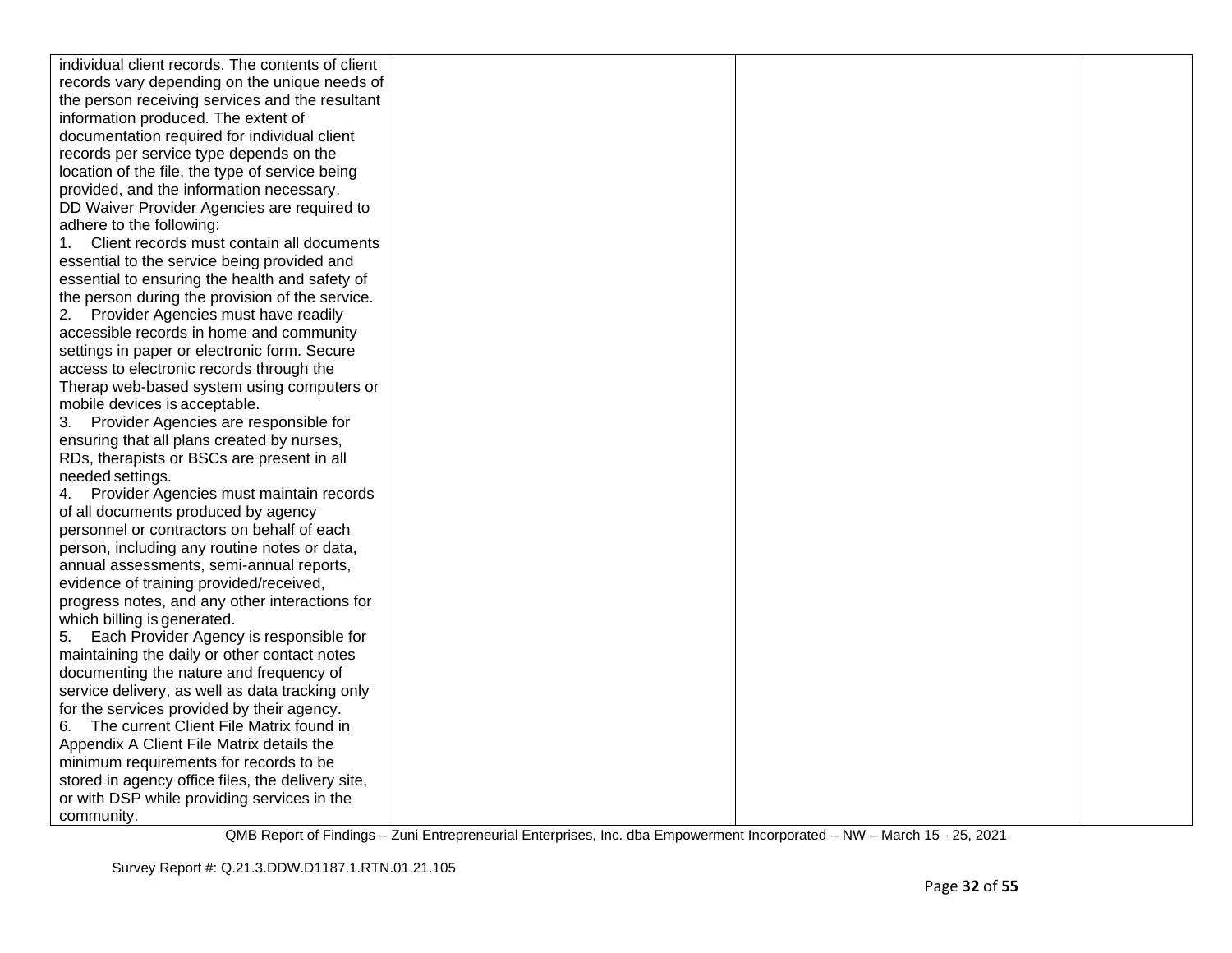| 7. All records pertaining to JCMs must be        |  |  |
|--------------------------------------------------|--|--|
| retained permanently and must be made            |  |  |
| available to DDSD upon request, upon the         |  |  |
| termination or expiration of a provider          |  |  |
| agreement, or upon provider withdrawal from      |  |  |
|                                                  |  |  |
| services.                                        |  |  |
|                                                  |  |  |
| 20.5.3 Health Passport and Physician             |  |  |
| <b>Consultation Form: All Primary and</b>        |  |  |
| Secondary Provider Agencies must use the         |  |  |
|                                                  |  |  |
| Health Passport and Physician Consultation       |  |  |
| form from the Therap system. This                |  |  |
| standardized document contains individual,       |  |  |
| physician and emergency contact information,     |  |  |
| a complete list of current medical diagnoses,    |  |  |
|                                                  |  |  |
| health and safety risk factors, allergies, and   |  |  |
| information regarding insurance, guardianship,   |  |  |
| and advance directives. The Health Passport      |  |  |
| also includes a standardized form to use at      |  |  |
| medical appointments called the Physician        |  |  |
| Consultation form. The Physician Consultation    |  |  |
| form contains a list of all current medications. |  |  |
|                                                  |  |  |
|                                                  |  |  |
| <b>Chapter 10: Living Care Arrangements</b>      |  |  |
| (LCA) Living Supports-Supported Living:          |  |  |
| 10.3.9.6.1 Monitoring and Supervision            |  |  |
| 4. Ensure and document the following:            |  |  |
| a. The person has a Primary Care                 |  |  |
| Practitioner.                                    |  |  |
| b. The person receives an annual                 |  |  |
|                                                  |  |  |
| physical examination and other                   |  |  |
| examinations as recommended by a                 |  |  |
| Primary Care Practitioner or                     |  |  |
| specialist.                                      |  |  |
| c. The person receives                           |  |  |
| annual dental check-ups                          |  |  |
| and other check-ups as                           |  |  |
| recommended by a                                 |  |  |
|                                                  |  |  |
| licensed dentist.                                |  |  |
| d. The person receives a hearing test as         |  |  |
| recommended by a licensed audiologist.           |  |  |
| e. The person receives eye                       |  |  |
| examinations as                                  |  |  |
|                                                  |  |  |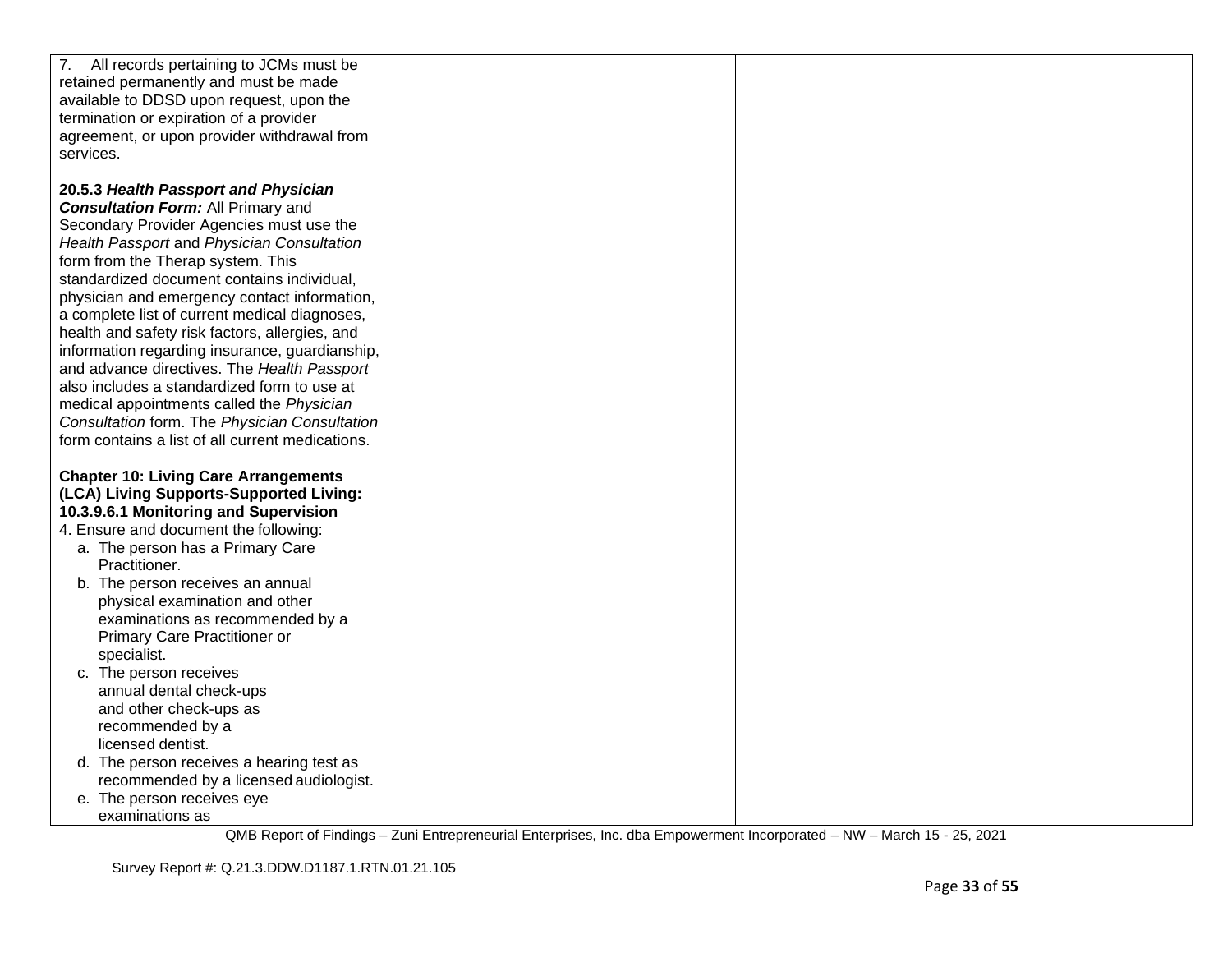| recommended by a                              |  |  |
|-----------------------------------------------|--|--|
|                                               |  |  |
| licensed optometrist or                       |  |  |
| ophthalmologist.                              |  |  |
|                                               |  |  |
| 5. Agency activities occur as required for    |  |  |
| follow-up activities to medical appointments  |  |  |
|                                               |  |  |
| (e.g. treatment, visits to specialists, and   |  |  |
| changes in medication or daily routine).      |  |  |
|                                               |  |  |
|                                               |  |  |
|                                               |  |  |
| 10.3.10.1 Living Care Arrangements (LCA)      |  |  |
| Living Supports-IMLS: 10.3.10.2 General       |  |  |
|                                               |  |  |
| Requirements: 9 . Medical services must be    |  |  |
| ensured (i.e., ensure each person has a       |  |  |
|                                               |  |  |
| licensed Primary Care Practitioner and        |  |  |
| receives an annual physical examination,      |  |  |
|                                               |  |  |
| specialty medical care as needed, and         |  |  |
| annual dental checkup by a licensed dentist). |  |  |
|                                               |  |  |
|                                               |  |  |
| <b>Chapter 13 Nursing Services: 13.2.3</b>    |  |  |
|                                               |  |  |
| <b>General Requirements:</b>                  |  |  |
| Each person has a licensed primary<br>1.      |  |  |
|                                               |  |  |
| care practitioner and receives an annual      |  |  |
| physical examination and specialty            |  |  |
|                                               |  |  |
| medical/dental care as needed. Nurses         |  |  |
| communicate with these providers to           |  |  |
|                                               |  |  |
| share current health information.             |  |  |
|                                               |  |  |
|                                               |  |  |
|                                               |  |  |
|                                               |  |  |
|                                               |  |  |
|                                               |  |  |
|                                               |  |  |
|                                               |  |  |
|                                               |  |  |
|                                               |  |  |
|                                               |  |  |
|                                               |  |  |
|                                               |  |  |
|                                               |  |  |
|                                               |  |  |
|                                               |  |  |
|                                               |  |  |
|                                               |  |  |
|                                               |  |  |
|                                               |  |  |
|                                               |  |  |
|                                               |  |  |
|                                               |  |  |
|                                               |  |  |
|                                               |  |  |
|                                               |  |  |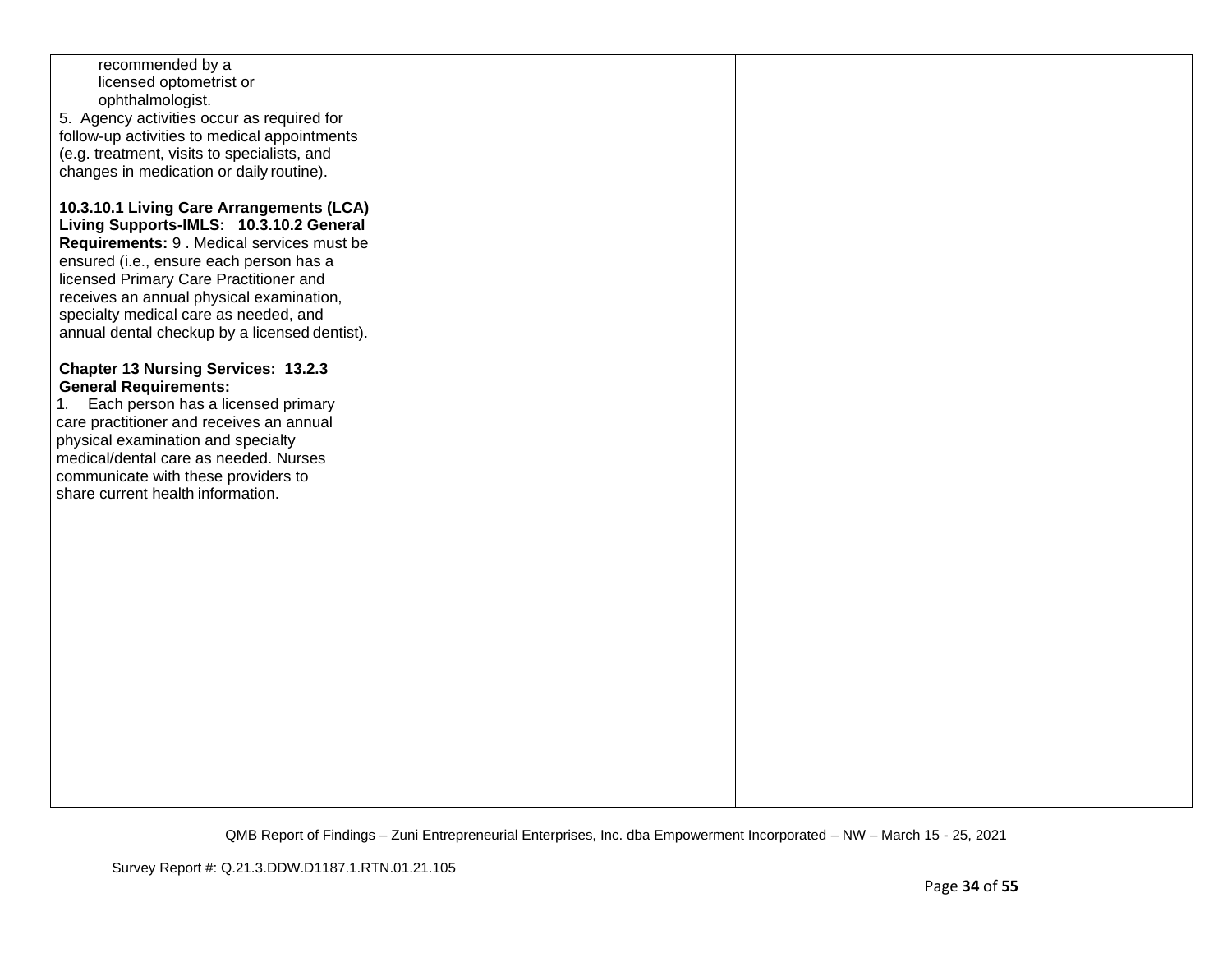| Tag #1A09 Medication Delivery Routine         | <b>Condition of Participation Level Deficiency</b> |                                                                                                 |  |
|-----------------------------------------------|----------------------------------------------------|-------------------------------------------------------------------------------------------------|--|
| <b>Medication Administration</b>              |                                                    |                                                                                                 |  |
| Developmental Disabilities (DD) Waiver        | After an analysis of the evidence it has been      | Provider:                                                                                       |  |
| Service Standards 2/26/2018; Re-Issue:        | determined there is a significant potential for a  | <b>State your Plan of Correction for the</b>                                                    |  |
| 12/28/2018; Eff 1/1/2019                      | negative outcome to occur.                         | deficiencies cited in this tag here (How is the                                                 |  |
| <b>Chapter 20: Provider Documentation and</b> |                                                    | deficiency going to be corrected? This can be                                                   |  |
| <b>Client Records 20.6 Medication</b>         | Medication Administration Records (MAR)            | specific to each deficiency cited or if possible an                                             |  |
| <b>Administration Record (MAR):</b> A current | were reviewed for the month of February 2021.      | overall correction?): $\rightarrow$                                                             |  |
| Medication Administration Record (MAR) must   |                                                    |                                                                                                 |  |
| be maintained in all settings where           | Based on record review, 1 of 1 individuals had     |                                                                                                 |  |
| medications or treatments are delivered.      | Medication Administration Records (MAR),           |                                                                                                 |  |
| Family Living Providers may opt not to use    | which contained missing medications entries        |                                                                                                 |  |
| MARs if they are the sole provider who        | and/or other errors:                               |                                                                                                 |  |
| supports the person with medications or       |                                                    |                                                                                                 |  |
| treatments. However, if there are services    | Individual #2                                      |                                                                                                 |  |
| provided by unrelated DSP, ANS for            | February 2021                                      | <b>Provider:</b>                                                                                |  |
| Medication Oversight must be budgeted, and a  | Medication Administration Records contain          | <b>Enter your ongoing Quality</b>                                                               |  |
| MAR must be created and used by the DSP.      | the following medication. No Physician's           | <b>Assurance/Quality Improvement</b>                                                            |  |
| Primary and Secondary Provider Agencies are   | Order was found for the following                  | processes as it related to this tag number                                                      |  |
| responsible for:                              | medication:                                        | here (What is going to be done? How many<br>individuals is this going to affect? How often will |  |
| 1. Creating and maintaining either an         | • Calcium Carbonate Vitamin D (2 times             | this be completed? Who is responsible? What                                                     |  |
| electronic or paper MAR in their service      | daily)                                             | steps will be taken if issues are found?): $\rightarrow$                                        |  |
| setting. Provider Agencies may use the        |                                                    |                                                                                                 |  |
| MAR in Therap, but are not mandated           | • Multivitamins (1 time daily)                     |                                                                                                 |  |
| to do so.                                     |                                                    |                                                                                                 |  |
| 2. Continually communicating any              |                                                    |                                                                                                 |  |
| changes about medications and                 |                                                    |                                                                                                 |  |
| treatments between Provider Agencies to       |                                                    |                                                                                                 |  |
| assure health and safety.                     |                                                    |                                                                                                 |  |
| 7. Including the following on the MAR:        |                                                    |                                                                                                 |  |
| a. The name of the person, a                  |                                                    |                                                                                                 |  |
| transcription of the physician's or           |                                                    |                                                                                                 |  |
| licensed health care provider's orders        |                                                    |                                                                                                 |  |
| including the brand and generic               |                                                    |                                                                                                 |  |
| names for all ordered routine and PRN         |                                                    |                                                                                                 |  |
| medications or treatments, and the            |                                                    |                                                                                                 |  |
| diagnoses for which the medications           |                                                    |                                                                                                 |  |
| or treatments are prescribed;                 |                                                    |                                                                                                 |  |
| b. The prescribed dosage, frequency           |                                                    |                                                                                                 |  |
| and method or route of administration;        |                                                    |                                                                                                 |  |
| times and dates of administration for         |                                                    |                                                                                                 |  |
| all ordered routine or PRN                    |                                                    |                                                                                                 |  |
| prescriptions or treatments; over the         |                                                    |                                                                                                 |  |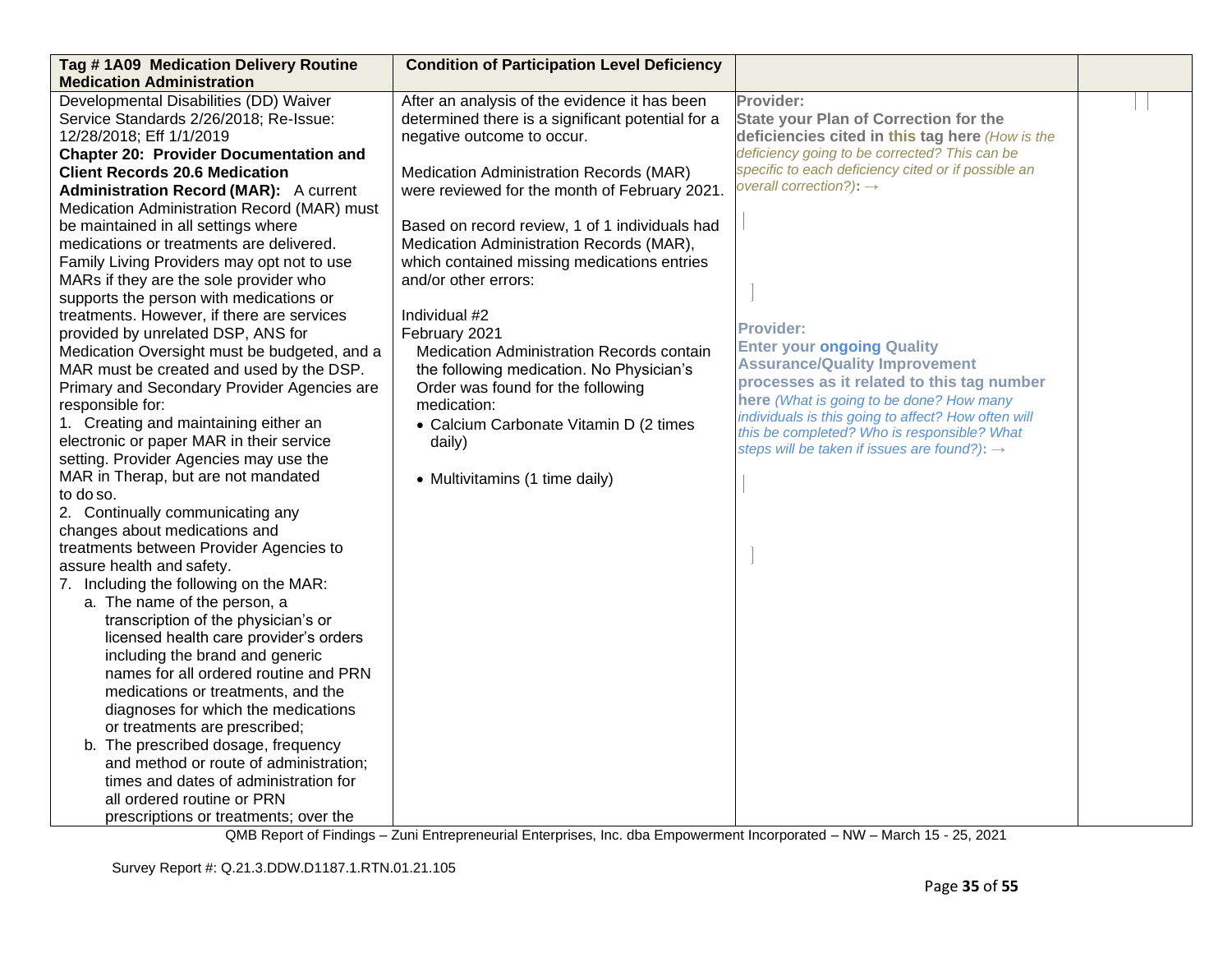|           | counter (OTC) or "comfort"                 |  |  |
|-----------|--------------------------------------------|--|--|
|           | medications or treatments and all self-    |  |  |
|           | selected herbal or vitamin therapy;        |  |  |
|           | c. Documentation of all time limited or    |  |  |
|           | discontinued medications or treatments;    |  |  |
|           | d. The initials of the individual          |  |  |
|           | administering or assisting with the        |  |  |
|           | medication delivery and a signature        |  |  |
|           | page or electronic record that             |  |  |
|           | designates the full name                   |  |  |
|           | corresponding to the initials;             |  |  |
|           | e. Documentation of refused, missed, or    |  |  |
|           | held medications or treatments;            |  |  |
|           | f. Documentation of any allergic           |  |  |
|           | reaction that occurred due to              |  |  |
|           | medication or treatments; and              |  |  |
|           | g. For PRN medications or treatments:      |  |  |
|           | i. instructions for the use of the PRN     |  |  |
|           | medication or treatment which must         |  |  |
|           | include observable signs/symptoms or       |  |  |
|           | circumstances in which the                 |  |  |
|           | medication or treatment is to be used      |  |  |
|           | and the number of doses that may be        |  |  |
|           | used in a 24-hour period;                  |  |  |
|           | ii. clear documentation that the           |  |  |
|           | DSP contacted the agency nurse             |  |  |
|           | prior to assisting with the                |  |  |
|           | medication or treatment, unless            |  |  |
|           | the DSP is a Family Living                 |  |  |
|           | Provider related by affinity of            |  |  |
|           | consanguinity; and                         |  |  |
|           | iii. documentation of the                  |  |  |
|           | effectiveness of the PRN                   |  |  |
|           | medication or treatment.                   |  |  |
|           | <b>Chapter 10 Living Care Arrangements</b> |  |  |
|           | 10.3.4 Medication Assessment and           |  |  |
| Delivery: |                                            |  |  |
|           | Living Supports Provider Agencies must     |  |  |
|           | support and comply with:                   |  |  |
|           | 1. the processes identified in the DDSD    |  |  |
|           | <b>AWMD</b> training;                      |  |  |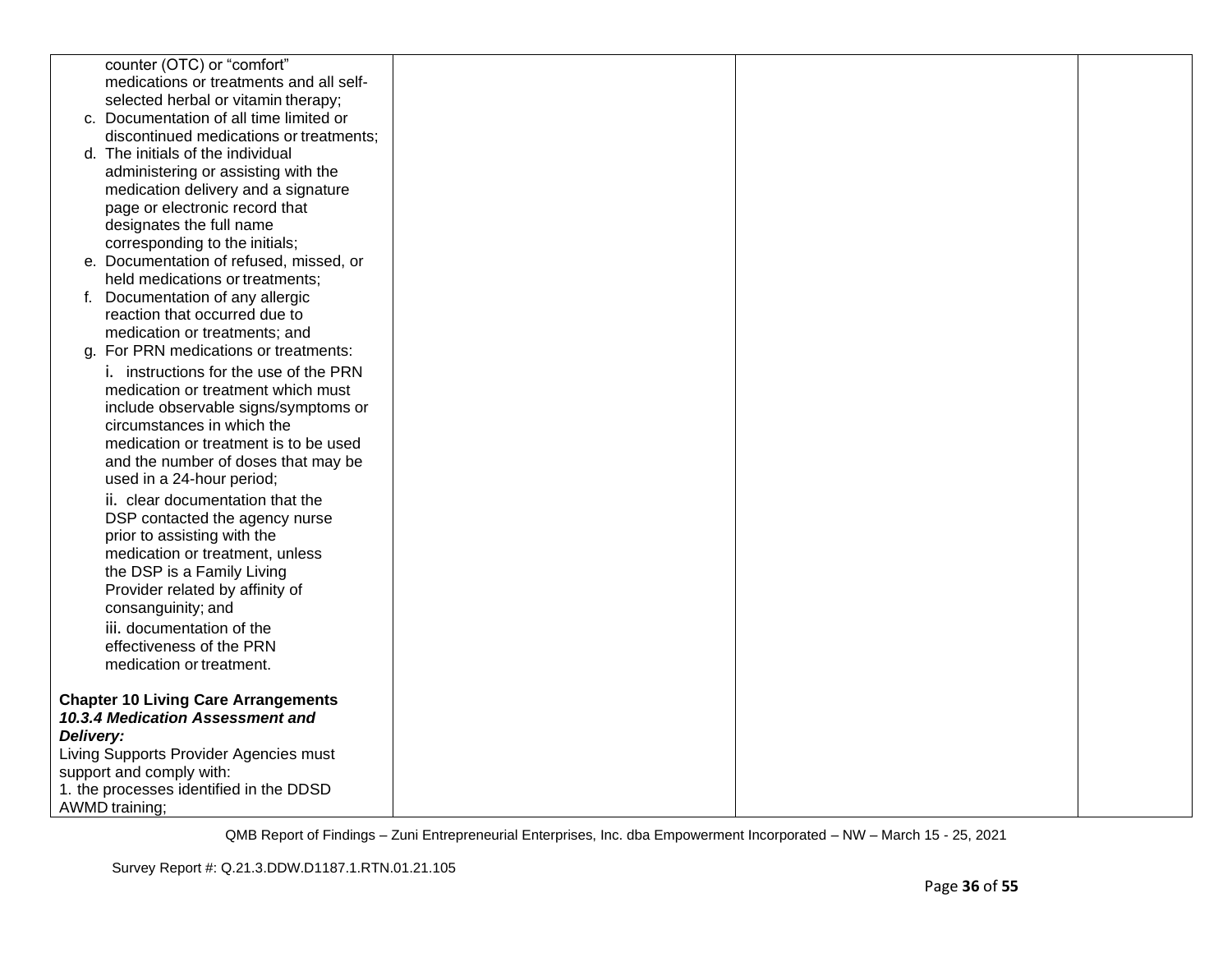| 2. the nursing and DSP functions<br>identified in the Chapter 13.3 Part 2- Adult<br><b>Nursing Services;</b><br>3. all Board of Pharmacy regulations as noted<br>in Chapter 16.5 Board of Pharmacy; and<br>4. documentation requirements in a<br><b>Medication Administration Record</b><br>(MAR) as described in Chapter 20.6<br><b>Medication Administration Record</b><br>$(MAR)$ .                                                                                                                                                                                                                                                                                                                                                                           |  |  |
|------------------------------------------------------------------------------------------------------------------------------------------------------------------------------------------------------------------------------------------------------------------------------------------------------------------------------------------------------------------------------------------------------------------------------------------------------------------------------------------------------------------------------------------------------------------------------------------------------------------------------------------------------------------------------------------------------------------------------------------------------------------|--|--|
| NMAC 16.19.11.8 MINIMUM STANDARDS:<br>A. MINIMUM STANDARDS FOR THE<br>DISTRIBUTION, STORAGE, HANDLING<br>AND RECORD KEEPING OF DRUGS:<br>(d) The facility shall have a Medication<br>Administration Record (MAR) documenting<br>medication administered to residents,<br>including over-the-counter medications.<br>This documentation shall include:<br>Name of resident;<br>(i)<br>Date given;<br>(ii)<br>(iii) Drug product name;<br>Dosage and form;<br>(iv)<br>Strength of drug;<br>(V)<br>(vi) Route of administration;<br>(vii) How often medication is to be taken;<br>(viii) Time taken and staff initials;<br>(ix) Dates when the medication is<br>discontinued or changed;<br>The name and initials of all staff<br>(x)<br>administering medications. |  |  |
| <b>Model Custodial Procedure Manual</b><br><b>D. Administration of Drugs</b><br>Unless otherwise stated by practitioner,<br>patients will not be allowed to administer their<br>own medications.<br>Document the practitioner's order authorizing<br>the self-administration of medications.<br>All PRN (As needed) medications shall have<br>complete detail instructions regarding the                                                                                                                                                                                                                                                                                                                                                                         |  |  |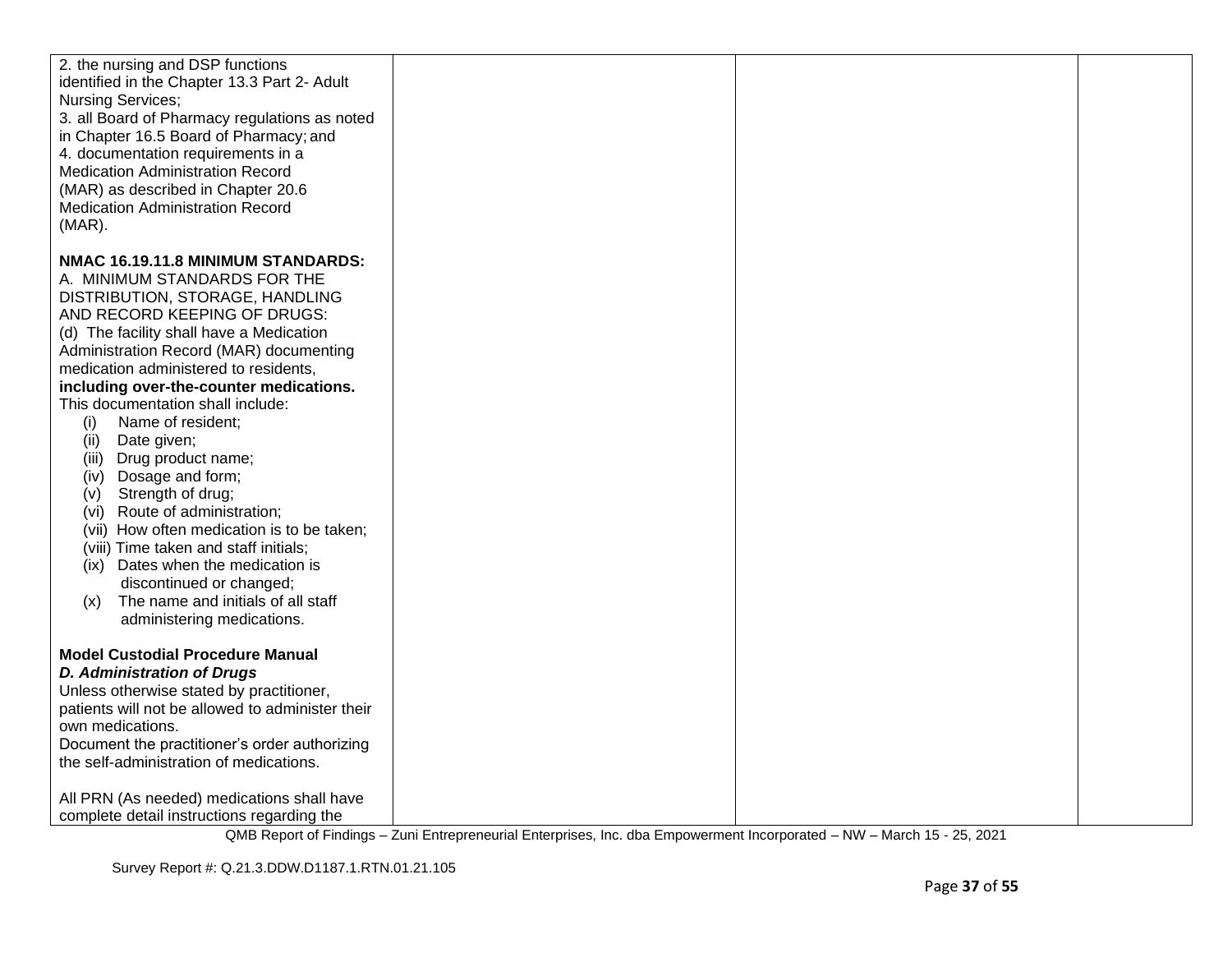| administering of the medication. This shall                              |  |  |
|--------------------------------------------------------------------------|--|--|
| include:                                                                 |  |  |
| $\triangleright$ symptoms that indicate the use of the                   |  |  |
| medication,                                                              |  |  |
| → exact dosage to be used, and<br>→ the exact amount to be used in a 24- |  |  |
|                                                                          |  |  |
| hour period.                                                             |  |  |
|                                                                          |  |  |
|                                                                          |  |  |
|                                                                          |  |  |
|                                                                          |  |  |
|                                                                          |  |  |
|                                                                          |  |  |
|                                                                          |  |  |
|                                                                          |  |  |
|                                                                          |  |  |
|                                                                          |  |  |
|                                                                          |  |  |
|                                                                          |  |  |
|                                                                          |  |  |
|                                                                          |  |  |
|                                                                          |  |  |
|                                                                          |  |  |
|                                                                          |  |  |
|                                                                          |  |  |
|                                                                          |  |  |
|                                                                          |  |  |
|                                                                          |  |  |
|                                                                          |  |  |
|                                                                          |  |  |
|                                                                          |  |  |
|                                                                          |  |  |
|                                                                          |  |  |
|                                                                          |  |  |
|                                                                          |  |  |
|                                                                          |  |  |
|                                                                          |  |  |
|                                                                          |  |  |
|                                                                          |  |  |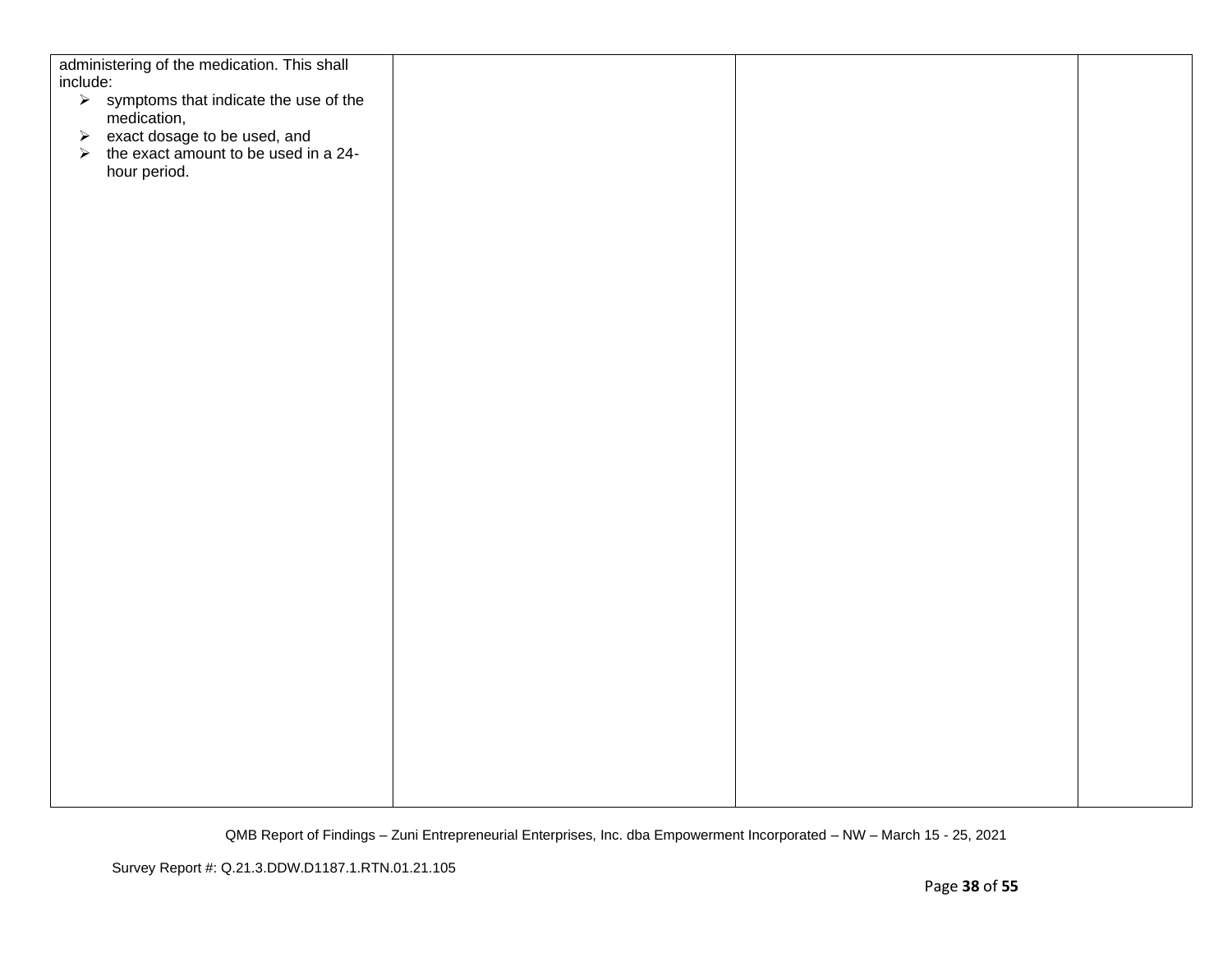| Tag #1A09.1 Medication Delivery PRN                                      | <b>Condition of Participation Level Deficiency</b> |                                                                           |  |
|--------------------------------------------------------------------------|----------------------------------------------------|---------------------------------------------------------------------------|--|
| <b>Medication Administration</b>                                         |                                                    |                                                                           |  |
| Developmental Disabilities (DD) Waiver                                   | After an analysis of the evidence it has been      | Provider:                                                                 |  |
| Service Standards 2/26/2018; Re-Issue:                                   | determined there is a significant potential for a  | <b>State your Plan of Correction for the</b>                              |  |
| 12/28/2018; Eff 1/1/2019                                                 | negative outcome to occur.                         | deficiencies cited in this tag here (How is the                           |  |
| <b>Chapter 20: Provider Documentation and</b>                            |                                                    | deficiency going to be corrected? This can be                             |  |
| <b>Client Records 20.6 Medication</b>                                    | Medication Administration Records (MAR)            | specific to each deficiency cited or if possible an                       |  |
| <b>Administration Record (MAR):</b> A current                            | were reviewed for the months of February           | overall correction?): $\rightarrow$                                       |  |
| Medication Administration Record (MAR) must                              | 2021.                                              |                                                                           |  |
| be maintained in all settings where                                      |                                                    |                                                                           |  |
| medications or treatments are delivered.                                 | Based on record review, 1 of 1 individuals had     |                                                                           |  |
| Family Living Providers may opt not to use                               | <b>PRN Medication Administration Records</b>       |                                                                           |  |
| MARs if they are the sole provider who                                   | (MAR), which contained missing elements as         |                                                                           |  |
| supports the person with medications or                                  | required by standard:                              |                                                                           |  |
| treatments. However, if there are services                               |                                                    | <b>Provider:</b>                                                          |  |
| provided by unrelated DSP, ANS for                                       | Individual #2                                      |                                                                           |  |
| Medication Oversight must be budgeted, and a                             | February 2021                                      | <b>Enter your ongoing Quality</b><br><b>Assurance/Quality Improvement</b> |  |
| MAR must be created and used by the DSP.                                 | Medication Administration Records contain          | processes as it related to this tag number                                |  |
| Primary and Secondary Provider Agencies are                              | the following medication. No Physician's           | here (What is going to be done? How many                                  |  |
| responsible for:                                                         | Order was found for the following                  | individuals is this going to affect? How often will                       |  |
| 1. Creating and maintaining either an                                    | medication:                                        | this be completed? Who is responsible? What                               |  |
| electronic or paper MAR in their service                                 | • Acetaminophen 500mg (PRN)                        | steps will be taken if issues are found?): $\rightarrow$                  |  |
| setting. Provider Agencies may use the                                   |                                                    |                                                                           |  |
| MAR in Therap, but are not mandated                                      | • Artificial Tears (PRN)                           |                                                                           |  |
| to do so.                                                                |                                                    |                                                                           |  |
| 2. Continually communicating any                                         | • Cepacol Spray (PRN)                              |                                                                           |  |
| changes about medications and<br>treatments between Provider Agencies to |                                                    |                                                                           |  |
| assure health and safety.                                                | • Ibuprofen 200mg (PRN)                            |                                                                           |  |
| 7. Including the following on the MAR:                                   |                                                    |                                                                           |  |
| a. The name of the person, a                                             | • Liquid Antacid Maalox (PRN)                      |                                                                           |  |
| transcription of the physician's or                                      |                                                    |                                                                           |  |
| licensed health care provider's orders                                   | • Loratadine 10mg (PRN)                            |                                                                           |  |
| including the brand and generic                                          |                                                    |                                                                           |  |
| names for all ordered routine and PRN                                    | • Milk of Magnesia 30mL (PRN)                      |                                                                           |  |
| medications or treatments, and the                                       |                                                    |                                                                           |  |
| diagnoses for which the medications                                      | • Neosporin Ointment (PRN)                         |                                                                           |  |
| or treatments are prescribed;                                            |                                                    |                                                                           |  |
| b. The prescribed dosage, frequency                                      | • Oragel (PRN)                                     |                                                                           |  |
| and method or route of administration;                                   |                                                    |                                                                           |  |
| times and dates of administration for                                    | • Pepto Bismol (PRN)                               |                                                                           |  |
| all ordered routine or PRN                                               |                                                    |                                                                           |  |
| prescriptions or treatments; over the                                    | • Robitussin DM (PRN)                              |                                                                           |  |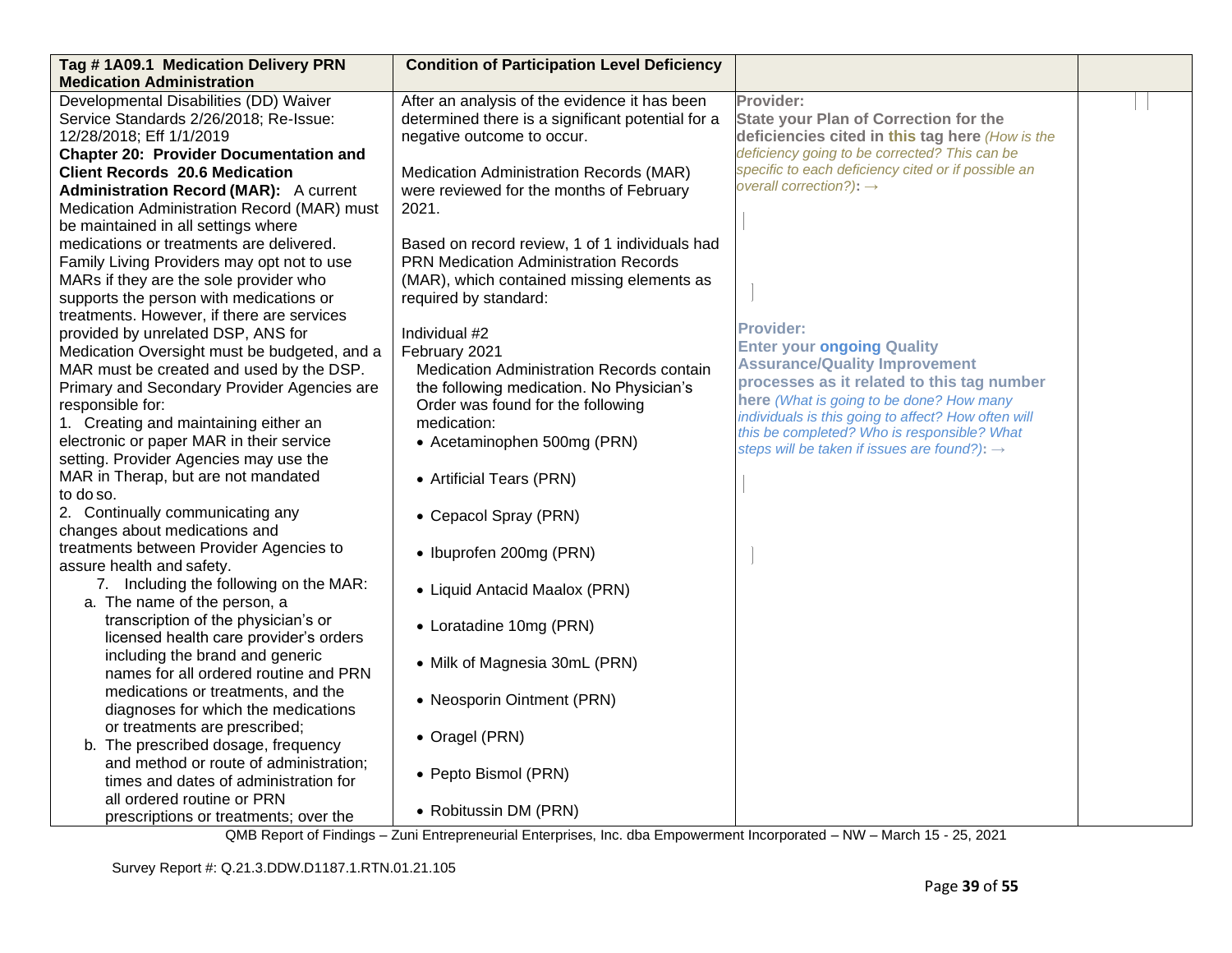|           | counter (OTC) or "comfort"                 |  |  |
|-----------|--------------------------------------------|--|--|
|           | medications or treatments and all self-    |  |  |
|           | selected herbal or vitamin therapy;        |  |  |
|           | c. Documentation of all time limited or    |  |  |
|           | discontinued medications or treatments;    |  |  |
|           | d. The initials of the individual          |  |  |
|           | administering or assisting with the        |  |  |
|           | medication delivery and a signature        |  |  |
|           | page or electronic record that             |  |  |
|           | designates the full name                   |  |  |
|           | corresponding to the initials;             |  |  |
|           | e. Documentation of refused, missed, or    |  |  |
|           | held medications or treatments;            |  |  |
|           | f. Documentation of any allergic           |  |  |
|           | reaction that occurred due to              |  |  |
|           | medication or treatments; and              |  |  |
|           | g. For PRN medications or treatments:      |  |  |
|           | i. instructions for the use of the PRN     |  |  |
|           | medication or treatment which must         |  |  |
|           | include observable signs/symptoms or       |  |  |
|           | circumstances in which the                 |  |  |
|           | medication or treatment is to be used      |  |  |
|           | and the number of doses that may be        |  |  |
|           | used in a 24-hour period;                  |  |  |
|           | ii. clear documentation that the           |  |  |
|           | DSP contacted the agency nurse             |  |  |
|           | prior to assisting with the                |  |  |
|           | medication or treatment, unless            |  |  |
|           | the DSP is a Family Living                 |  |  |
|           | Provider related by affinity of            |  |  |
|           | consanguinity; and                         |  |  |
|           | iii. documentation of the                  |  |  |
|           | effectiveness of the PRN                   |  |  |
|           | medication or treatment.                   |  |  |
|           |                                            |  |  |
|           | <b>Chapter 10 Living Care Arrangements</b> |  |  |
|           | 10.3.4 Medication Assessment and           |  |  |
| Delivery: |                                            |  |  |
|           | Living Supports Provider Agencies must     |  |  |
|           | support and comply with:                   |  |  |
|           | 1. the processes identified in the DDSD    |  |  |
|           | <b>AWMD</b> training;                      |  |  |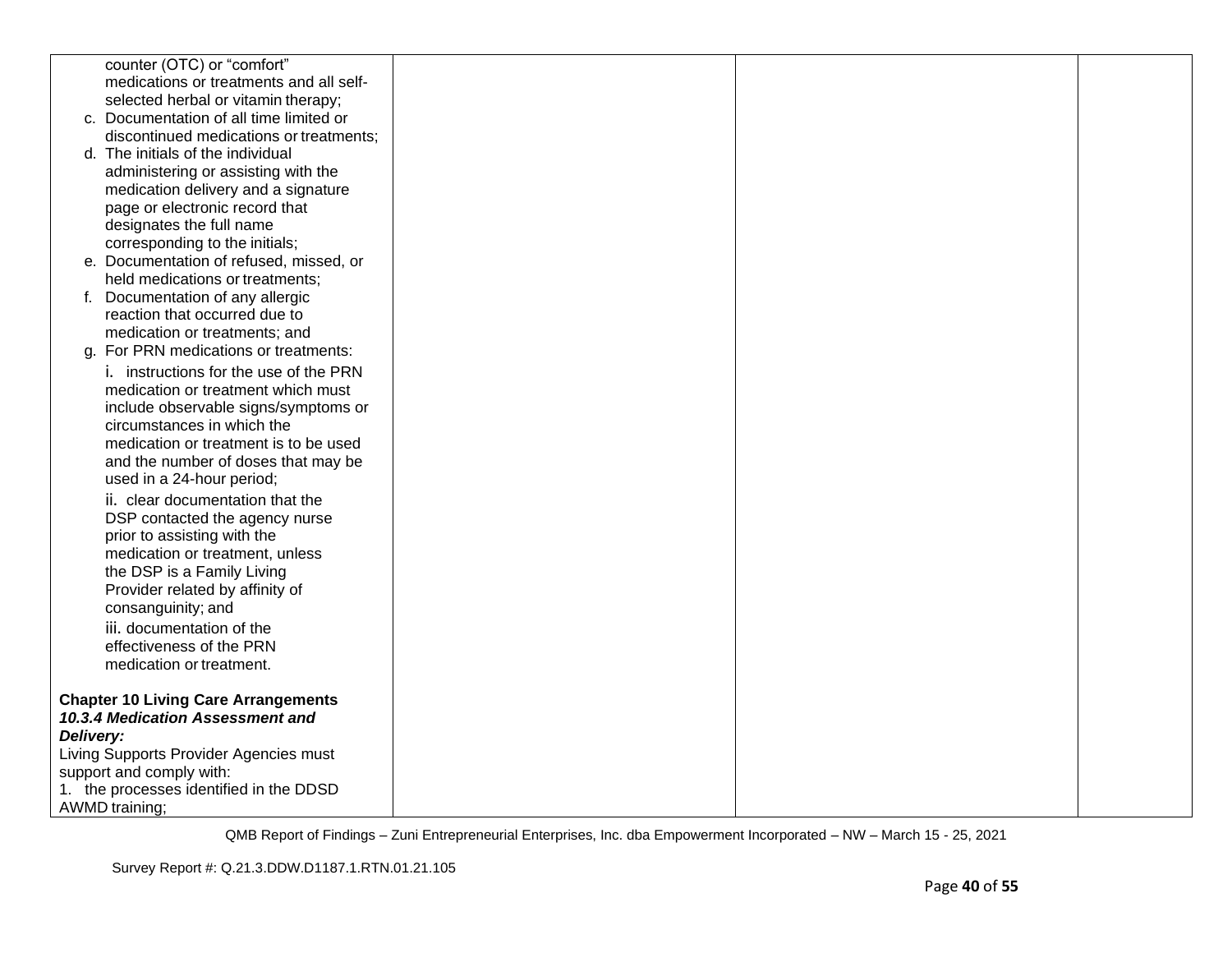| 2. the nursing and DSP functions<br>identified in the Chapter 13.3 Part 2- Adult<br><b>Nursing Services;</b><br>3. all Board of Pharmacy regulations as noted                              |  |  |
|--------------------------------------------------------------------------------------------------------------------------------------------------------------------------------------------|--|--|
| in Chapter 16.5 Board of Pharmacy; and<br>4. documentation requirements in a<br>Medication Administration Record<br>(MAR) as described in Chapter 20.6<br>Medication Administration Record |  |  |
| $(MAR)$ .                                                                                                                                                                                  |  |  |
|                                                                                                                                                                                            |  |  |
|                                                                                                                                                                                            |  |  |
|                                                                                                                                                                                            |  |  |
|                                                                                                                                                                                            |  |  |
|                                                                                                                                                                                            |  |  |
|                                                                                                                                                                                            |  |  |
|                                                                                                                                                                                            |  |  |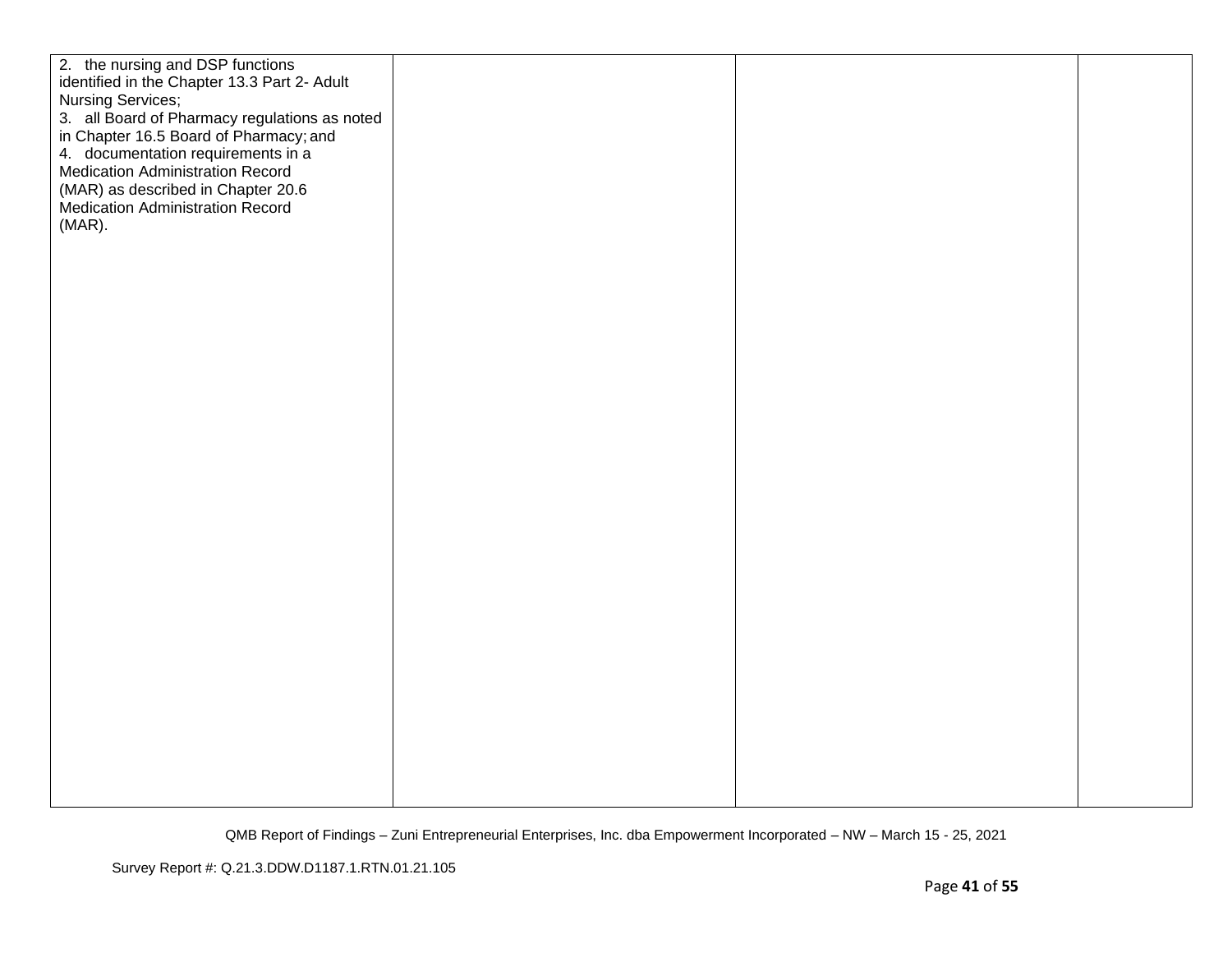| Tag #1A15 Healthcare Coordination -<br><b>Nurse Availability / Knowledge</b>                                                                                                                                                                                                                                                                                                                                                                                                                                                                                                                                                                                                                                                                                                                                                                                                                                                                                                                                                                                                                                                                                                                                                                                                                                                                                                                                                          | <b>Condition of Participation Level Deficiency</b>                                                                                                                                                                                                                                                                                                                                                                                                                                                                                                                                                                                                                                                                                                                                                                                                                                                                                                                                                                   |                                                                                                                                                                                                                                                                                                                                                                                                                                                                                                                                                                                                                          |  |
|---------------------------------------------------------------------------------------------------------------------------------------------------------------------------------------------------------------------------------------------------------------------------------------------------------------------------------------------------------------------------------------------------------------------------------------------------------------------------------------------------------------------------------------------------------------------------------------------------------------------------------------------------------------------------------------------------------------------------------------------------------------------------------------------------------------------------------------------------------------------------------------------------------------------------------------------------------------------------------------------------------------------------------------------------------------------------------------------------------------------------------------------------------------------------------------------------------------------------------------------------------------------------------------------------------------------------------------------------------------------------------------------------------------------------------------|----------------------------------------------------------------------------------------------------------------------------------------------------------------------------------------------------------------------------------------------------------------------------------------------------------------------------------------------------------------------------------------------------------------------------------------------------------------------------------------------------------------------------------------------------------------------------------------------------------------------------------------------------------------------------------------------------------------------------------------------------------------------------------------------------------------------------------------------------------------------------------------------------------------------------------------------------------------------------------------------------------------------|--------------------------------------------------------------------------------------------------------------------------------------------------------------------------------------------------------------------------------------------------------------------------------------------------------------------------------------------------------------------------------------------------------------------------------------------------------------------------------------------------------------------------------------------------------------------------------------------------------------------------|--|
| Developmental Disabilities (DD) Waiver<br>Service Standards 2/26/2018; Re-Issue:<br>12/28/2018; Eff 1/1/2019<br><b>Chapter 10: Living Care Arrangements</b><br>(LCA)<br>10.3.2 Nursing Supports: Annual nursing<br>assessments are required for all people<br>receiving any of the Livings Supports<br>(Supported Living, Family Living, IMLS).<br>Nursing assessments are required to<br>determine the appropriate level of nursing and<br>other supports needed within the Living<br>Supports.<br>Funding for nursing services is already<br>bundled into the Supported Living and IMLS<br>reimbursement rates. In Family Living, nursing<br>supports must be accessed separately by<br>requesting units for Adult Nursing Services<br>(ANS) on the budget.<br>10.3.3 Nursing Staffing and On-call<br><b>Nursing: A Registered Nurse (RN) licensed</b><br>by the State of New Mexico must be an<br>employee or a sub- contractor of Provider<br>Agencies of Living Supports. An LPN may not<br>provide service without an RN supervisor. The<br>RN must provide face-to-face supervision of<br>LPNs, CNAs and DSP who have been<br>delegated nursing tasks as required by the<br>New Mexico Nurse Practice Act and these<br>service standards. Living Supports Provider<br>Agencies must assure on-call nursing<br>coverage according to requirements detailed<br>in Chapter 13.2.13 Monitoring, Oversight, and<br>On-Call Nursing. | After an analysis of the evidence it has been<br>determined there is a significant potential for a<br>negative outcome to occur.<br>Based on interview, the Agency nurse was<br>unaware of the processes required by DDW<br>Standards. The following was reported:<br>When Agency Nurse was asked, where are<br>you required to document when an<br>individual or their guardian, opts out of<br>"Ongoing Adult Nursing Services", the<br>following was reported:<br>• RN #517 stated, "That's a good question, I<br>don't know." Per standards Chapter 13.2.6<br>the narrative section of the e-CHAT<br>Summary Sheet is used to document when<br>persons, or guardians of persons, who<br>reside with biological Family Living<br>providers opt out of Ongoing Adult Nursing<br>Services.<br>When DSP were asked, if there was a nurse<br>available to the individual and can you call<br>the nurse if needed, the following was<br>reported:<br>• DSP #503 stated, "No, he does not have a<br>nurse or provider." | Provider:<br><b>State your Plan of Correction for the</b><br>deficiencies cited in this tag here (How is the<br>deficiency going to be corrected? This can be<br>specific to each deficiency cited or if possible an<br>overall correction?): $\rightarrow$<br><b>Provider:</b><br><b>Enter your ongoing Quality</b><br><b>Assurance/Quality Improvement</b><br>processes as it related to this tag number<br>here (What is going to be done? How many<br>individuals is this going to affect? How often will<br>this be completed? Who is responsible? What<br>steps will be taken if issues are found?): $\rightarrow$ |  |
| <b>Chapter 13: Nursing Services</b><br>13.2 Part 1 - General Nursing Services<br>Requirements: The following general<br>requirements are applicable for all RNs and<br>LPNs in in the DD Waiver System whether                                                                                                                                                                                                                                                                                                                                                                                                                                                                                                                                                                                                                                                                                                                                                                                                                                                                                                                                                                                                                                                                                                                                                                                                                        |                                                                                                                                                                                                                                                                                                                                                                                                                                                                                                                                                                                                                                                                                                                                                                                                                                                                                                                                                                                                                      |                                                                                                                                                                                                                                                                                                                                                                                                                                                                                                                                                                                                                          |  |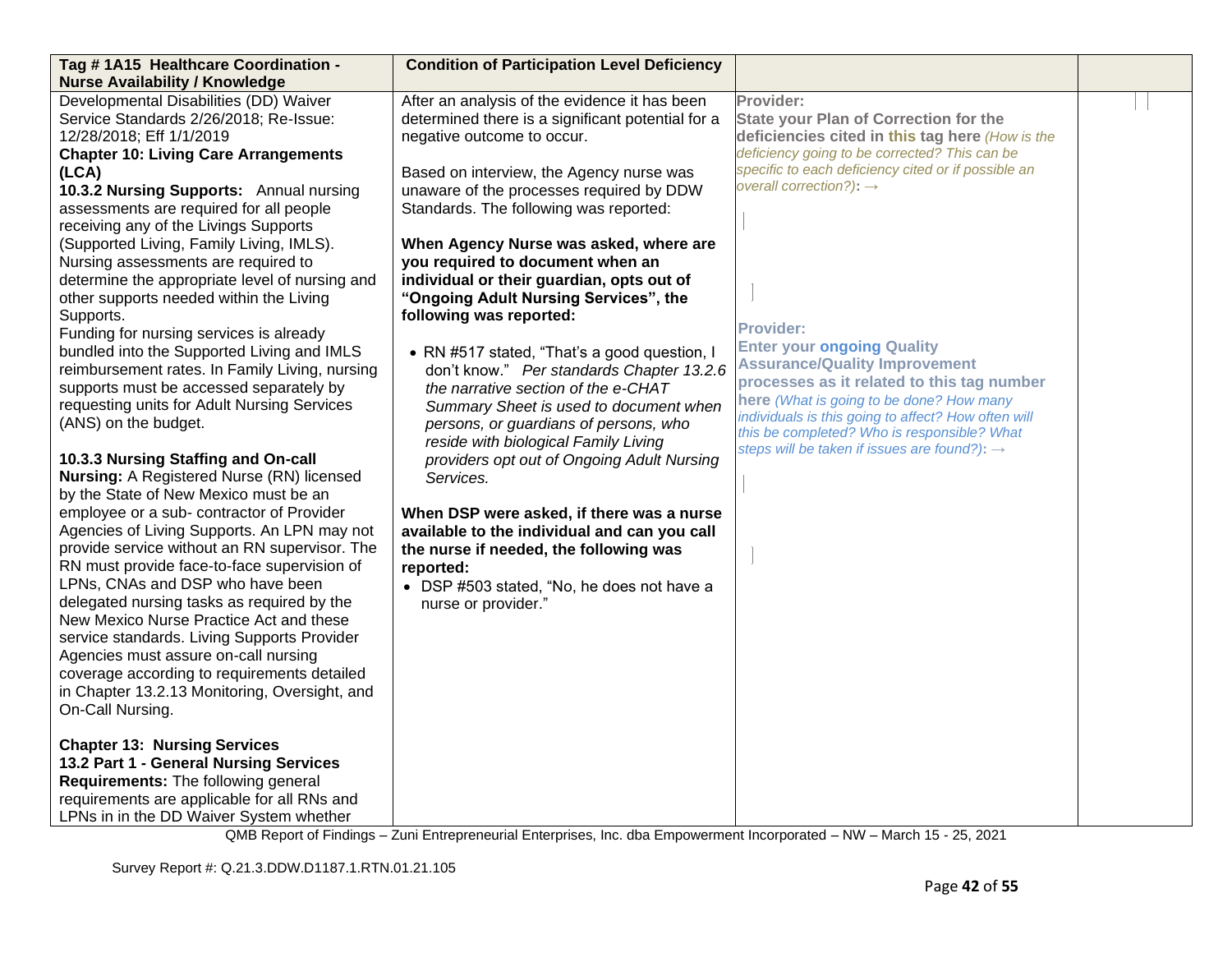| providing nursing through a bundled model in<br>Supported Living, Intensive Medical Living<br>Services(IMLS), Customized Community<br>Supports Group (CCS-G) or separately<br>budgeted through Adult Nursing Services<br>(ANS). Refer to the Chapter 10: Living Care<br>Arrangements (LCA) for provider agency<br>responsibilities related to nursing.                                                                                                                                                                                                                                                                                                                                                                                                                                                                                                                                                                                 |  |  |
|----------------------------------------------------------------------------------------------------------------------------------------------------------------------------------------------------------------------------------------------------------------------------------------------------------------------------------------------------------------------------------------------------------------------------------------------------------------------------------------------------------------------------------------------------------------------------------------------------------------------------------------------------------------------------------------------------------------------------------------------------------------------------------------------------------------------------------------------------------------------------------------------------------------------------------------|--|--|
| 13.2.1 Licensing and Supervision:<br>1. All DD Waiver Nursing services must be<br>provided by a Registered Nurse (RN) or<br>licensed practical nurse (LPN) with a<br>current New Mexico license in good<br>standing.<br>2. Nurses must comply with all aspects of the<br>New Mexico Nursing Practice Act including:<br>a. An RN must provide face-to-face<br>supervision and oversight for LPNs,<br>Certified Medication Aides (CMAs) and<br>DSP who have been delegated specific<br>nursing tasks.<br>b. An LPN or CMA may not work without<br>the routine oversight of an RN.<br>13.3.2 Scope of Ongoing Adult Nursing<br>Services (OANS): Ongoing Adult Nursing<br>Services (OANS) are an array of services that<br>are available to young adult and adults who<br>require supports for specific chronic or acute<br>health conditions. OANS may only begin after<br>the Nursing Assessment and Consultation has<br>been completed. |  |  |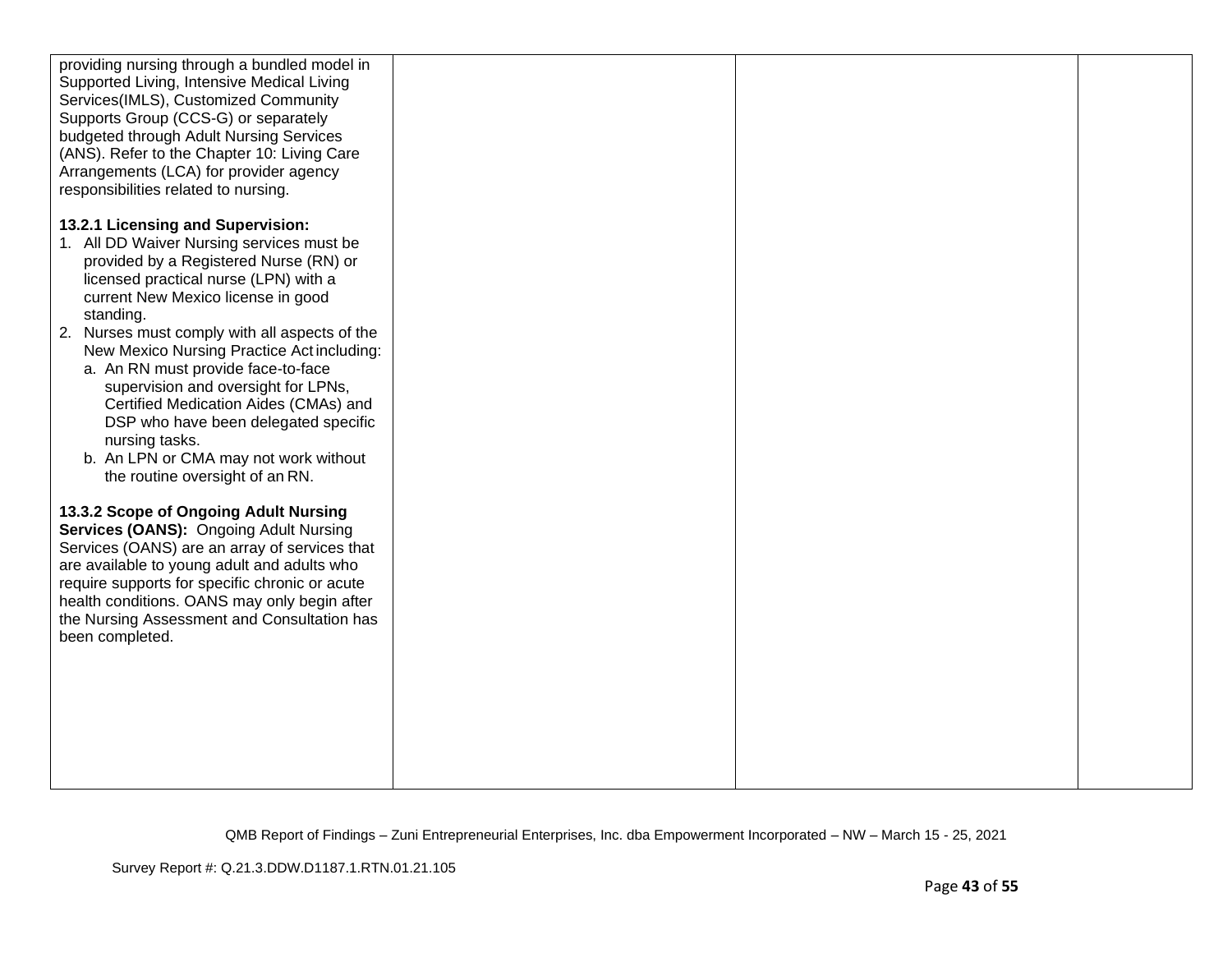| Tag #1A15.2 Administrative Case File:                                              | <b>Condition of Participation Level Deficiency</b>      |                                                          |  |
|------------------------------------------------------------------------------------|---------------------------------------------------------|----------------------------------------------------------|--|
| <b>Healthcare Documentation (Therap and</b>                                        |                                                         |                                                          |  |
| <b>Required Plans)</b>                                                             |                                                         |                                                          |  |
| Developmental Disabilities (DD) Waiver                                             | After an analysis of the evidence it has been           | Provider:                                                |  |
| Service Standards 2/26/2018; Re-Issue:                                             | determined there is a significant potential for a       | <b>State your Plan of Correction for the</b>             |  |
| 12/28/2018; Eff 1/1/2019                                                           | negative outcome to occur.                              | deficiencies cited in this tag here (How is the          |  |
| <b>Chapter 20: Provider Documentation and</b>                                      |                                                         | deficiency going to be corrected? This can be            |  |
| <b>Client Records: 20.2 Client Records</b>                                         | Based on record review, the Agency did not              | specific to each deficiency cited or if possible an      |  |
| Requirements: All DD Waiver Provider                                               | maintain the required documentation in the              | overall correction?): $\rightarrow$                      |  |
| Agencies are required to create and maintain                                       | Individuals Agency Record as required by                |                                                          |  |
| individual client records. The contents of client                                  | standard for 2 of 7 individuals.                        |                                                          |  |
| records vary depending on the unique needs                                         |                                                         |                                                          |  |
| of the person receiving services and the                                           | Review of the administrative individual case            |                                                          |  |
| resultant information produced. The extent of                                      | files revealed the following items were not             |                                                          |  |
| documentation required for individual client                                       | found, incomplete, and/or not current:                  |                                                          |  |
| records per service type depends on the                                            |                                                         | <b>Provider:</b>                                         |  |
| location of the file, the type of service being                                    | <b>Comprehensive Aspiration Risk</b>                    | <b>Enter your ongoing Quality</b>                        |  |
| provided, and the information necessary.                                           | <b>Management Plan:</b>                                 | <b>Assurance/Quality Improvement</b>                     |  |
| DD Waiver Provider Agencies are required to                                        | $\triangleright$ Not Current (#7)                       | processes as it related to this tag number               |  |
| adhere to the following:                                                           | (Note: Updated during the on-site survey.               | here (What is going to be done? How many                 |  |
| Client records must contain all documents                                          | Provider please complete POC for ongoing                | individuals is this going to affect? How often will      |  |
| essential to the service being provided and                                        | QA/QI.)                                                 | this be completed? Who is responsible? What              |  |
| essential to ensuring the health and safety of                                     |                                                         | steps will be taken if issues are found?): $\rightarrow$ |  |
| the person during the provision of the service.                                    | <b>Healthcare Passport:</b>                             |                                                          |  |
| 2. Provider Agencies must have readily<br>accessible records in home and community | > Did not contain Emergency Contact<br>Information (#3) |                                                          |  |
| settings in paper or electronic form. Secure                                       | (Note: Health Passport corrected during on-             |                                                          |  |
| access to electronic records through the                                           | site survey. Provider please complete POC               |                                                          |  |
| Therap web-based system using computers or                                         | for ongoing QA/QI.)                                     |                                                          |  |
| mobile devices is acceptable.                                                      |                                                         |                                                          |  |
| 3. Provider Agencies are responsible for                                           | > Did not contain Guardianship/Healthcare               |                                                          |  |
| ensuring that all plans created by nurses, RDs,                                    | Decision Maker (#3)                                     |                                                          |  |
| therapists or BSCs are present in all needed                                       | (Note: Health Passport corrected during on-             |                                                          |  |
| settings.                                                                          | site survey. Provider please complete POC               |                                                          |  |
| Provider Agencies must maintain records<br>4.                                      | for ongoing QA/QI.)                                     |                                                          |  |
| of all documents produced by agency                                                |                                                         |                                                          |  |
| personnel or contractors on behalf of each                                         |                                                         |                                                          |  |
| person, including any routine notes or data,                                       |                                                         |                                                          |  |
| annual assessments, semi-annual reports,                                           |                                                         |                                                          |  |
| evidence of training provided/received,                                            |                                                         |                                                          |  |
| progress notes, and any other interactions for                                     |                                                         |                                                          |  |
| which billing is generated.                                                        |                                                         |                                                          |  |
| Each Provider Agency is responsible for<br>5.                                      |                                                         |                                                          |  |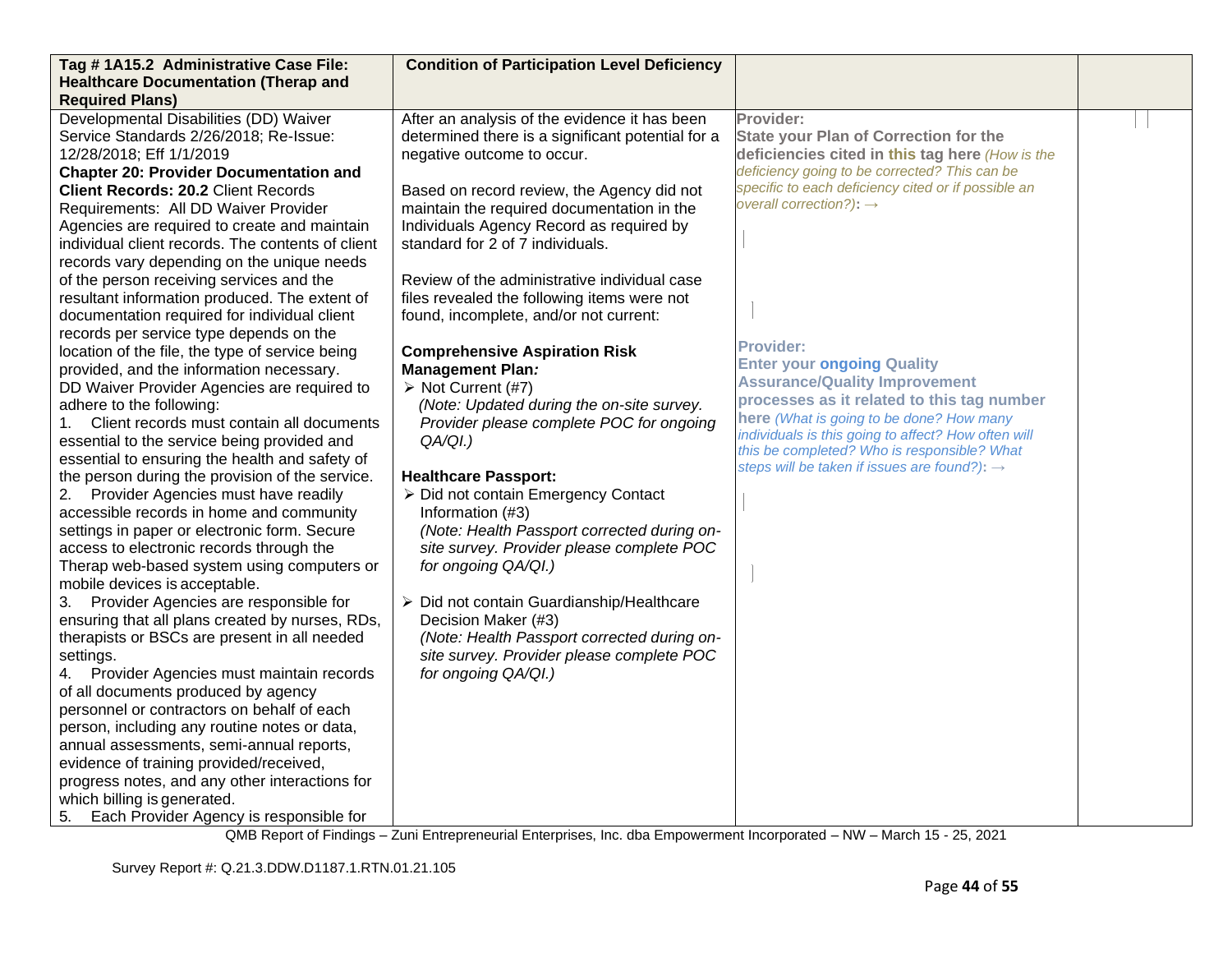| maintaining the daily or other contact notes<br>documenting the nature and frequency of<br>service delivery, as well as data tracking only<br>for the services provided by their agency.<br>The current Client File Matrix found in<br>6.<br>Appendix A Client File Matrix details the<br>minimum requirements for records to be<br>stored in agency office files, the delivery site,<br>or with DSP while providing services in the<br>community.<br>7. All records pertaining to JCMs must be<br>retained permanently and must be made<br>available to DDSD upon request, upon the<br>termination or expiration of a provider<br>agreement, or upon provider withdrawal from<br>services.<br><b>Chapter 3 Safeguards: 3.1.1 Decision</b><br><b>Consultation Process (DCP): Health</b><br>decisions are the sole domain of waiver<br>participants, their guardians or healthcare<br>decision makers. Participants and their<br>healthcare decision makers can confidently<br>make decisions that are compatible with their<br>personal and cultural values. Provider<br>Agencies are required to support the informed<br>decision making of waiver participants by<br>supporting access to medical consultation,<br>information, and other available resources<br>according to the following:<br>2. The DCP is used when a person or<br>his/her guardian/healthcare decision maker<br>has concerns, needs more information about<br>health-related issues, or has decided not to<br>follow all or part of an order, recommendation,<br>or suggestion. This includes, but is not limited<br>to:<br>a. medical orders or recommendations from<br>the Primary Care Practitioner, Specialists<br>or other licensed medical or healthcare<br>practitioners such as a Nurse Practitioner<br>(NP or CNP), Physician Assistant (PA) or |          |  |  |
|---------------------------------------------------------------------------------------------------------------------------------------------------------------------------------------------------------------------------------------------------------------------------------------------------------------------------------------------------------------------------------------------------------------------------------------------------------------------------------------------------------------------------------------------------------------------------------------------------------------------------------------------------------------------------------------------------------------------------------------------------------------------------------------------------------------------------------------------------------------------------------------------------------------------------------------------------------------------------------------------------------------------------------------------------------------------------------------------------------------------------------------------------------------------------------------------------------------------------------------------------------------------------------------------------------------------------------------------------------------------------------------------------------------------------------------------------------------------------------------------------------------------------------------------------------------------------------------------------------------------------------------------------------------------------------------------------------------------------------------------------------------------------------------------------------------------------------|----------|--|--|
|                                                                                                                                                                                                                                                                                                                                                                                                                                                                                                                                                                                                                                                                                                                                                                                                                                                                                                                                                                                                                                                                                                                                                                                                                                                                                                                                                                                                                                                                                                                                                                                                                                                                                                                                                                                                                                 |          |  |  |
|                                                                                                                                                                                                                                                                                                                                                                                                                                                                                                                                                                                                                                                                                                                                                                                                                                                                                                                                                                                                                                                                                                                                                                                                                                                                                                                                                                                                                                                                                                                                                                                                                                                                                                                                                                                                                                 |          |  |  |
|                                                                                                                                                                                                                                                                                                                                                                                                                                                                                                                                                                                                                                                                                                                                                                                                                                                                                                                                                                                                                                                                                                                                                                                                                                                                                                                                                                                                                                                                                                                                                                                                                                                                                                                                                                                                                                 | Dentist; |  |  |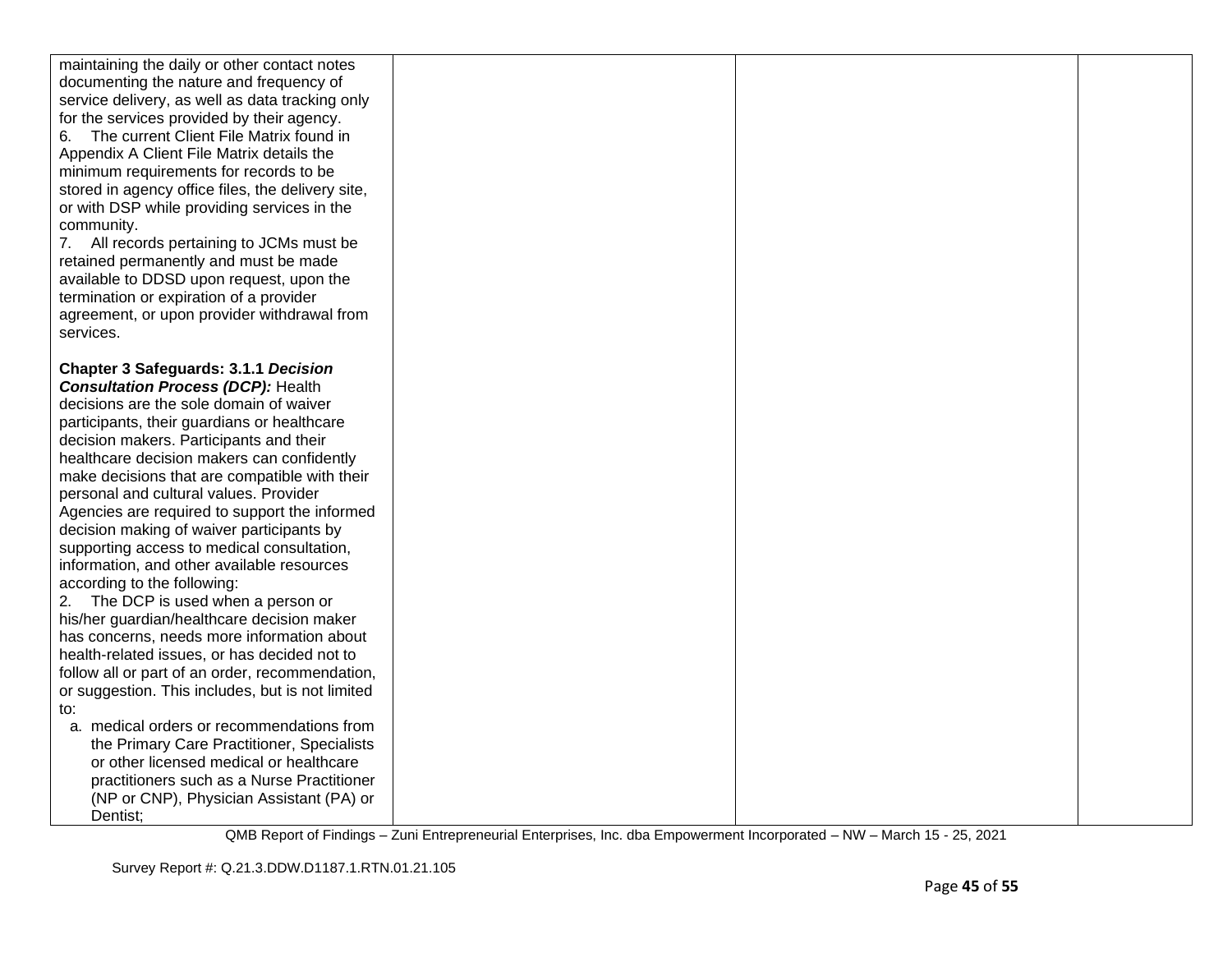| b. clinical recommendations made by          |  |  |
|----------------------------------------------|--|--|
| registered/licensed clinicians who are       |  |  |
| either members of the IDT or clinicians      |  |  |
| who have performed an evaluation such        |  |  |
| as a video-fluoroscopy;                      |  |  |
| c. health related recommendations or         |  |  |
| suggestions from oversight activities such   |  |  |
| as the Individual Quality Review (IQR) or    |  |  |
| other DOH review or oversight activities;    |  |  |
| and                                          |  |  |
| d. recommendations made through a            |  |  |
| Healthcare Plan (HCP), including a           |  |  |
| <b>Comprehensive Aspiration Risk</b>         |  |  |
| Management Plan (CARMP), or another          |  |  |
| plan.                                        |  |  |
|                                              |  |  |
| 2. When the person/guardian disagrees with a |  |  |
| recommendation or does not agree with the    |  |  |
| implementation of that recommendation,       |  |  |
| Provider Agencies follow the DCP and attend  |  |  |
| the meeting coordinated by the CM. During    |  |  |
| this meeting:                                |  |  |
| a. Providers inform the person/guardian of   |  |  |
| the rationale for that recommendation,       |  |  |
| so that the benefit is made clear. This      |  |  |
| will be done in layman's terms and will      |  |  |
| include basic sharing of information         |  |  |
| designed to assist the person/guardian       |  |  |
| with understanding the risks and benefits    |  |  |
| of the recommendation.                       |  |  |
| The information will be focused on the<br>b. |  |  |
| specific area of concern by the              |  |  |
| person/guardian. Alternatives should be      |  |  |
| presented, when available, if the            |  |  |
| guardian is interested in considering        |  |  |
| other options for implementation.            |  |  |
| c. Providers support the person/guardian to  |  |  |
| make an informed decision.                   |  |  |
| d. The decision made by the                  |  |  |
| person/guardian during the meeting is        |  |  |
| accepted; plans are modified; and the        |  |  |
| IDT honors this health decision in every     |  |  |
| setting.                                     |  |  |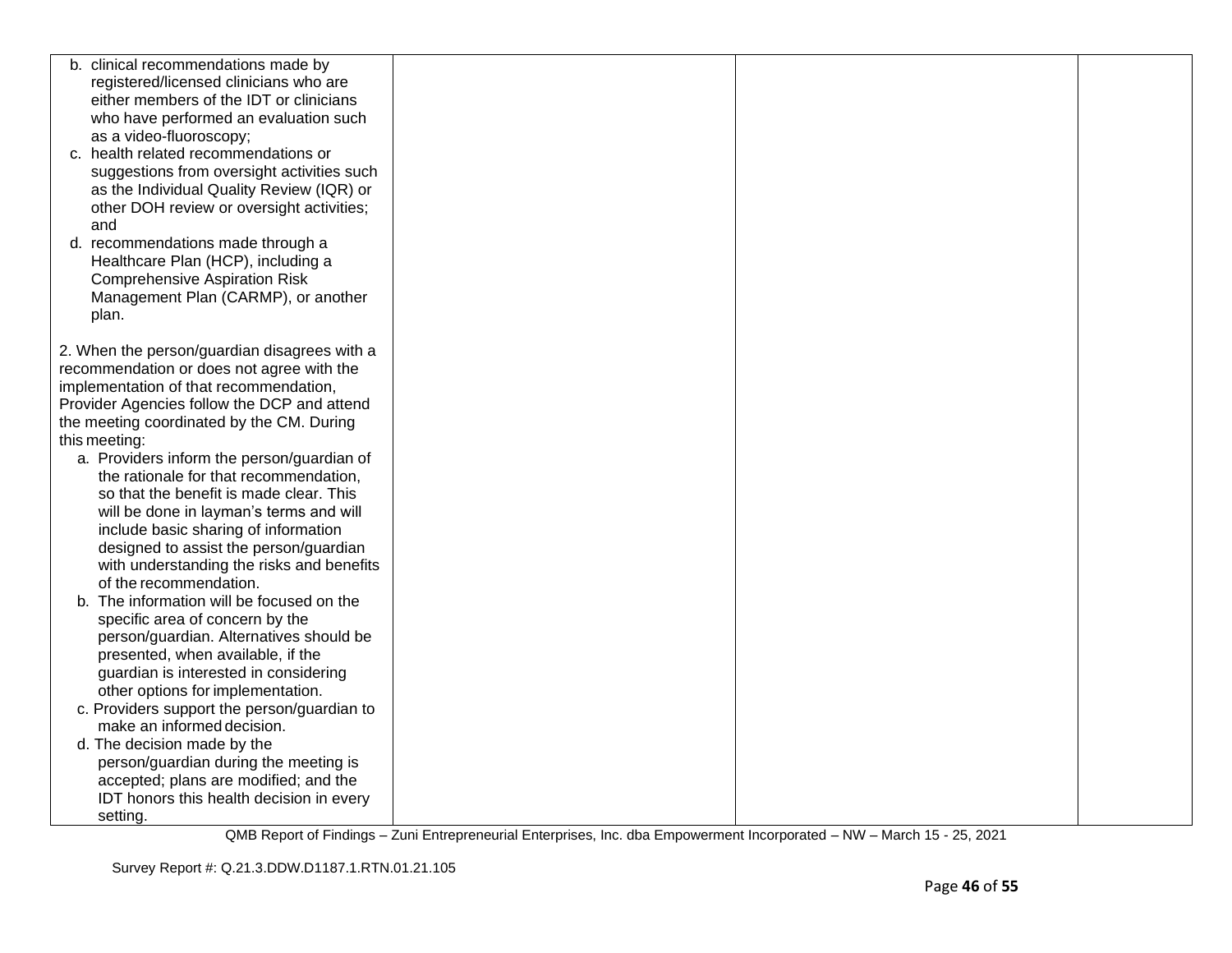| Chapter 13 Nursing Services: 13.2.5                                                    |  |  |
|----------------------------------------------------------------------------------------|--|--|
| <b>Electronic Nursing Assessment and</b>                                               |  |  |
| <b>Planning Process:</b> The nursing assessment                                        |  |  |
| process includes several DDSD mandated                                                 |  |  |
| tools: the electronic Comprehensive Nursing                                            |  |  |
| Assessment Tool (e-CHAT), the Aspiration                                               |  |  |
| Risk Screening Tool (ARST) and the                                                     |  |  |
| Medication Administration Assessment Tool                                              |  |  |
| (MAAT). This process includes developing<br>and training Health Care Plans and Medical |  |  |
| Emergency Response Plans.                                                              |  |  |
| The following hierarchy is based on budgeted                                           |  |  |
| services and is used to identify which Provider                                        |  |  |
| Agency nurse has primary responsibility for                                            |  |  |
| completion of the nursing assessment process                                           |  |  |
| and related subsequent planning and training.                                          |  |  |
| Additional communication and collaboration for                                         |  |  |
| planning specific to CCS or CIE services may                                           |  |  |
| be needed.                                                                             |  |  |
| The hierarchy for Nursing Assessment and                                               |  |  |
| Planning responsibilities is:                                                          |  |  |
| 1. Living Supports: Supported Living, IMLS or                                          |  |  |
| Family Living via ANS;<br>2. Customized Community Supports- Group;                     |  |  |
| and                                                                                    |  |  |
| 3. Adult Nursing Services (ANS):                                                       |  |  |
| a. for persons in Community Inclusion                                                  |  |  |
| with health-related needs; or                                                          |  |  |
| b. if no residential services are budgeted                                             |  |  |
| but assessment is desired and health                                                   |  |  |
| needs may exist.                                                                       |  |  |
|                                                                                        |  |  |
| 13.2.6 The Electronic Comprehensive                                                    |  |  |
| <b>Health Assessment Tool (e-CHAT)</b>                                                 |  |  |
| 1. The e-CHAT is a nursing assessment. It                                              |  |  |
| may not be delegated by a licensed nurse to a<br>non-licensed person.                  |  |  |
| 2. The nurse must see the person face-to-face                                          |  |  |
| to complete the nursing assessment.                                                    |  |  |
| Additional information may be gathered from                                            |  |  |
| members of the IDT and other sources.                                                  |  |  |
| 3. An e-CHAT is required for persons in FL,                                            |  |  |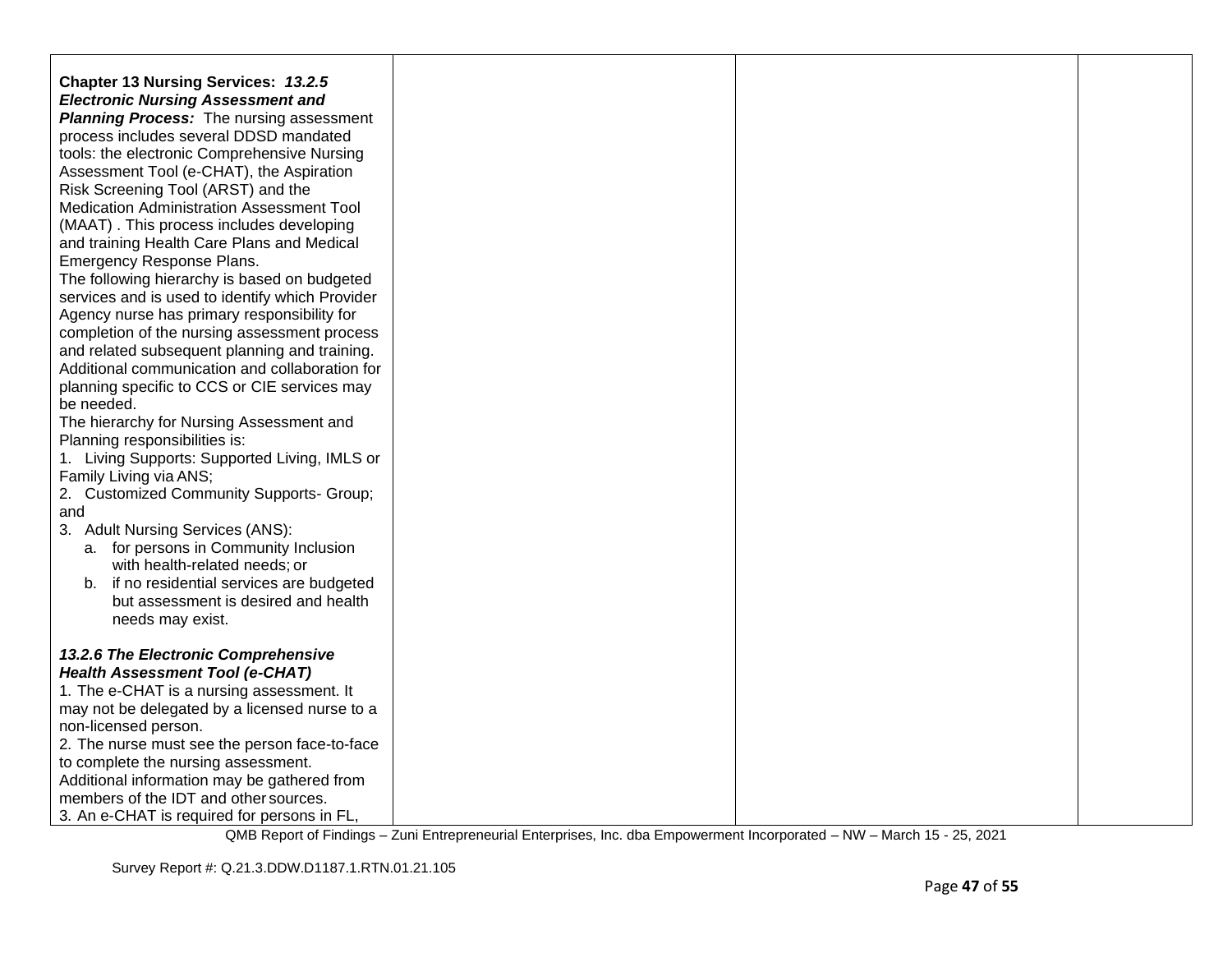| SL, IMLS, or CCS-Group. All other DD Waiver     |  |  |
|-------------------------------------------------|--|--|
| recipients may obtain an e-CHAT if needed or    |  |  |
| desired by adding ANS hours for assessment      |  |  |
| and consultation to their budget.               |  |  |
| 4. When completing the e-CHAT, the nurse is     |  |  |
| required to review and update the electronic    |  |  |
| record and consider the diagnoses,              |  |  |
| medications, treatments, and overall status of  |  |  |
| the person. Discussion with others may be       |  |  |
| needed to obtain critical information.          |  |  |
| 5. The nurse is required to complete all the e- |  |  |
|                                                 |  |  |
| CHAT assessment questions and add               |  |  |
| additional pertinent information in all comment |  |  |
| sections.                                       |  |  |
|                                                 |  |  |
| 13.2.7 Aspiration Risk Management               |  |  |
| <b>Screening Tool (ARST)</b>                    |  |  |
|                                                 |  |  |
| 13.2.8 Medication Administration                |  |  |
| <b>Assessment Tool (MAAT):</b>                  |  |  |
| 1. A licensed nurse completes the               |  |  |
| <b>DDSD Medication Administration</b>           |  |  |
| Assessment Tool (MAAT) at least two             |  |  |
| weeks before the annual ISP meeting.            |  |  |
| 2. After completion of the MAAT, the nurse      |  |  |
| will present recommendations regarding the      |  |  |
| level of assistance with medication delivery    |  |  |
| (AWMD) to the IDT. A copy of the MAAT will      |  |  |
| be sent to all the team members two weeks       |  |  |
| before the annual ISP meeting and the           |  |  |
| original MAAT will be retained in the Provider  |  |  |
| Agency records.                                 |  |  |
| 3. Decisions about medication delivery          |  |  |
| are made by the IDT to promote a                |  |  |
| person's maximum independence and               |  |  |
| community integration. The IDT will             |  |  |
| reach consensus regarding which                 |  |  |
| criteria the person meets, as indicated         |  |  |
| by the results of the MAAT and the              |  |  |
| nursing recommendations, and the                |  |  |
| decision is documented this in the ISP.         |  |  |
|                                                 |  |  |
| 13.2.9 Healthcare Plans (HCP):                  |  |  |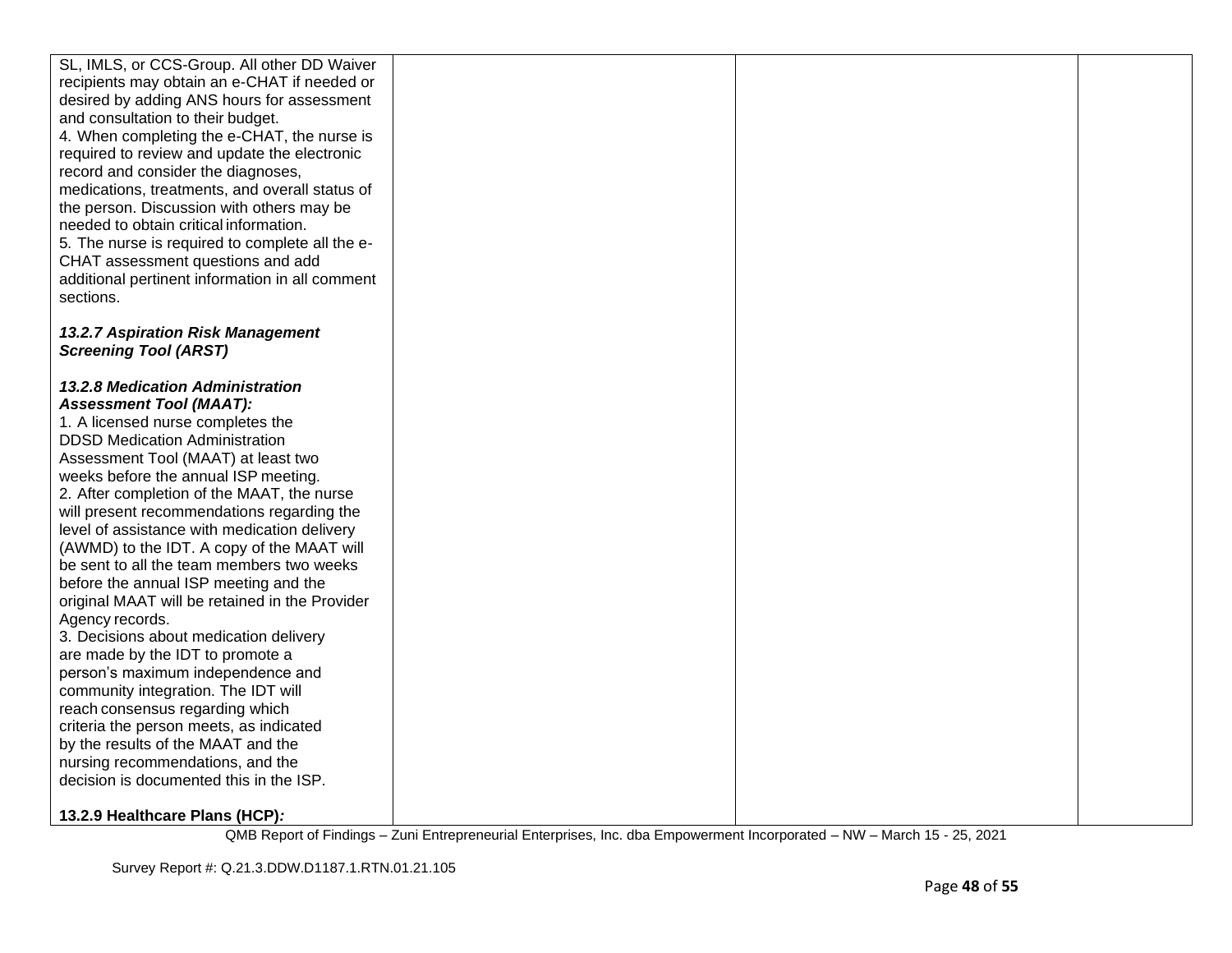| 1. At the nurse's discretion, based on prudent                                       |  |  |
|--------------------------------------------------------------------------------------|--|--|
| nursing practice, interim HCPs may be                                                |  |  |
| developed to address issues that must be                                             |  |  |
| implemented immediately after admission,                                             |  |  |
| readmission or change of medical condition to                                        |  |  |
| provide safe services prior to completion of the                                     |  |  |
| e-CHAT and formal care planning process.                                             |  |  |
| This includes interim ARM plans for those                                            |  |  |
| persons newly identified at moderate or high                                         |  |  |
| risk for aspiration. All interim plans must be                                       |  |  |
| removed if the plan is no longer needed or                                           |  |  |
| when final HCP including CARMPs are in                                               |  |  |
| place to avoid duplication of plans.                                                 |  |  |
| 2. In collaboration with the IDT, the agency                                         |  |  |
| nurse is required to create HCPs that address                                        |  |  |
| all the areas identified as required in the most                                     |  |  |
| current e-CHAT summary report which is                                               |  |  |
| indicated by "R" in the HCP column. At the                                           |  |  |
| nurse's sole discretion, based on prudent                                            |  |  |
| nursing practice, HCPs may be combined                                               |  |  |
| where clinically appropriate. The nurse should                                       |  |  |
| use nursing judgment to determine whether to                                         |  |  |
| also include HCPs for any of the areas                                               |  |  |
| indicated by "C" on the e-CHAT summary                                               |  |  |
| report. The nurse may also create other HCPs                                         |  |  |
| plans that the nurse determines are warranted.                                       |  |  |
|                                                                                      |  |  |
| 13.2.10 Medical Emergency Response Plan                                              |  |  |
| $(MERP)$ :                                                                           |  |  |
| 1. The agency nurse is required to develop a                                         |  |  |
| Medical Emergency Response Plan (MERP)                                               |  |  |
| for all conditions marked with an "R" in the e-                                      |  |  |
| CHAT summary report. The agency nurse                                                |  |  |
| should use her/his clinical judgment and input                                       |  |  |
| from the Interdisciplinary Team (IDT) to<br>determine whether shown as "C" in the e- |  |  |
|                                                                                      |  |  |
| CHAT summary report or other conditions also<br>warrant a MERP.                      |  |  |
| 2. MERPs are required for persons who have                                           |  |  |
| one or more conditions or illnesses that                                             |  |  |
| present a likely potential to become a life-                                         |  |  |
| threatening situation.                                                               |  |  |
|                                                                                      |  |  |
|                                                                                      |  |  |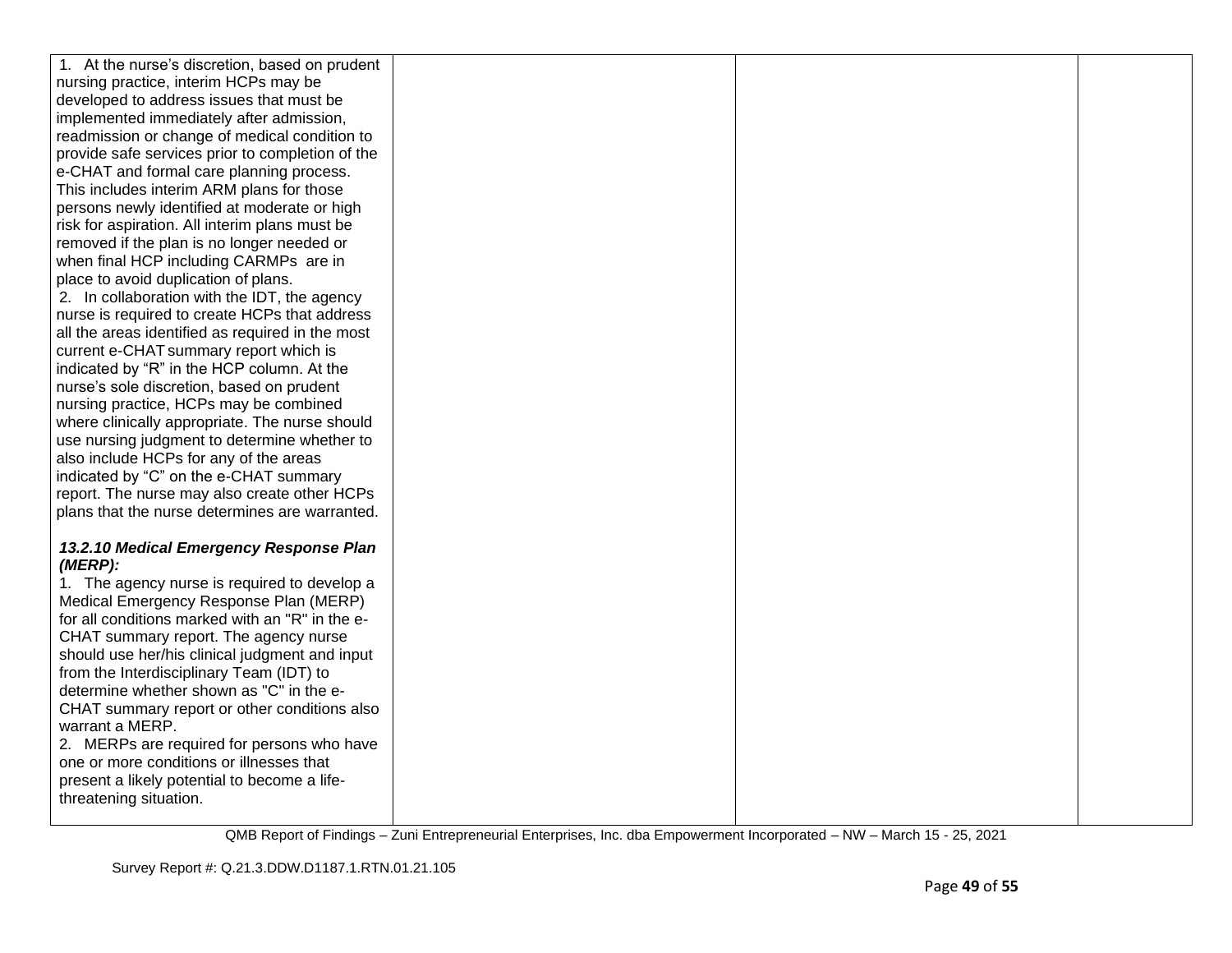| <b>Chapter 20: Provider Documentation and</b>   |  |  |
|-------------------------------------------------|--|--|
| Client Records: 20.5.3 Health Passport and      |  |  |
| <b>Physician Consultation Form: All Primary</b> |  |  |
| and Secondary Provider Agencies must use        |  |  |
| the Health Passport and Physician               |  |  |
| Consultation form from the Therap system.       |  |  |
| This standardized document contains             |  |  |
| individual, physician and emergency contact     |  |  |
| information, a complete list of current medical |  |  |
| diagnoses, health and safety risk factors,      |  |  |
| allergies, and information regarding insurance, |  |  |
| guardianship, and advance directives. The       |  |  |
| Health Passport also includes a standardized    |  |  |
| form to use at medical appointments called the  |  |  |
| Physician Consultation form.                    |  |  |
|                                                 |  |  |
|                                                 |  |  |
|                                                 |  |  |
|                                                 |  |  |
|                                                 |  |  |
|                                                 |  |  |
|                                                 |  |  |
|                                                 |  |  |
|                                                 |  |  |
|                                                 |  |  |
|                                                 |  |  |
|                                                 |  |  |
|                                                 |  |  |
|                                                 |  |  |
|                                                 |  |  |
|                                                 |  |  |
|                                                 |  |  |
|                                                 |  |  |
|                                                 |  |  |
|                                                 |  |  |
|                                                 |  |  |
|                                                 |  |  |
|                                                 |  |  |
|                                                 |  |  |
|                                                 |  |  |
|                                                 |  |  |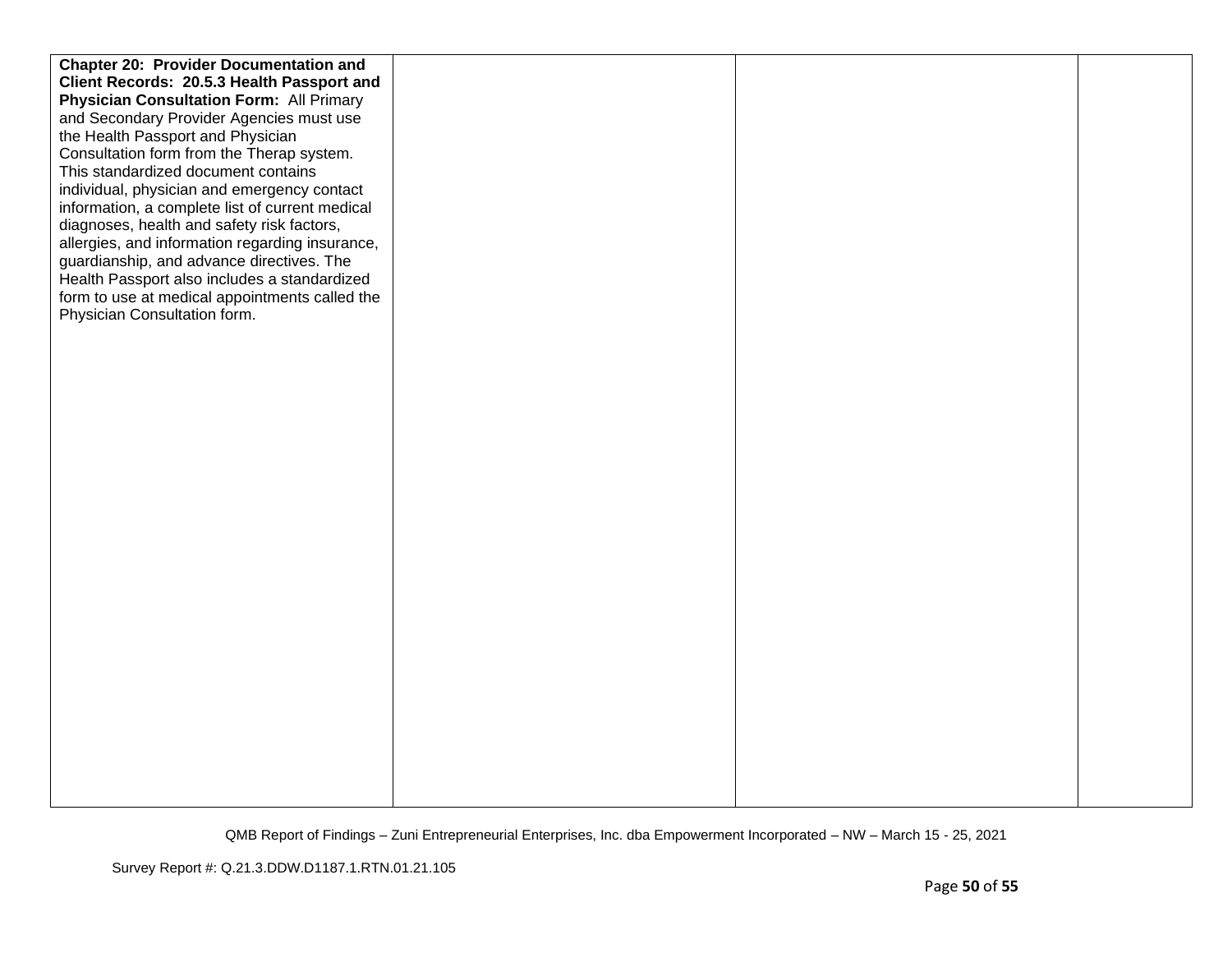| <b>Standard of Care</b>                                     | <b>Deficiencies</b>                               | Agency Plan of Correction, On-going QA/QI<br>and Responsible Party                                                                                    | <b>Completion</b><br><b>Date</b> |
|-------------------------------------------------------------|---------------------------------------------------|-------------------------------------------------------------------------------------------------------------------------------------------------------|----------------------------------|
|                                                             |                                                   | Service Domain: Medicaid Billing/Reimbursement - State financial oversight exists to assure that claims are coded and paid for in accordance with the |                                  |
| reimbursement methodology specified in the approved waiver. |                                                   |                                                                                                                                                       |                                  |
| Tag #1A12 All Services Reimbursement                        | <b>No Deficient Practices Found</b>               |                                                                                                                                                       |                                  |
| Developmental Disabilities (DD) Waiver                      | Based on record review, the Agency                |                                                                                                                                                       |                                  |
| Service Standards 2/26/2018; Re-Issue:                      | maintained all the records necessary to fully     |                                                                                                                                                       |                                  |
| 12/28/2018; Eff 1/1/2019                                    | disclose the nature, quality, amount and          |                                                                                                                                                       |                                  |
| <b>Chapter 21: Billing Requirements: 21.4</b>               | medical necessity of services furnished to an     |                                                                                                                                                       |                                  |
| <b>Recording Keeping and Documentation</b>                  | eligible recipient who is currently receiving for |                                                                                                                                                       |                                  |
| Requirements: DD Waiver Provider Agencies                   | 7 of 7 individuals.                               |                                                                                                                                                       |                                  |
| must maintain all records necessary to                      |                                                   |                                                                                                                                                       |                                  |
| demonstrate proper provision of services for                | Progress notes and billing records supported      |                                                                                                                                                       |                                  |
| Medicaid billing. At a minimum, Provider                    | billing activities for the months of February     |                                                                                                                                                       |                                  |
| Agencies must adhere to the following:                      | 2021 the following services:                      |                                                                                                                                                       |                                  |
| 1. The level and type of service provided                   |                                                   |                                                                                                                                                       |                                  |
| must be supported in the ISP and have an                    | • Family Living                                   |                                                                                                                                                       |                                  |
| approved budget prior to service delivery and               |                                                   |                                                                                                                                                       |                                  |
| billing.<br>Comprehensive documentation of direct<br>2.     | • Customized In-Home Supports                     |                                                                                                                                                       |                                  |
| service delivery must include, at a minimum:                |                                                   |                                                                                                                                                       |                                  |
| a. the agency name;                                         | • Customized Community Supports                   |                                                                                                                                                       |                                  |
| the name of the recipient of the service;<br>b.             |                                                   |                                                                                                                                                       |                                  |
| the location of theservice;<br>c.                           | <b>Community Integrated Employment</b>            |                                                                                                                                                       |                                  |
| the date of the service;<br>d.                              | <b>Services</b>                                   |                                                                                                                                                       |                                  |
| the type of service;<br>е.                                  |                                                   |                                                                                                                                                       |                                  |
| the start and end times of theservice;<br>f.                |                                                   |                                                                                                                                                       |                                  |
| the signature and title of each staff<br>g.                 |                                                   |                                                                                                                                                       |                                  |
| member who documents their time; and                        |                                                   |                                                                                                                                                       |                                  |
| the nature of services.<br>h.                               |                                                   |                                                                                                                                                       |                                  |
| 3. A Provider Agency that receives payment for              |                                                   |                                                                                                                                                       |                                  |
| treatment, services, or goods must retain all               |                                                   |                                                                                                                                                       |                                  |
| medical and business records for a period of at             |                                                   |                                                                                                                                                       |                                  |
| least six years from the last payment date, until           |                                                   |                                                                                                                                                       |                                  |
| ongoing audits are settled, or until involvement            |                                                   |                                                                                                                                                       |                                  |
| of the state Attorney General is completed                  |                                                   |                                                                                                                                                       |                                  |
| regarding settlement of any claim, whichever is             |                                                   |                                                                                                                                                       |                                  |
| longer.                                                     |                                                   |                                                                                                                                                       |                                  |
| 4. A Provider Agency that receives payment for              |                                                   |                                                                                                                                                       |                                  |
| treatment, services or goods must retain all                |                                                   |                                                                                                                                                       |                                  |
| medical and business records relating to any of             |                                                   |                                                                                                                                                       |                                  |
| the following for a period of at least six years            |                                                   |                                                                                                                                                       |                                  |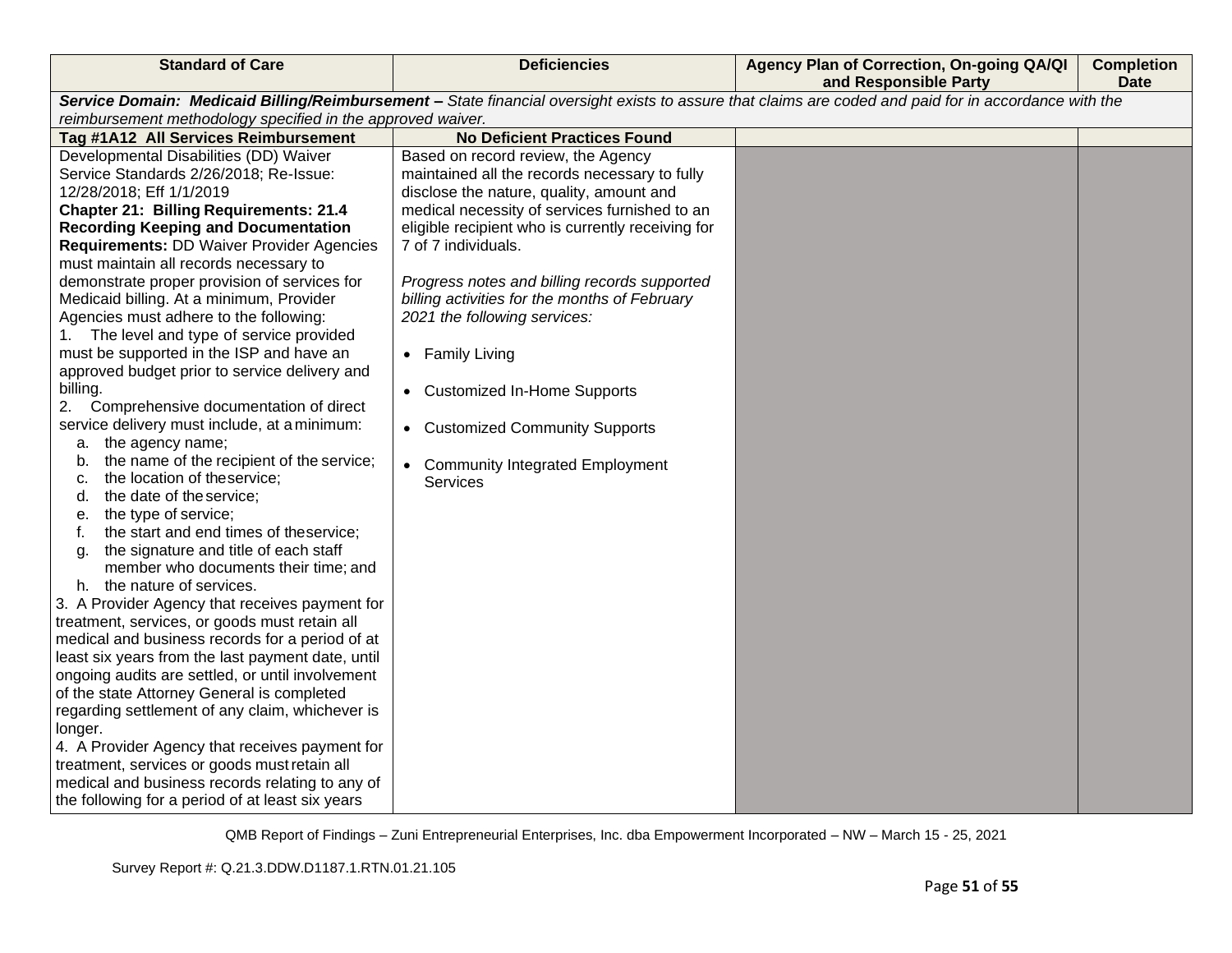| from the payment date:                              |  |  |
|-----------------------------------------------------|--|--|
| a. treatment or care of any eligible recipient;     |  |  |
| b. services or goods provided to any                |  |  |
| eligible recipient;                                 |  |  |
| c. amounts paid by MAD on behalf of any             |  |  |
| eligible recipient; and                             |  |  |
| any records required by MAD for the<br>d.           |  |  |
| administration of Medicaid.                         |  |  |
|                                                     |  |  |
| 21.9 Billable Units: The unit of billing depends    |  |  |
| on the service type. The unit may be a 15-          |  |  |
| minute interval, a daily unit, a monthly unit or a  |  |  |
| dollar amount. The unit of billing is identified in |  |  |
| the current DD Waiver Rate Table. Provider          |  |  |
| Agencies must correctly report service units.       |  |  |
|                                                     |  |  |
| 21.9.1 Requirements for Daily Units: For            |  |  |
| services billed in daily units, Provider Agencies   |  |  |
| must adhere to the following:                       |  |  |
| 1. A day is considered 24 hours from midnight       |  |  |
| to midnight.                                        |  |  |
| 2. If 12 or fewer hours of service are provided,    |  |  |
| then one-half unit shall be billed. A whole unit    |  |  |
| can be billed if more than 12 hours of service is   |  |  |
| provided during a 24-hour period.                   |  |  |
| 3. The maximum allowable billable units             |  |  |
| cannot exceed 340 calendar days per ISP year        |  |  |
| or 170 calendar days per six months.                |  |  |
| 4. When a person transitions from one Provider      |  |  |
| Agency to another during the ISP year, a            |  |  |
| standard formula to calculate the units billed by   |  |  |
| each Provider Agency must be applied as             |  |  |
| follows:                                            |  |  |
| a. The discharging Provider Agency bills the        |  |  |
| number of calendar days that services were          |  |  |
| provided multiplied by .93 (93%).                   |  |  |
| b. The receiving Provider Agency bills the          |  |  |
| remaining days up to 340 for the ISP year.          |  |  |
|                                                     |  |  |
| 21.9.2 Requirements for Monthly Units: For          |  |  |
| services billed in monthly units, a Provider        |  |  |
| Agency must adhere to the following:                |  |  |
| 1. A month is considered a period of 30             |  |  |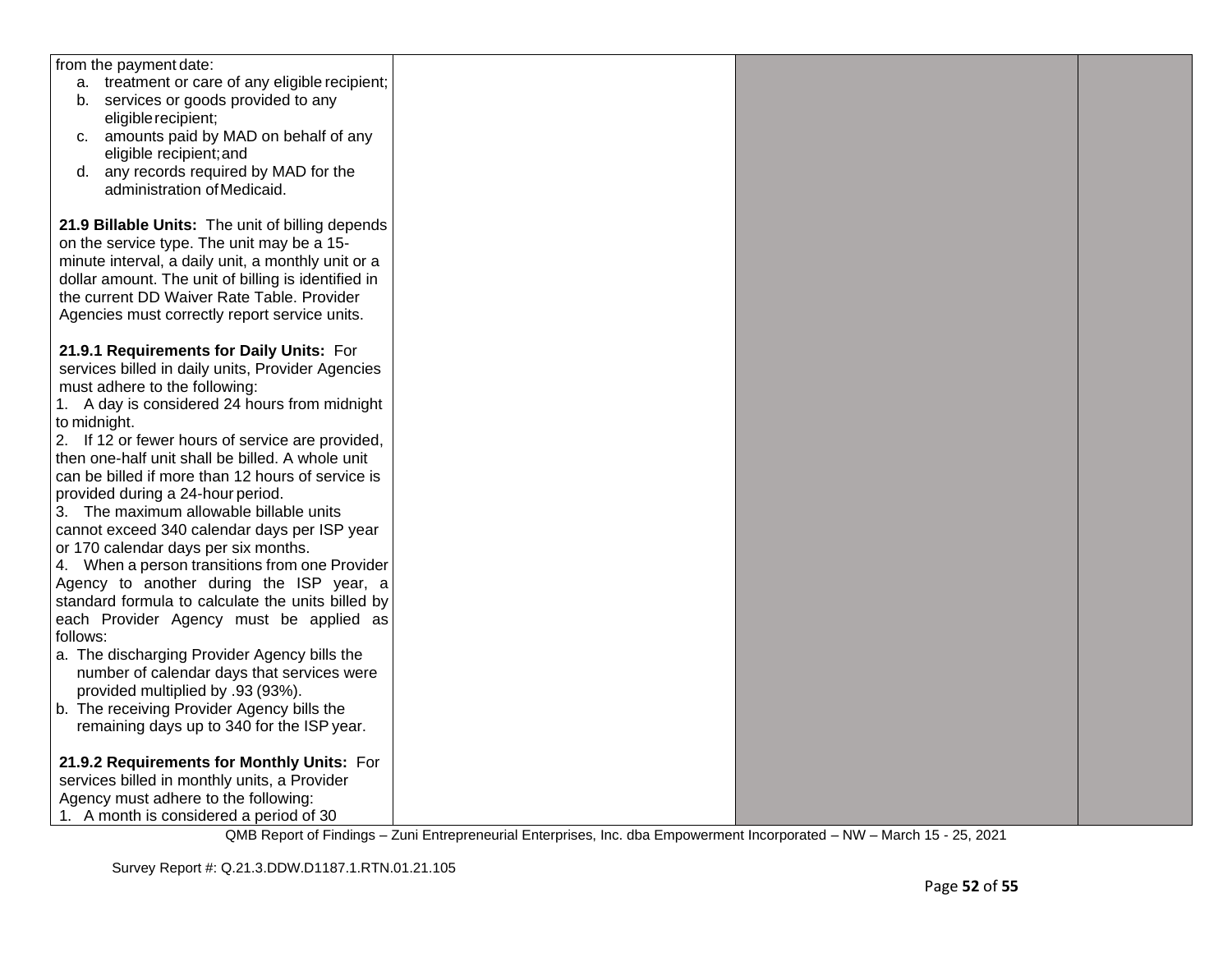| calendar days.                                     |  |  |
|----------------------------------------------------|--|--|
| 2. At least one hour of face-to-face billable      |  |  |
| services shall be provided during a calendar       |  |  |
| month where any portion of a monthly unit is       |  |  |
| billed.                                            |  |  |
| 3. Monthly units can be prorated by a half unit.   |  |  |
| 4. Agency transfers not occurring at the           |  |  |
| beginning of the 30-day interval are required to   |  |  |
| be coordinated in the middle of the 30-day         |  |  |
| interval so that the discharging and receiving     |  |  |
| agency receive a half unit.                        |  |  |
|                                                    |  |  |
| 21.9.3 Requirements for 15-minute and              |  |  |
| hourly units: For services billed in 15-minute or  |  |  |
| hourly intervals, Provider Agencies must adhere    |  |  |
| to the following:                                  |  |  |
| 1. When time spent providing the service is        |  |  |
| not exactly 15 minutes or one hour, Provider       |  |  |
| Agencies are responsible for reporting time        |  |  |
| correctly following NMAC 8.302.2.                  |  |  |
| 2. Services that last in their entirety less than  |  |  |
| eight minutes cannot be billed.                    |  |  |
|                                                    |  |  |
| NMAC 8.302.1.17 Effective Date 9-15-08             |  |  |
| <b>Record Keeping and Documentation</b>            |  |  |
| Requirements - A provider must maintain all        |  |  |
| the records necessary to fully disclose the        |  |  |
| nature, quality, amount and medical necessity      |  |  |
| of services furnished to an eligible recipient     |  |  |
| who is currently receiving or who has received     |  |  |
| services in the past.                              |  |  |
| <b>Detail Required in Records - Provider</b>       |  |  |
| Records must be sufficiently detailed to           |  |  |
| substantiate the date, time, eligible recipient    |  |  |
| name, rendering, attending, ordering or            |  |  |
| prescribing provider; level and quantity of        |  |  |
| services, length of a session of service billed,   |  |  |
| diagnosis and medical necessity of any service     |  |  |
| Treatment plans or other plans of care must        |  |  |
| be sufficiently detailed to substantiate the level |  |  |
| of need, supervision, and direction and            |  |  |
| service(s) needed by the eligible recipient.       |  |  |
| Services Billed by Units of Time -                 |  |  |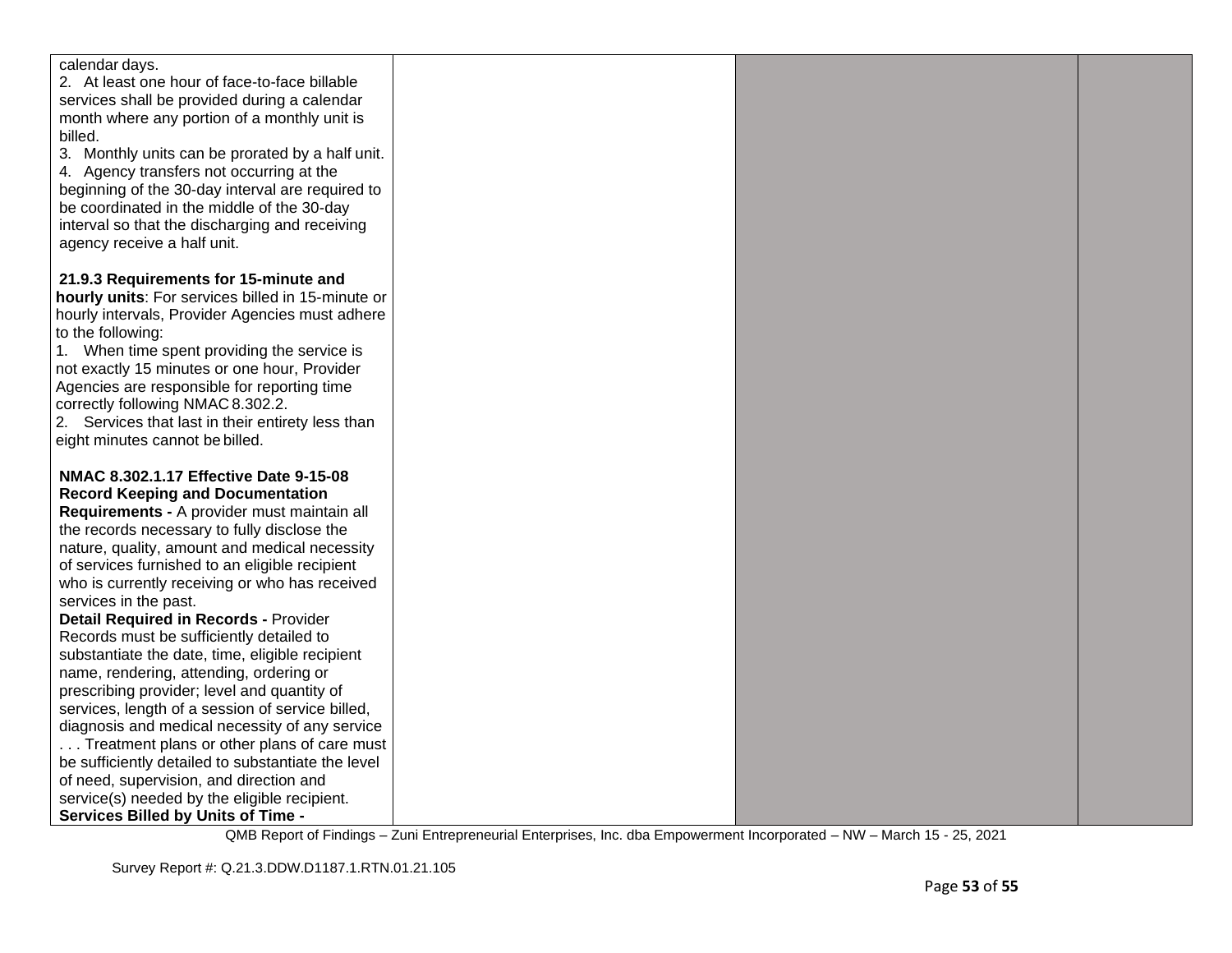| Services billed on the basis of time units spent<br>with an eligible recipient must be sufficiently<br>detailed to document the actual time spent with<br>the eligible recipient and the services provided<br>during that time unit.<br>Records Retention - A provider who receives<br>payment for treatment, services or goods must<br>retain all medical and business records relating<br>to any of the following for a period of at least six<br>years from the payment date:<br>(1) treatment or care of any eligible recipient<br>(2) services or goods provided to any eligible<br>recipient<br>(3) amounts paid by MAD on behalf of any |  |  |
|------------------------------------------------------------------------------------------------------------------------------------------------------------------------------------------------------------------------------------------------------------------------------------------------------------------------------------------------------------------------------------------------------------------------------------------------------------------------------------------------------------------------------------------------------------------------------------------------------------------------------------------------|--|--|
| eligible recipient; and<br>(4) any records required by MAD for the<br>administration of Medicaid.                                                                                                                                                                                                                                                                                                                                                                                                                                                                                                                                              |  |  |
|                                                                                                                                                                                                                                                                                                                                                                                                                                                                                                                                                                                                                                                |  |  |